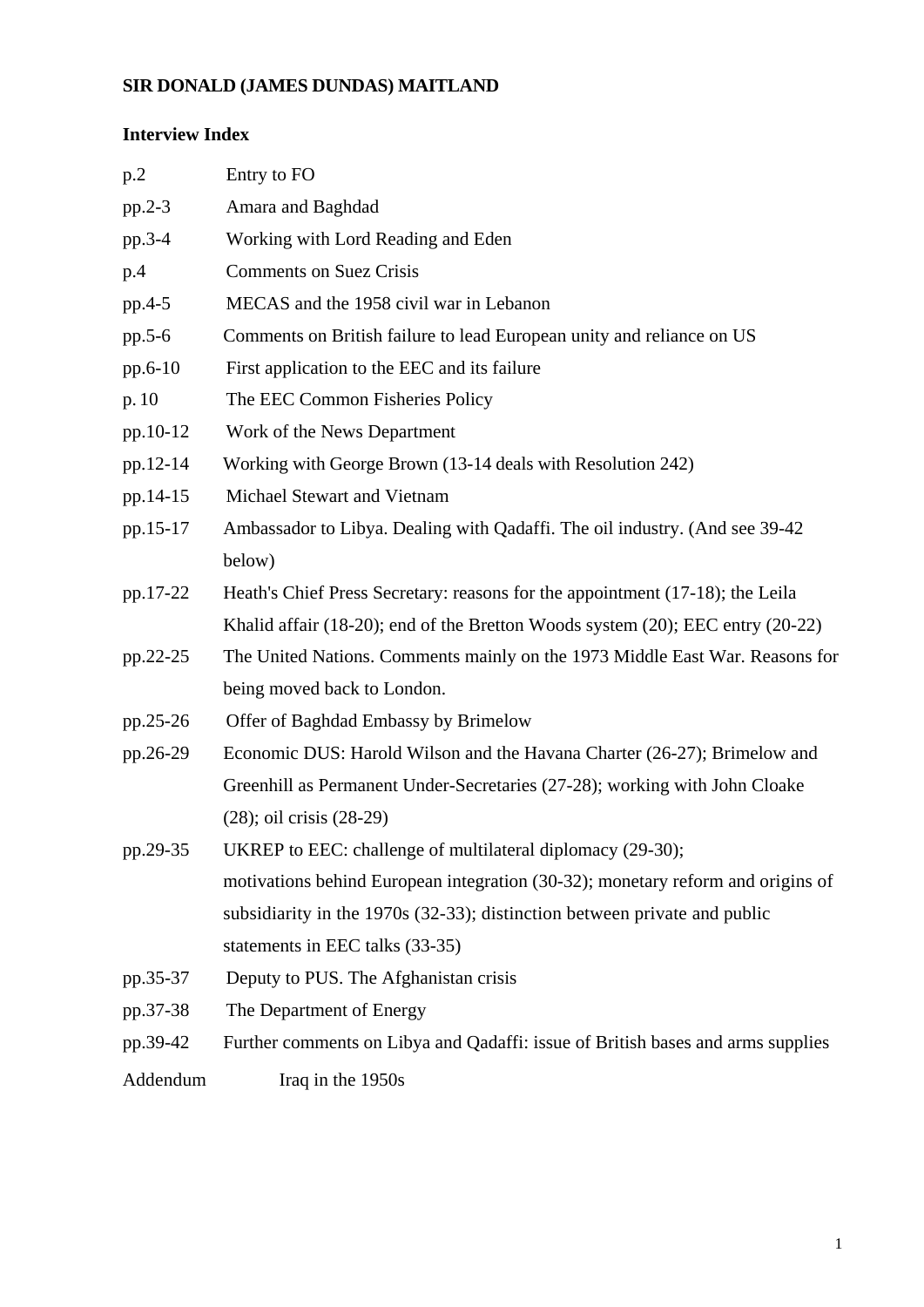# British Diplomatic Oral History Project. Interview with Sir Donald Maitland GCMG, OBE, on 11th December 1997 Interviewed by Malcolm McBain.

M.M. Can we start with you telling us something of your early career as a Diplomat.

D.M. I joined the Service the day after I was demobilised; I was in the Army during the War and I extended my Army service for a year in order to learn Arabic. I immediately moved into the Egyptian Department of the Foreign Office which later became the African Department. I joined the Egypt and Sudan desk. I found that a fascinating introduction because I was given a good file to deal with - on Nile waters. After that I went out to Iraq. First of all as Consul in a place called Amara which actually does exist; I had to look it up on a map. It had been a Political Agent's post during the British mandate and I was the only British person there. The nearest other British person was 130 miles away. However, it certainly enabled me to polish up my Arabic. Then after some time I went to Baghdad and had three and a half years as oriental secretary there. So the Middle East was a major part of my background.

M.M. Before we leave there, can you tell me briefly what you actually did in Amara. A consul with no British subjects.

D.M. Being junior and somewhat nervous when Personnel Department told me that this was a very important listening post, I thought I might ask: "what shall I be listening for and what might I expect to hear?" They said: "you will be fully briefed by the Embassy in Baghdad on your way there". So I raised the same question when I got to the Embassy in Baghdad and they also said it was an important listening post. So I had to make up my own mission as it were. There was in fact no particular British interest to protect or further and the rather embarrassing thing was that, when I arrived to replace someone who had gone several months before, the tribespeople - it was largely a tribal area - thought that I was the new Political Agent and that I could fix Baghdad. They thought I could telephone to some ministry and get some money for a dam that they wanted to build or whatever it was. So I had to disabuse them. The provincial governor didn't particularly like my being there and I had to persuade him that I wasn't going to undermine his authority; on the contrary, I was bolstering it. Although I was succeeded when I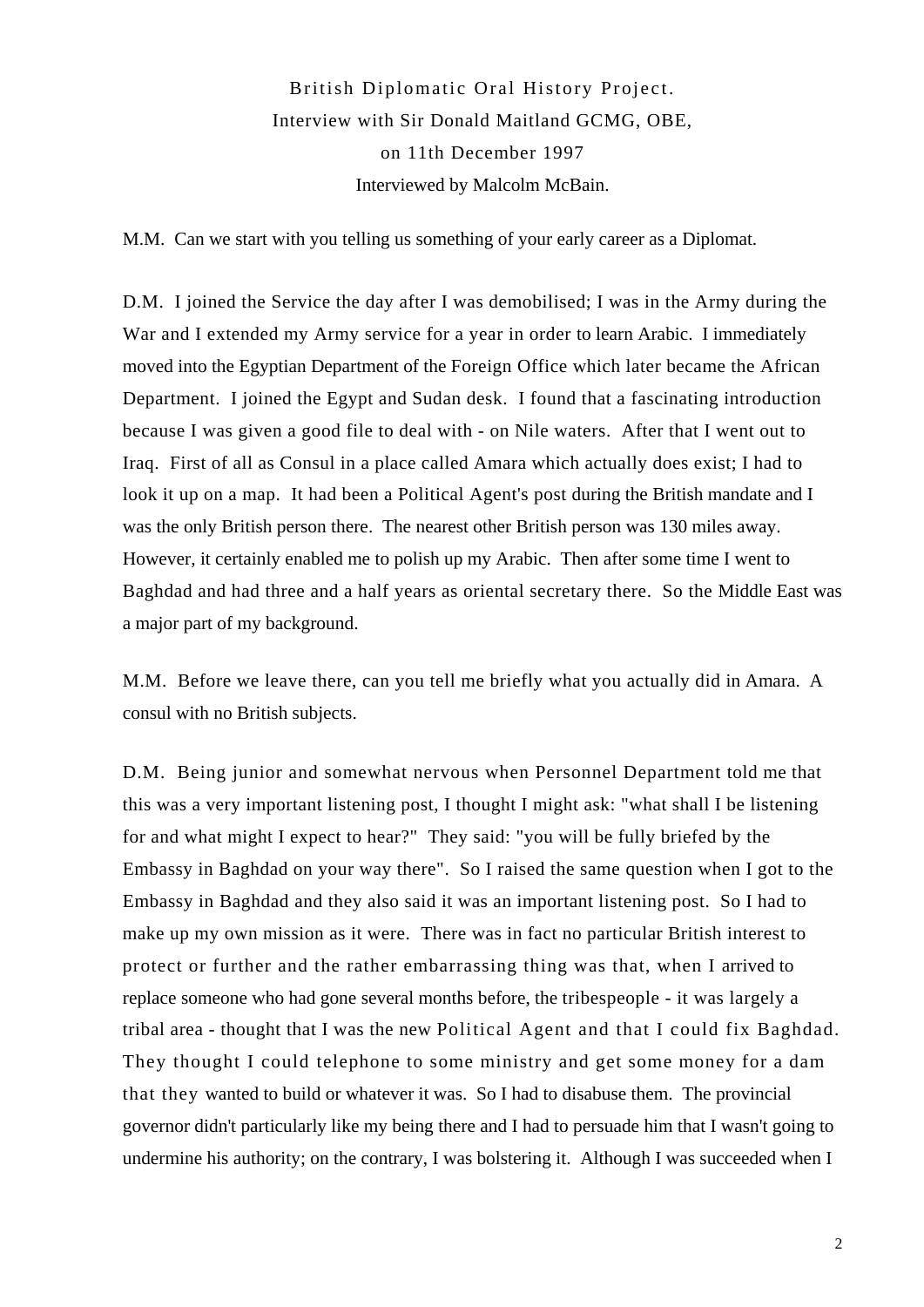moved to Baghdad my recommendation was that the post be closed.

M.M. And then after that you went on to be private secretary to the Minister of State.

D.M. Yes, after my fairly long spell in Baghdad as oriental secretary I joined Lord Reading who was Minister of State at the Foreign Office. He answered for the Foreign Office in the Lords; he also had subject responsibilities - principally economic affairs and the developing world; he didn't touch Europe and so we tended to go out on Colombo Plan Conferences and things like that, Economic Commission for Europe meetings in Geneva. And of course, I was exposed for the first time to Parliament, though a very gentlemanly Parliament - the House of Lords; but the procedures were similar, preparing briefs and so on.

The highlight at that time was the Geneva Conference of 1954. This was the Conference designed to settle the Korean War and the Indo-China War. Anthony Eden was then Foreign Secretary and this was the first exposure that I had to him. This was rather interesting, particularly in the light of what happened two years later over Suez. Looking back on that period, I can see how a process had begun in his mind. Reading was the deputy to Eden. Eden, being Foreign Secretary but anxious to become Prime Minister, wanted to have a minister who would sit in for him. He didn't want to miss too many Cabinet Meetings in case Churchill forgot he was there. Anyhow, Eden had quite a list of successes behind him. He had settled the Trieste problem, he had settled the Austrian State treaty and he did a lot of very serious and successful negotiation at this Conference. I had the feeling that he had begun to regard himself as almost capable of walking on water. He was, after all, the person who had been right in the 1930's about Nazism and Fascism and he resented Dulles's appearance at the Geneva Conference. He thought that he had a talent for solving intransigent problems and that, I think, led him inadvisably to start to think in terms of settling the Middle East problem.

M.M. But he could not possibly have got any support for that idea from within the Foreign Office.

D.M. I think the idea of taking on the Middle East as the next great challenge, the next great problem to solve, was his. The Office as a whole thought that it was a most unwise thing to do and, partly because of that, a very small group of people was set up round Eden. Although Reading did get the papers from that little group, this was a secret society inside the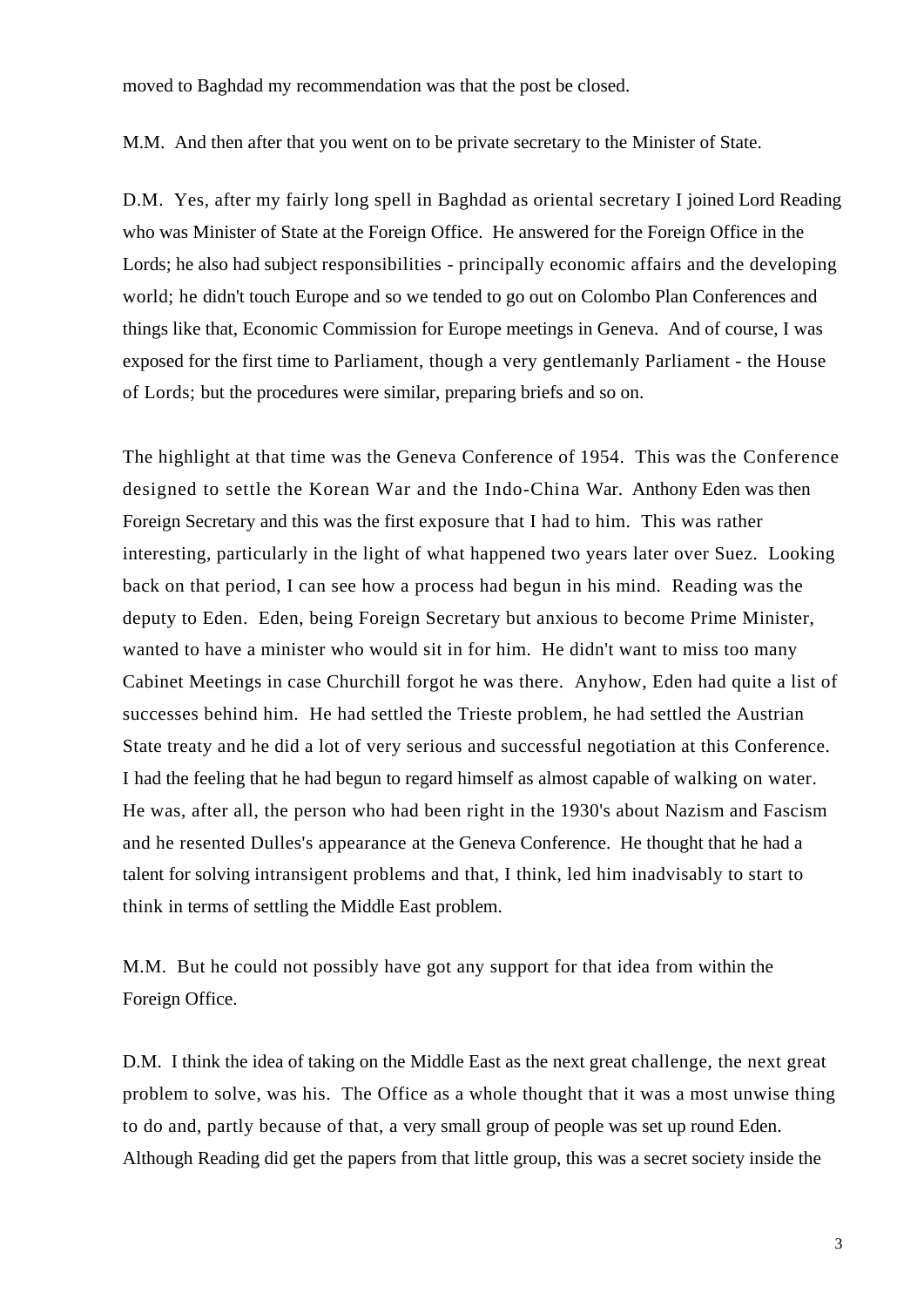Foreign Office and when all the conspiring went on with the French and Israelis only very few people were informed. The lunch time canteen gossip at the time was that this was a very ill-advised thing to do.

M.M. Yes, indeed. It was a tragic end to what would have been a glorious career.

D.M. The thing about Suez, I think, is this. Outside observers and journalists are always looking for conspiracy theories; people inside know that for the most part when things go wrong it's a cock-up. But this, unique in our modern history, was both a conspiracy and a cock-up; and it certainly did tremendous damage to our interests in the Arab world, in the developing world generally and also to our self-confidence. Maybe it helped us to face up to Dean Acheson's famous statement that we had lost an Empire and not yet found a role - I am not sure. I think to some extent it is one of the causes of the chronic disunity in the Conservative Party. Maybe it is a manifestation of something that is already there, but I think in that case it exacerbated these divisions which have served the country ill ever since then.

M.M. Yes, I think that's right. When you were in MECAS, for instance, and had to evacuate the Centre, do you think that that was a direct outcome of the Suez debacle?

D.M. The Lebanese civil war in 1958 was the first of the tragic Middle East civil wars. I think that it can be attributed to the high prestige that Nasser enjoyed after the Suez debacle. He, after all, thought that he was going to be beaten and, in fact, he won a great victory. He then began to develop his three circles of influence in the Arab world, the Muslim world, Africa and so on. The nationalists in the Arab world resented the fact that Lebanon was still oriented towards Europe and, I am afraid that, to some extent, the president, Camille Chamoun, played into Nasser's hands. The Lebanese Government at that time was altogether too cosy with the West. If they had paid even lip service to Arab nationalism, I think, it might have been better. So, I think, in answer to your question, that the Lebanese civil war was an expression of dissatisfaction by the Arab nationalists and particularly the Muslims and the Druzes in Lebanon - dissatisfaction with the excessive, as they would say, alignment of Lebanon with the West and the failure to take full account of nationalist feelings. And so it all happened. Unfortunately the Druzes, who lived not very far away from where MECAS was, joined this movement and fighting broke out in our village, which was rather a pity. The villagers could easily have kept their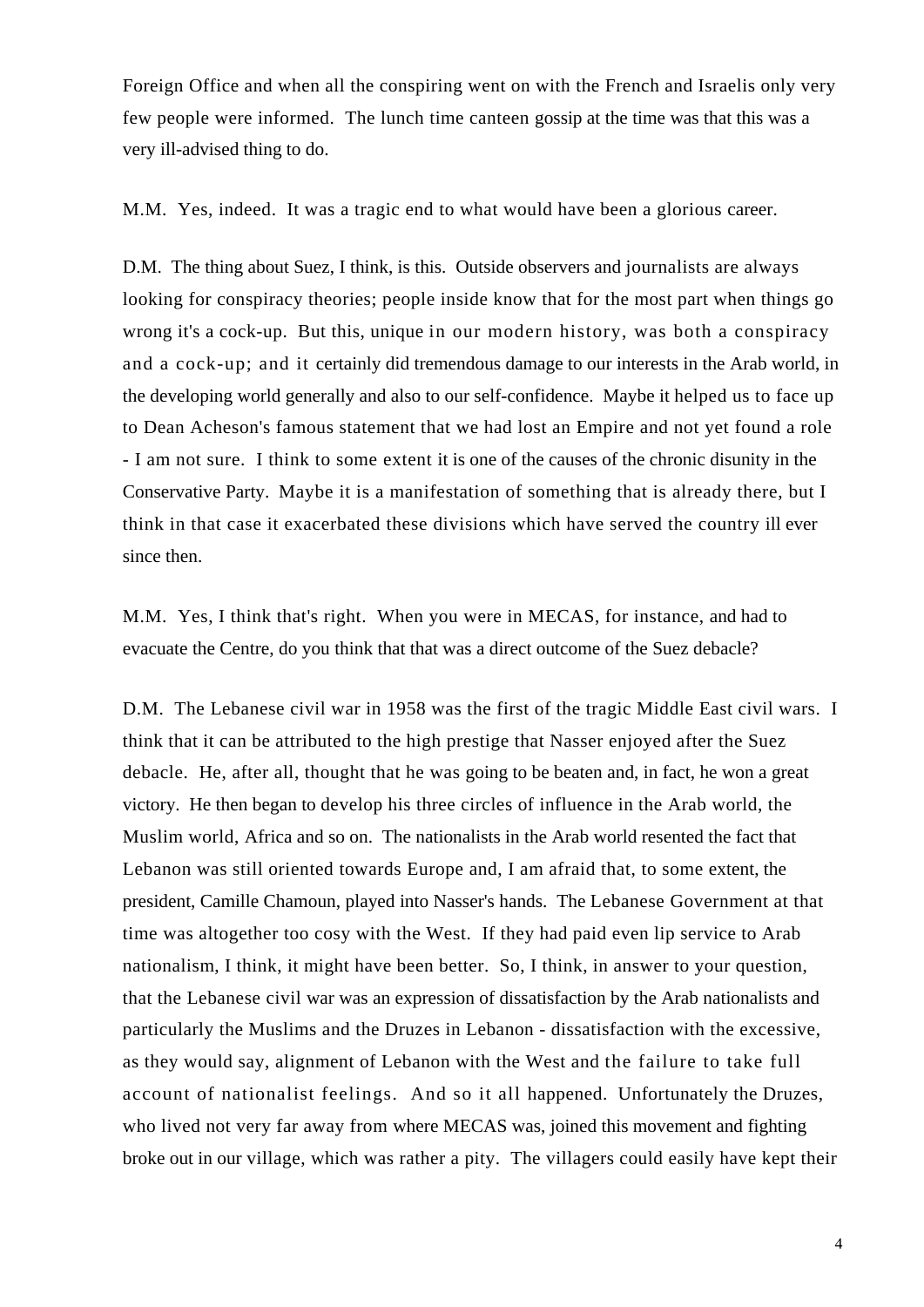heads down but they brought in some people from the Parti Populaire Syrien who were extreme on the other side. The Druzes wouldn't tolerate that, so they came in and I felt we had to move everyone out.

M.M. Yes, a very sad development. And then, of course, possibly as another consequence of the Suez affair, the French vetoed our application to join the Common Market.

D.M. This veto is a very curious thing and needless to say I have thought a lot about it. We made the initial mistake in standing aside in the late '40's and early '50's. We should have taken part, when invited to do so, in the discussions about setting up a new European entity. Strangely, although Churchill had spoken a great deal about this when in Opposition, when taking office he didn't develop this theory at all. And meanwhile Eden, as I was saying earlier, was still obsessed with his international role as the great problem solver and he wasn't really very interested in what was going on in Europe. We made the first mistake and I suppose the advice being given to our Ministers, to Ernest Bevin and then later to Eden, was coming from people who had been very much involved during the War with the Anglo-American Alliance. Certainly at that time during my first spell in the Foreign Office '47 to '49 and then again from '54 to '56 working for Reading, as I look back on it now I am amazed at the extent to which we consulted the Americans on almost anything that was happening, and we seemed to be miffed if they didn't consult us about something. There certainly was a sense of a continuation of the wartime alliance. I think that one can attribute that attitude not simply to shortsightedness but maybe to the instinct of those who had been very heavily involved. Their wartime experiences were not the same as the younger generation's; their wartime experience had been this extraordinary alliance, a pooling of sovereignty unprecedented in history between two sovereign States. Of course, they had their friends there too; there were personal relationships that they attached importance to; and so it was only in the younger generation that reservations about this policy were being expressed and I couldn't really understand why we weren't responding to the Belgians and the Dutch.

M.M. It may well have been due to our colossal indebtedness to the United States.

D.M. Yes, we had spent our wealth during the war; I think this is quite true. But nonetheless, from the American point of view, even then I am quite sure that the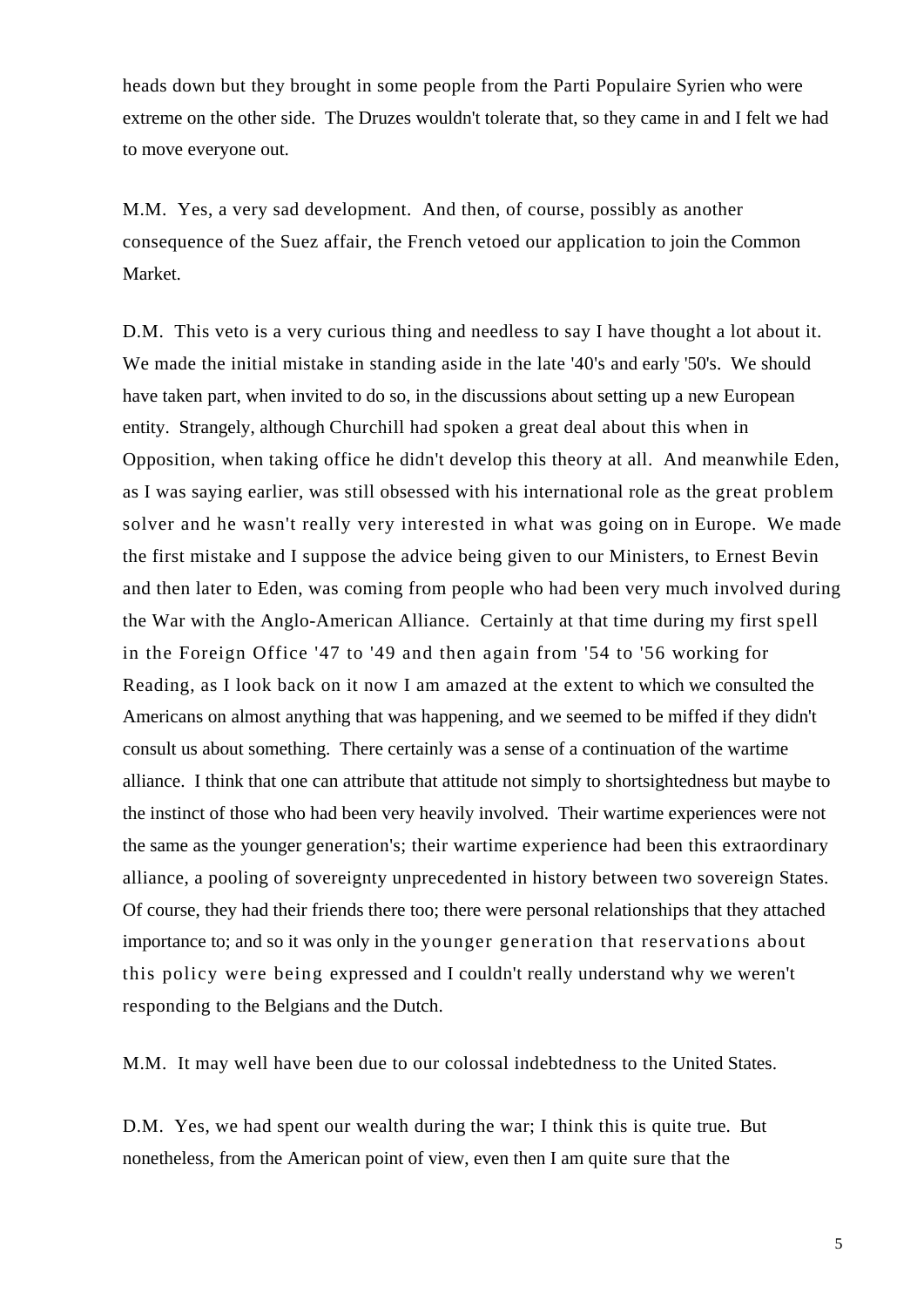Americans would have wanted to see British influence being exerted in Europe; why should they carry the whole can for Europe? You are quite right in saying that the indebtedness problem was very serious, but that didn't mean to say that we had to roll over on our backs and get our tummies scratched by the Americans. I think that we could perfectly well have made out a case saying: "we believe that the greatest contribution that we can now make to the Western Alliance is the following ...". We made that mistake and then there was the European Defence Community - the whole idea was mishandled, not by us so much as by the others, so that I think was the next mistake.

#### M.M. By the others? by the French?

D.M. Particularly by the French, whose idea it was and who at the last moment did not argue for the European Defence Community in the National Assembly. The Bill, the draft legislation in the National Assembly, was withdrawn and that was the collapse of the European Defence Community. This was happening at a bad time for the French Government at the time of the fall of Dien Bien Phu and Bidault was a sick and demoralised man at that time. Then Mendès-France came along and tried to clear things up, but it was too late; and it all went down the plug-hole. I think this was a very serious setback for the whole European integration movement.

Then, late in the day, we eventually decided to apply. In 1960 Macmillan invited Ted Heath to set this in train and I joined Ted Heath's negotiating team. I was then Assistant in the Foreign Office News Department and was present at all the rounds of negotiations, all the visits to member States and so on. That was a very exciting time, because the Delegation was formed from different Departments and the Foreign Office people were well chosen too. In no time at all Ted Heath's personality and powers of leadership welded them into a team. I think that it was very well handled; we had to plough through all these unbelievably tedious briefs, because we were trying to find ways of dealing with Commonwealth trade and so on. The Common Agricultural Policy hadn't been formed; it was being worked on at that time. Sicco Mansholt used to appear before our negotiating sessions to give an explanation of what was in the wind. So agriculture was already on the agenda, but not in the form of the Common Agricultural Policy. There was a moment during these negotiations in July 1962 when we had made a great deal of progress and I am quite sure that Couve de Murville was reporting back to Paris, probably with some concern, that the British were being more forthcoming than they had expected, knowing that de Gaulle might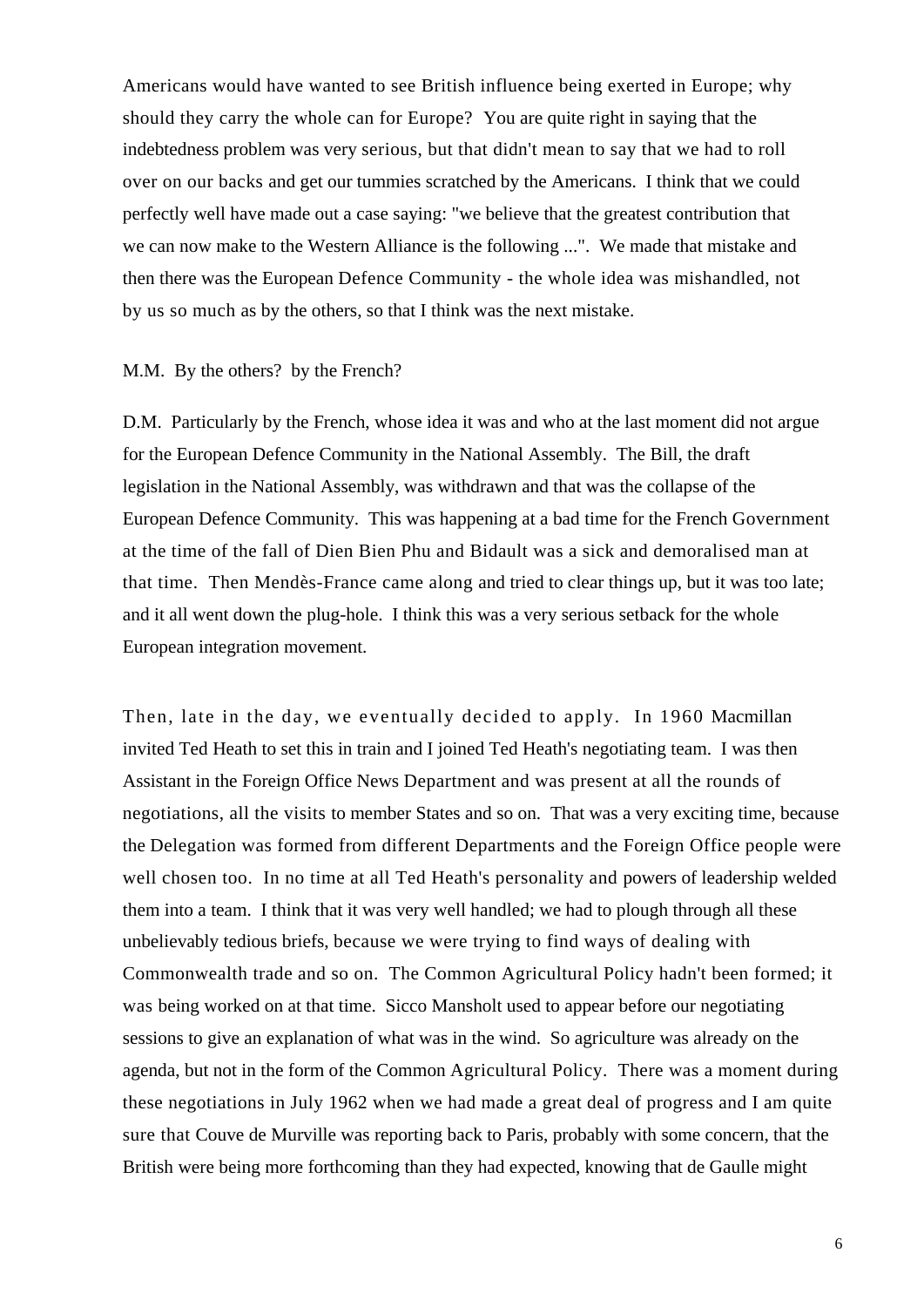have serious reservations about all this. The British were agreeing; we were making concessions. Agricultural issues came onto the agenda during our last session before the summer break and Ted Heath had Christopher Soames, Agricultural Minister, and Duncan Sandys, Commonwealth Secretary, with him and they had rather agonising discussions late into the night. A number of us, Christopher Audland, John Robinson and I, all wanted us to say 'yes' to what was being proposed. This would have been hard to swallow, but our feeling was that we had gained so much momentum - and I am pretty sure that Roddy Barclay the Under Secretary at the Foreign Office was of this persuasion too - but we had to be rather discreet. We did argue the other view, but the Ministers had to take this decision. Ted Heath spoke to Macmillan and in the end they put this off.

M.M. Who was then the Foreign Secretary?

D.M. The Foreign Secretary was Douglas Home. Not that he played a role in this because Ted Heath, as Lord Privy Seal, was a member of the Cabinet and was dealing direct with the Prime Minister.

M.M. I am just wondering about your requirement to be discreet.

D.M. Maybe discreet is not the right word. We had to play to our strength; we were, the three of us, junior members; we therefore couldn't form up and say: all of you wise, experienced people have got it all wrong. We had to take our opportunities during the debates; Ted Heath had to put forward another point of view; the advantages of settling now. The advantages of not losing momentum were - how would I present this publicly? - I would have presented this concession by us as a major step forward in these negotiations and to show how serious it is. Of course, we knew we would have to make concessions, but the benefits are this and that and so on. I was confident that as his spokesman I could present this in such a way as would minimise adverse reaction. However that view was well contested. In the end we decided to put this off. And we didn't come back when we hoped we would, as Couve de Murville asked for a postponement.

Now during all this time, it was absolutely clear to us that the five were strongly in favour of enlarging. The only people who had reservations were the French. Couve de Murville used to say from time to time when we were just on the point of agreement, "Monsieur le President, je crains qu'il y a une petite équivoque". So this equivocation was the latest spanner in the works to be thrown by him and one had the feeling that he had the shadow of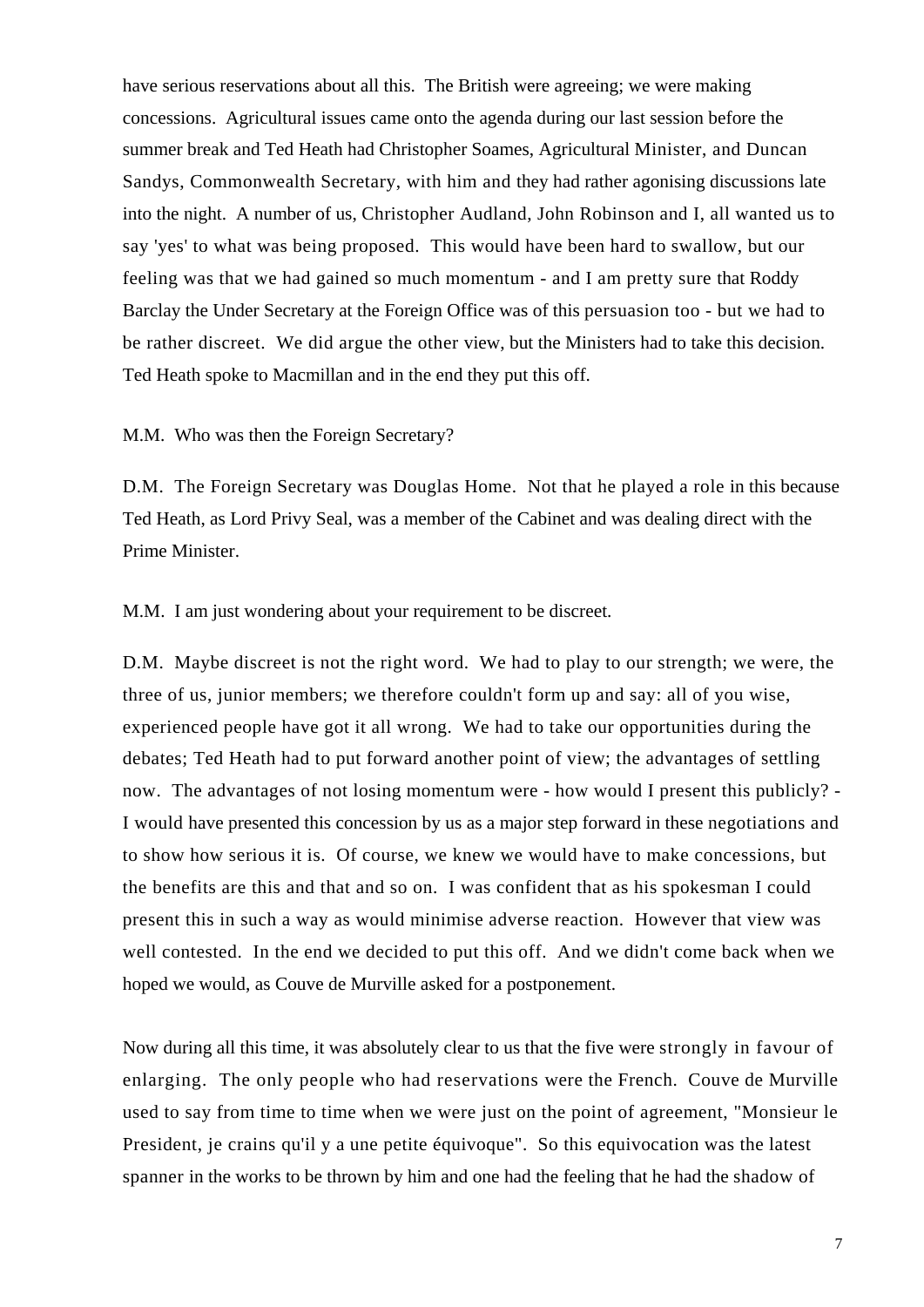Paris, of the Elysée, falling on him the whole time. He didn't make matters easier, he was an unsympathetic person anyway and had a very high opinion of himself. The German Ministers, Schroeder and Lahr, gave us tremendous support, as did the Benelux and the Italians to the extent that they were influential. So all of them were very helpful. So we knew that the people whom we really had to deal with, the difficult customers, were the French and, of course agriculture. When we came back we made very good progress on all the other issues.

M.M. Do you think that agriculture really was the reason - that they were concerned about their vast bulk of peasant farmers and the possibility of cheap grain and so on coming in from the Commonwealth countries?

D.M. They had a legitimate concern, that is quite true. Their case was not empty, they did have problems and the way to deal with those was the way in which we dealt with other things - talk them through and come to some sort of accommodation. The CAP was in the process of being formed; nothing was absolutely set. The French did have legitimate anxieties, of course, so did others; but our view, which was shared by the five and by the Commission - and there were good people in the Commission, including French people who were very much in favour of having us in - was that, by hard negotiation, we could come to an agreement on this point as we had done on all the other points. So I wouldn't say that agriculture was the cause of the breakdown, nor would I say that the trip to Nassau by Macmillan, Kennedy and Skybolt really justified what happened. We didn't get a very good account of what had happened at Rambouillet between de Gaulle and Macmillan. Philip de Zulueta was there and we didn't get a very good account early on. Only later Ted Heath was given in strict confidence a record of this meeting at which de Gaulle had expressed very serious doubts about our suitability to join. When we all left for the Christmas break, the general feeling, including in the French delegation, was that we would come back and with a great heave we would settle this thing early in the New Year. As has been well reported, late in January, Couve de Murville attended a lunch in the British Embassy in Paris where Pierson Dixon and Ted Heath were present. Ted Heath asked him specifically whether, if we settled these remaining problems, there would be any objections on political grounds to our joining. Couve said: 'if we settle these problems no power on earth can keep you out'. That was the weekend before the Press Conference so one must assume that Couve de Murville did not know on that day what was going to be said at that Press Conference. It is interesting that, recently, in a television programme called "The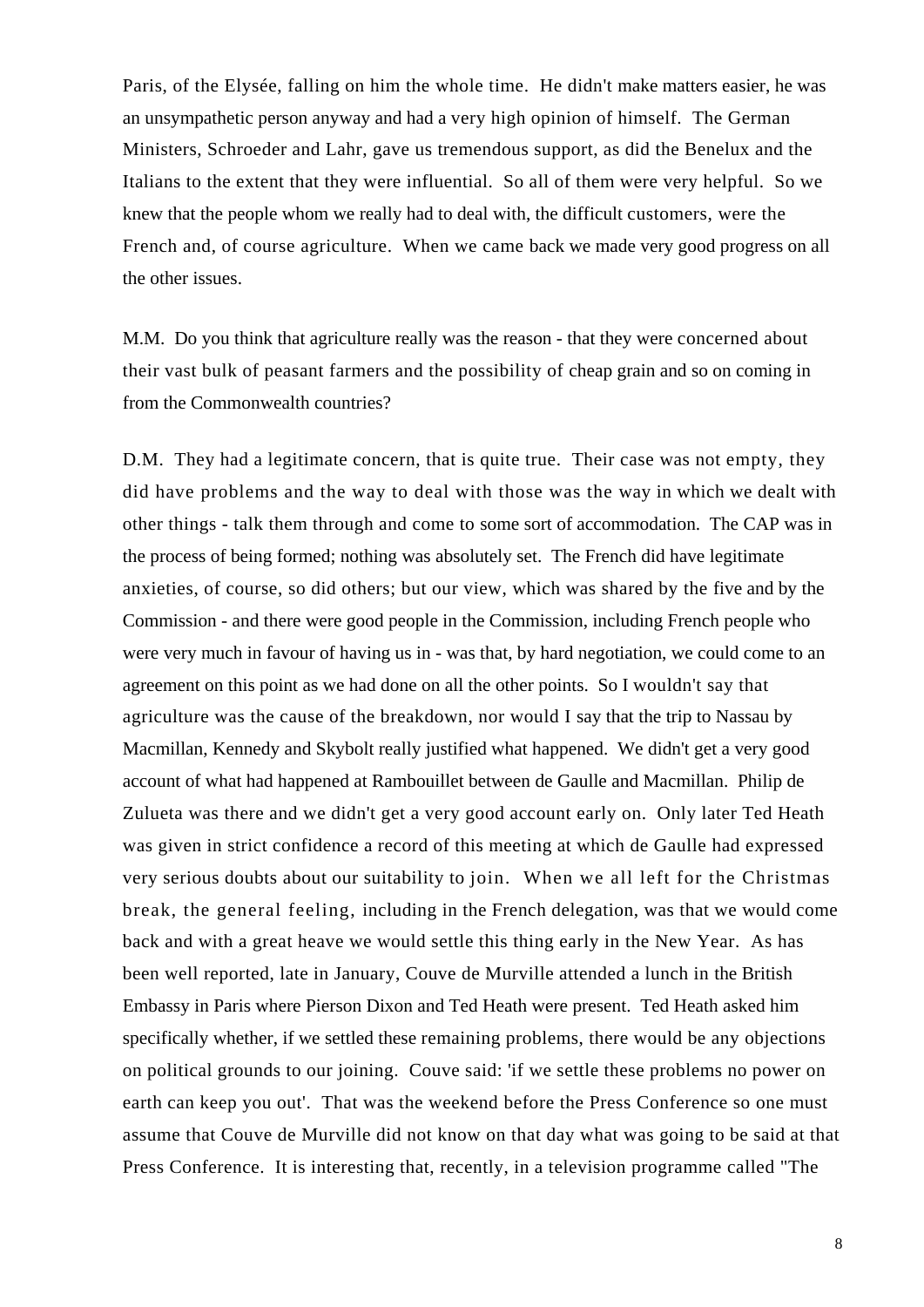Poisoned Chalice", when asked about this Couve said "yes, it was indeed an act of treachery".

M.M. By?

D.M. By de Gaulle - his President. So what is the explanation for it? In that same television programme there were quite long extracts from de Gaulle's press conference. None of us was there, we only read about it. But to see it now, one is left with the impression that this man had lost his balance. The language he was using about Britain was really fantastic and something may have snapped.

M.M. How long was that before he finally went back to Colombey les deux Eglises?

D.M. I think it was only a year or two. That was not our fault, it was a French error and what was so touching, moving indeed, was the reaction of the Five and the language they chose; "the members of the Community have sadly been prevented from concluding these negotiations", a marvellous euphemism. We were very upset about all this, Ted Heath also, but his upper lip was exceedingly stiff and Michael King, Foreign Editor of the Daily Mirror, a splendid British journalist, son of Cecil King, said that Ted Heath's reaction reminded him of Churchill's dictum: in defeat, defiance! Ted Heath in his statement said: "we are not going, we will be back". But it was a very sad moment. Although there has been speculation about this, I don't believe that any of the explanations given for de Gaulle's action is convincing. I don't think that there was an external event. I think that this was an outburst of prejudice which he must have had for a long time. I think it was a single man's judgement; and when I am asked about this I always refer to de Gaulle's veto not a French veto, because I think that this was personal. The way our French colleagues spoke to us afterwards showed that they were absolutely désolé - they couldn't understand it at all.

M.M. Well, it certainly did set back Europe, in this country anyway.

D.M. Well, I think it set back Europe, as the failure to do something about the EDC set back Europe, because during that ten year gap before we joined and the next enlargement took place, first of all the CAP was adopted in a form which would never have been accepted if we, the Danes and the Irish, had been there. Second was the own resources system; now that, so far as we were concerned was not rectified until Margaret Thatcher "got our money back" much later. And the third thing, very shortly before we eventually joined, was the Common Fisheries Policy, which was a Beta minus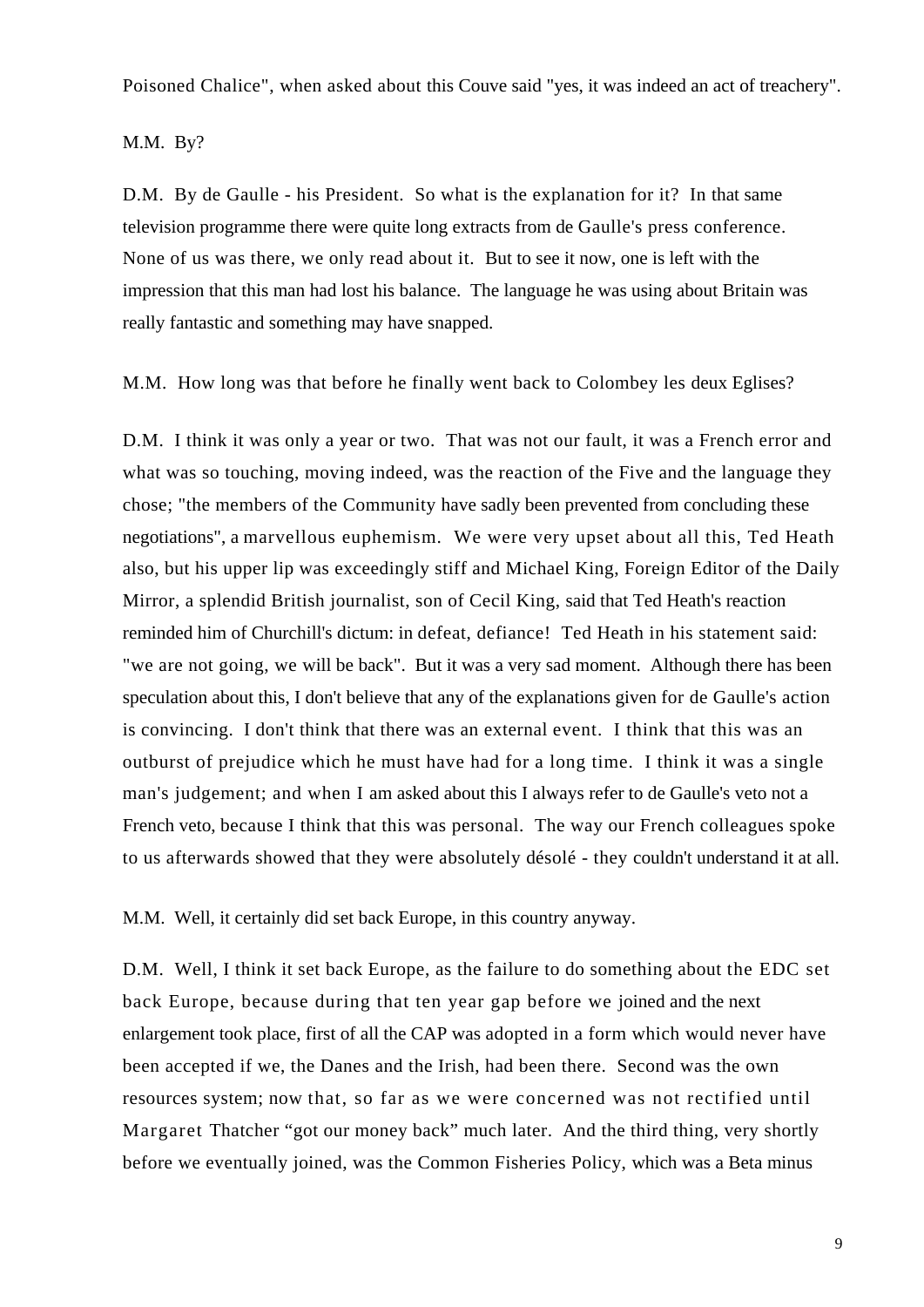effort of a fisheries policy. So these three things all happened because they were agreeable to the Six but not to an enlarged Community. So that was a bad period for Europe as a whole, not merely for us.

M.M. I was going to ask you later on perhaps, but I may as well ask now, when we did finally join, when you were in Brussels, were there discussions about Common Fisheries Policy? I seem to recall that in your book you suggested that we had made progress in these discussions. This would have been in about 1976. Do you think that we then achieved a satisfactory deal? Is there any substance in the often repeated criticism by Christopher Booker in the Sunday Telegraph that Common Fisheries Policy was a really bad deal?

D.M. I think that that is wisdom after the event. In 1976, although there had been problems with Iceland over the Cod War, the extent of the need to conserve fish stocks globally was not as well understood as it is today. So I think that that is an unfair judgement with the benefit of hindsight. If everyone had known then about the way new fishing methods were depleting stocks and that some fish species were actually in danger, it would have been different. I don't think that in 1976 circumstances it was a bad deal.

M.M. That's very interesting, because one forgets now that a shortage of stocks was not seen as a problem, nor were the wall of death fishing nets.

D.M. Or indeed that we had just emerged from the Cod War with the Icelanders. Factory fishing and all these technological developments which we are familiar with now, which were responsible for the depletion, these things were not in the public domain.

M.M. Thank you very much indeed for that - that's a wonderful discussion on the start of our negotiations with Europe. I am sorry that I have got you a bit out of sequence there, Sir Donald. Could we go back in your career to when you were Head of News Department and, of course, Principal Private Secretary to George Brown and Michael Stewart, both Secretaries of State in the mid 1960's. Now as Head of News Department, what were your principal functions there?

D.M. The Head of News Department is in a special relationship with the Secretary of State for the time being and of course, with the Principal Private Secretary. He has access at all times to the Secretary of State as he is the Secretary of State's spokesman and offers advice in that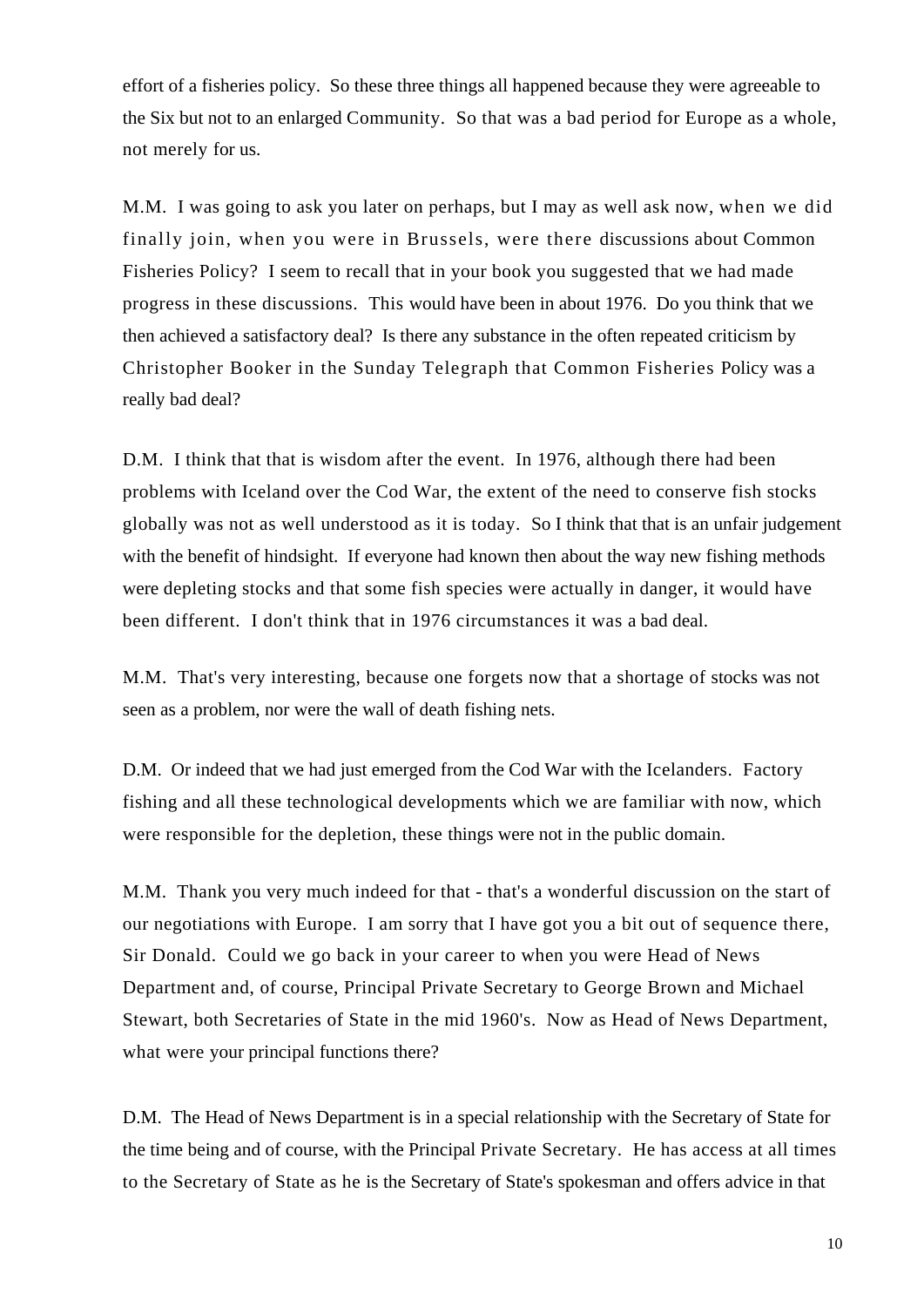capacity as well. At the same time, he or she has to run a Department which is unlike any other Press Office in Whitehall in that it is staffed by diplomats, not by professional information officers. When I was there, one member of the Department had been there a long time and he knew all the traditions, knew all the journalists and so on. But otherwise the staff consisted of diplomats who were in News Department as a posting; and a very good posting it was too because they were exposed to a different kind of life. Maybe they hadn't had any experience of dealing with the Press before and it would help them in the future, particularly if they went on in the Service and eventually became a head of mission. So the way in which we organised this work was dictated to some extent by press deadlines. We managed to improve somewhat on the methods which had been used in the past. The first event of the day, as far as our relations with the Press were concerned, was the 12.30 News conference. We had to get ready for that. That meant going through all the cuttings and getting briefs on what to say from Departments in the Foreign Office and maybe other Departments in Whitehall such as the Treasury or Ministry of Defence. That was done by those members of the Department who had territorial or subject responsibility and we all met well in advance of the 12.30 News conference to go through what we should say, to make sure it was sound, what questions would be raised if we said that, what questions would be asked and so on. I thought that we should commit some of this to paper, and so we invented a system of white briefs and green briefs. The white briefs were releases which we could give to the Press; they were rather like press releases and the green briefs were ones from which we spoke non-attributably. That system worked reasonably well and we were also able to share these briefs with other Government Departments. The 12.30 Conference was conducted not necessarily by the Head or Assistant but by a senior member of the department. The journalists who were there tended to be from the broadcast systems, the agencies and the evening newspapers. In the afternoon a succession of groups of journalists came to the department; they formed their own groups from amongst those whose interests were similar, so there would be a group from the provincial papers, another from the serious papers. *The Times* traditionally had a slot of its own; *The Telegraph* also had a slot of its own. So most of the afternoon from 3pm to about 6pm was taken up with a whole lot of briefings with journalists; these were daily newspaper journalists, as well as agencies and broadcasters. All that went on during the afternoon. And, of course, other events went on during the day; we had to get briefs on other subjects. We eventually wound up our work quite late and every night a duty Officer would go off home, his brief case full of briefs and telegrams from posts where something was going to happen, which might arise during the night, and he dealt with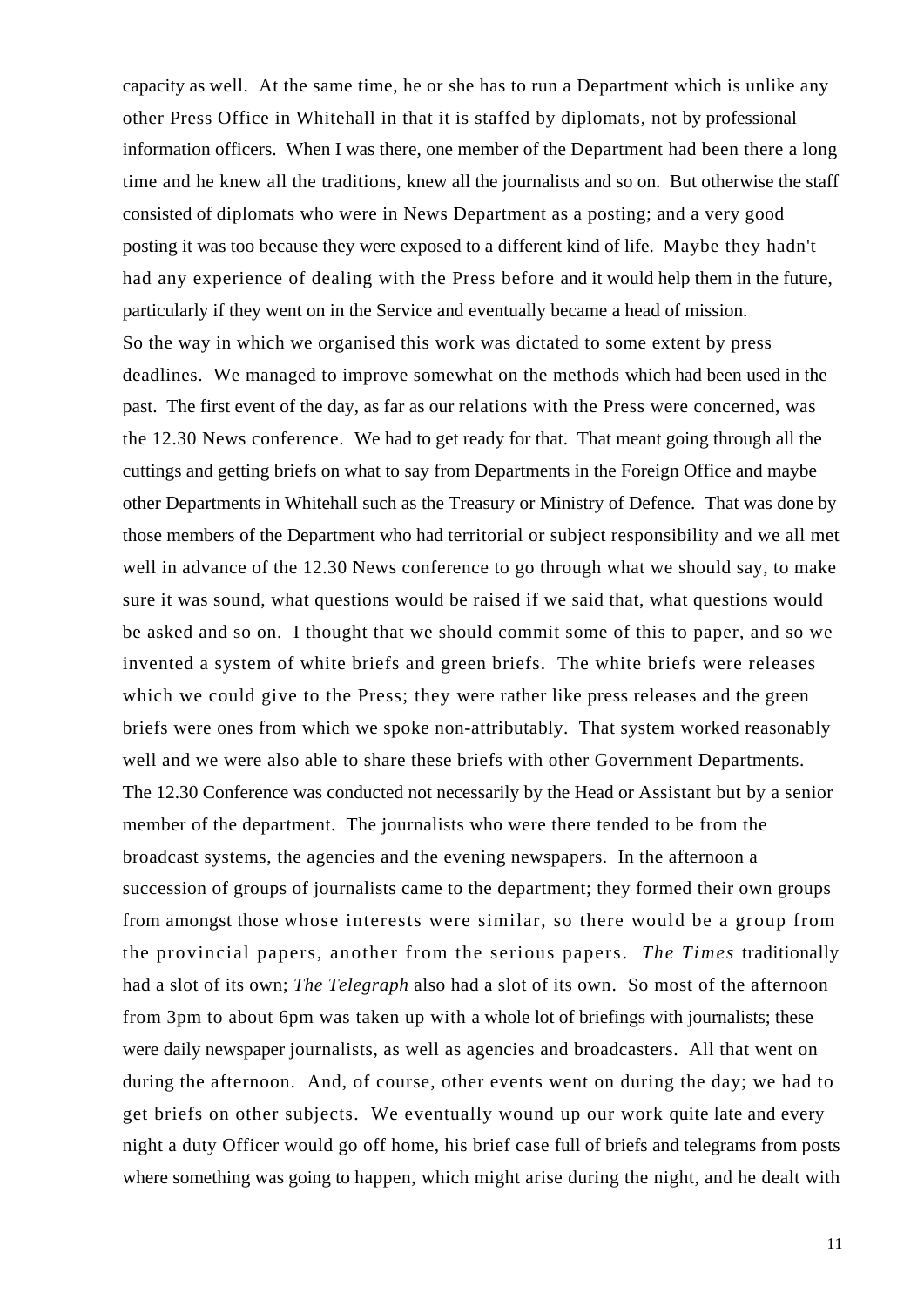these issues during the night.

Now I must say I found that relations between News Department and other Departments within the Office were exceptionally good. I think that this was for two reasons; first of all, the rest of the Office had confidence in the way News Department had behaved over the years; it was especially satisfactory that they too were diplomats, the same genus of person, not to be too offensive about it. Then News Department consisted of people who had worked in Departments in the Office, so they knew what was going on there. I think that this is a far superior system to those in other Departments; and eventually the Treasury and the Ministry of Defence began to imitate this. But I had no problems that I can remember during that time. I had access to under secretaries, deputy under secretaries, the PUS and ministers at all times because they knew everything was urgent and they understood that they wouldn't have been bothered unless it mattered. The results, in terms of the Press coverage and so on, on the whole justified this mutual confidence. The great thing from a career point of view was that one got to know everyone in the Office all the senior people. One got to know ministers, one was dealing with the whole range of foreign policy issues. So it was a tremendous education, and a tremendous experience, probably unrivalled. There is no job inside the Office at counsellor level that is so rewarding in that respect.

M.M. And you went on from that to be a Principal Private Secretary to two Secretaries of State.

D.M. Yes, that is quite true. First Michael Stewart; and then George Brown replaced him and then George Brown resigned and was replaced by Michael Stewart. So curiously enough I worked for both of them; both as Head of News Department and as private secretary. So I had a familiarity with them but, of course, being private secretary was different;

I became George Brown's private secretary first. There was a small beauty parade; Teddy Youde was the other candidate. George Brown, the message came out, would like me to join him. Teddy Youde congratulated me and I said "I should be congratulating you" because, of course, we both knew George Brown's personality!

M.M. And then, I think, George Brown's personality has been gone over quite a lot.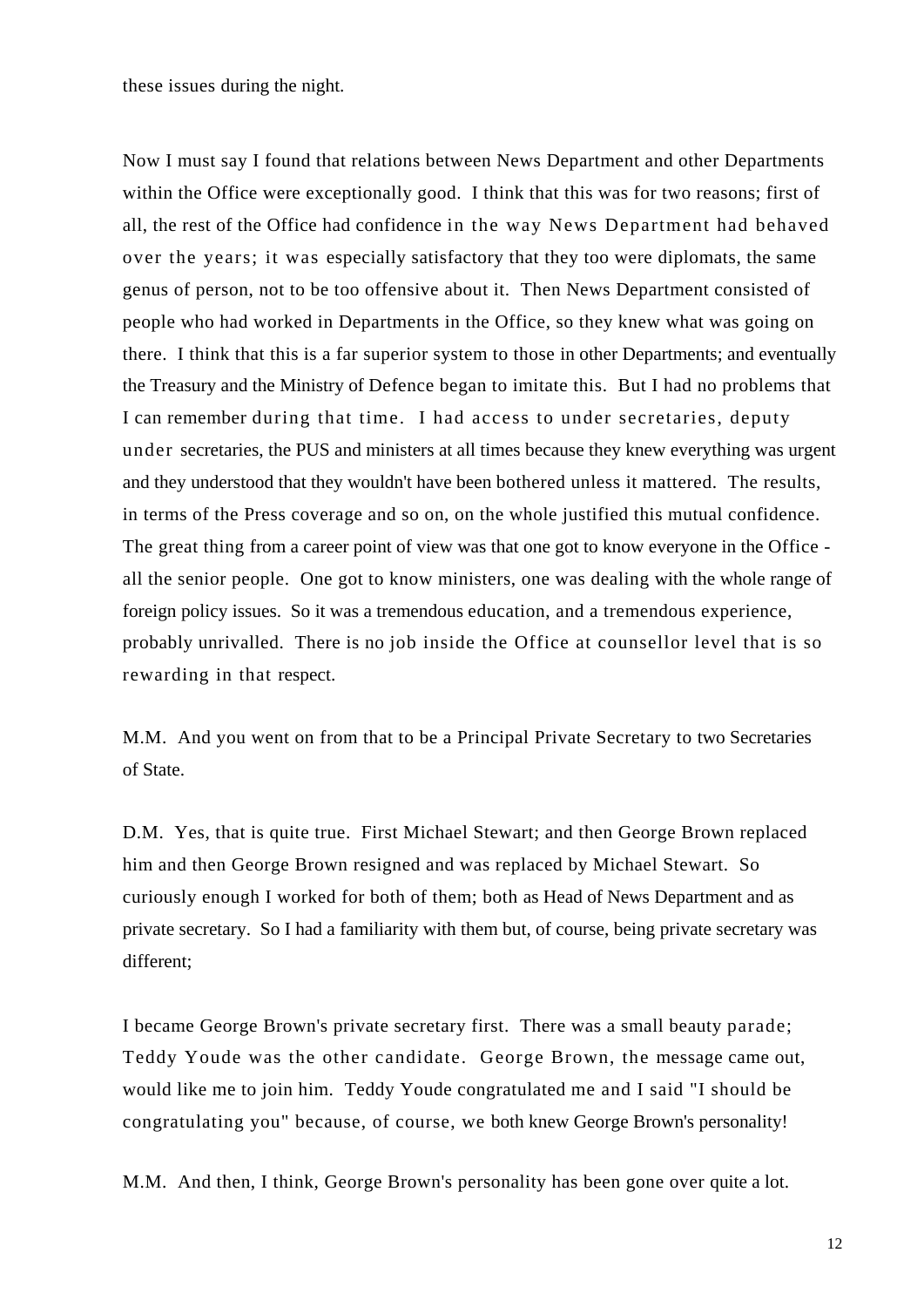D.M. Yes, I think that the press wrote a lot about George Brown at the time and to some extent he courted that deliberately; otherwise he had that coverage inadvertently because of his eccentric behaviour. Of course, the press like to have a flamboyant, colourful character and the British tend to regard people who have some personality, some curiosity, as good old so-and-so, good old George. The benevolence with which his affairs were covered in the Press, I can only say, very frankly, was not justified by his behaviour behind the scenes.

M.M. Which was less than benevolent.

D.M. At times his behaviour was absolutely unacceptable, for example to be woken up in the middle of the night, night after night, just because he had got back from the House of Commons where he had been with his cronies in Annie's Bar. He would open his red box which we had dutifully sent to Carlton Gardens, when he got home; he then wanted the author of some submission rung up at 2.30-3am because he was dissatisfied with something or other or he didn't agree this or that. When I declined to do this on the grounds that I would do it as soon as I got in in the morning, he would say: "do it now" and I would say: "I'm sorry, I am not going to do that". So there was a great explosion. Then in the morning I would go into his Office and here would be an entirely different George Brown. I didn't know if there was only one Jekyll and one Hyde or whether there was more than one personality. I never discovered; I think there was something in between. But I would find somebody who was in a state of great shame at his behaviour during the night and would rather sheepishly ask whether he was pardoned. So one had various techniques; "Oh that. I have forgotten all about that". One dismissed it, knowing full well that a few hours later Mr. Hyde would take over again and somebody else would be being bawled out. I must say that I formed the impression that this volatility, to put it no higher, raised a serious question as to whether he was fit for high office and I am rather surprised that Harold Wilson put up with him for so long. Whether he thought George Brown had influence with the Unions, I don't know. But if one looks back at his achievements, I think that in the field of foreign policy, laying the foundation of a UN Resolution on the Middle East and the land for peace idea, which has been the basis of everything that has been done since then, - I think, that laying the basis for that was a great achievement - George Brown absolutely at his best. He went out to New York, to the Security Council, and I attended all his meetings with, I don't know how many other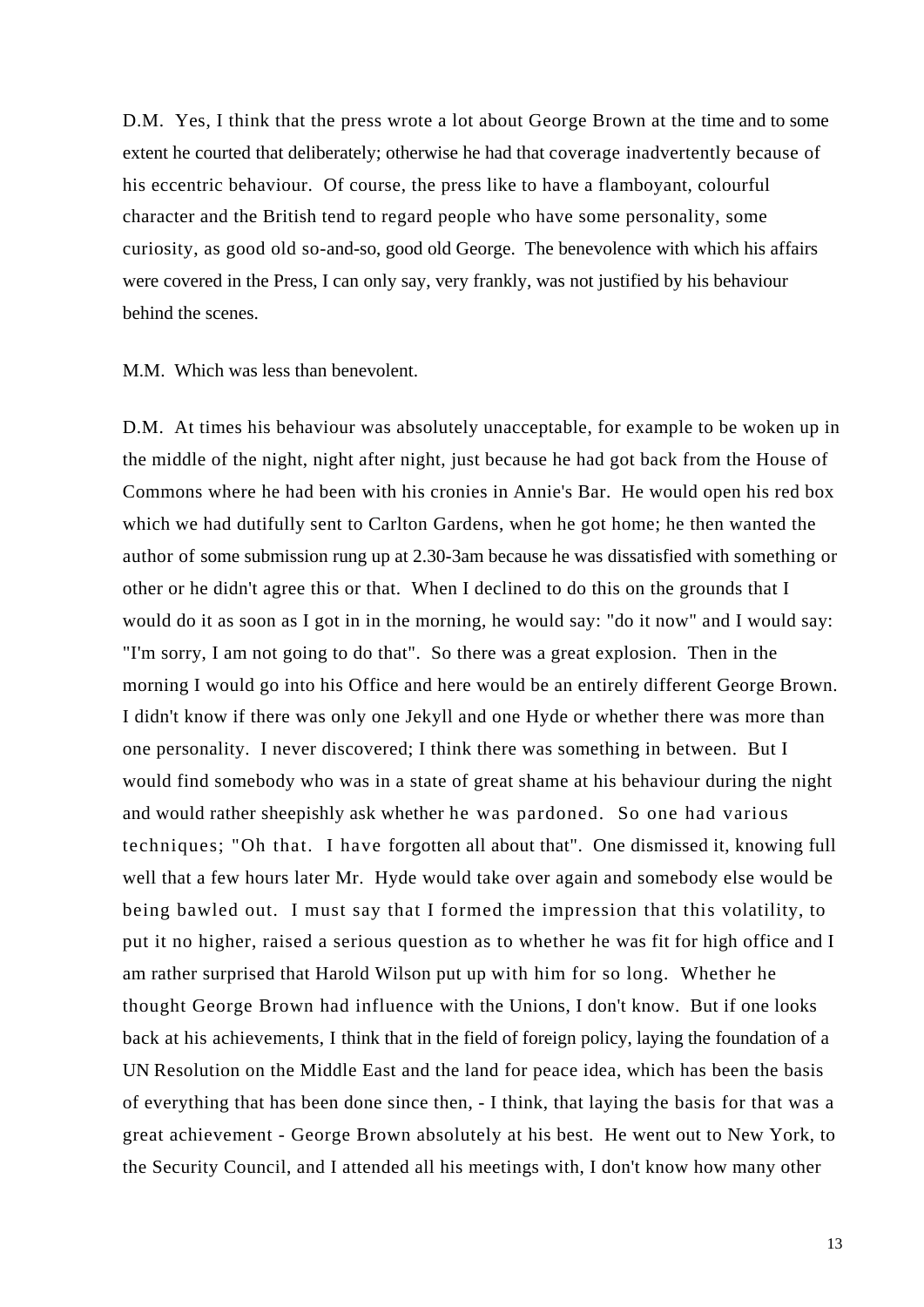foreign ministers in a day; but he just hammered home with them the same message - here is a chance: the Israelis must give up territory and the Arabs must make peace with Israel. This simple message was hammered home. No one demurred. After George Brown returned home Lord Caradon, who was then the U.K. representative in New York, took over the negotiations and eventually this Resolution was passed by the Security Council.

Otherwise, I would say, that George Brown didn't make any particular contribution to East/West relations. During the tour of the Six with Harold Wilson, George Brown was a Euro enthusiast, but he didn't change his brief throughout that tour; it was Wilson who was listening to what the others were saying and responding to them; it was Wilson's sharp wit which enabled him to see something we could build on, something we could exploit; 'the Germans have said that and we can try it with somebody else' and so on. It was Wilson whose mind was working, whereas George Brown was just the great Euro enthusiast. His view was: let's just go ahead; he wasn't doing very much thinking there. But I would say that his proposal that Christopher Soames become ambassador in Paris and his nomination of Denis Greenhill to succeed Paul Gore Booth, whom he had treated quite shamefully both in public and in Office meetings and so on - those were two very good moves. But I am hard pressed to think of any other major contribution that he made. He had a curious delusion, I think it can only have been a delusion, that he had a special relationship with Nasser and a special relationship with de Gaulle. But I can't think of anything in the policies of either Nasser or de Gaulle towards Britain which reflected any special regard for George Brown.

Michael Stewart was an entirely different character. He was very businesslike and Michael and Mary Stewart were a tremendous team. She was a personality in her own right with her own public service role. He was a dedicated, most conscientious Secretary of State. He held strong views, expressed them with great lucidity; a very patient, considerate man. He was really a very good person and I don't know of anyone who would not say the same about him and the way he dealt with us all. He had a very hard hand to play on Vietnam. I don't think that we were on a winner there but he probably did all that could be done.

M.M. In what particular direction?

D.M. By supporting the Americans up to a point but not going too far. Rusk was always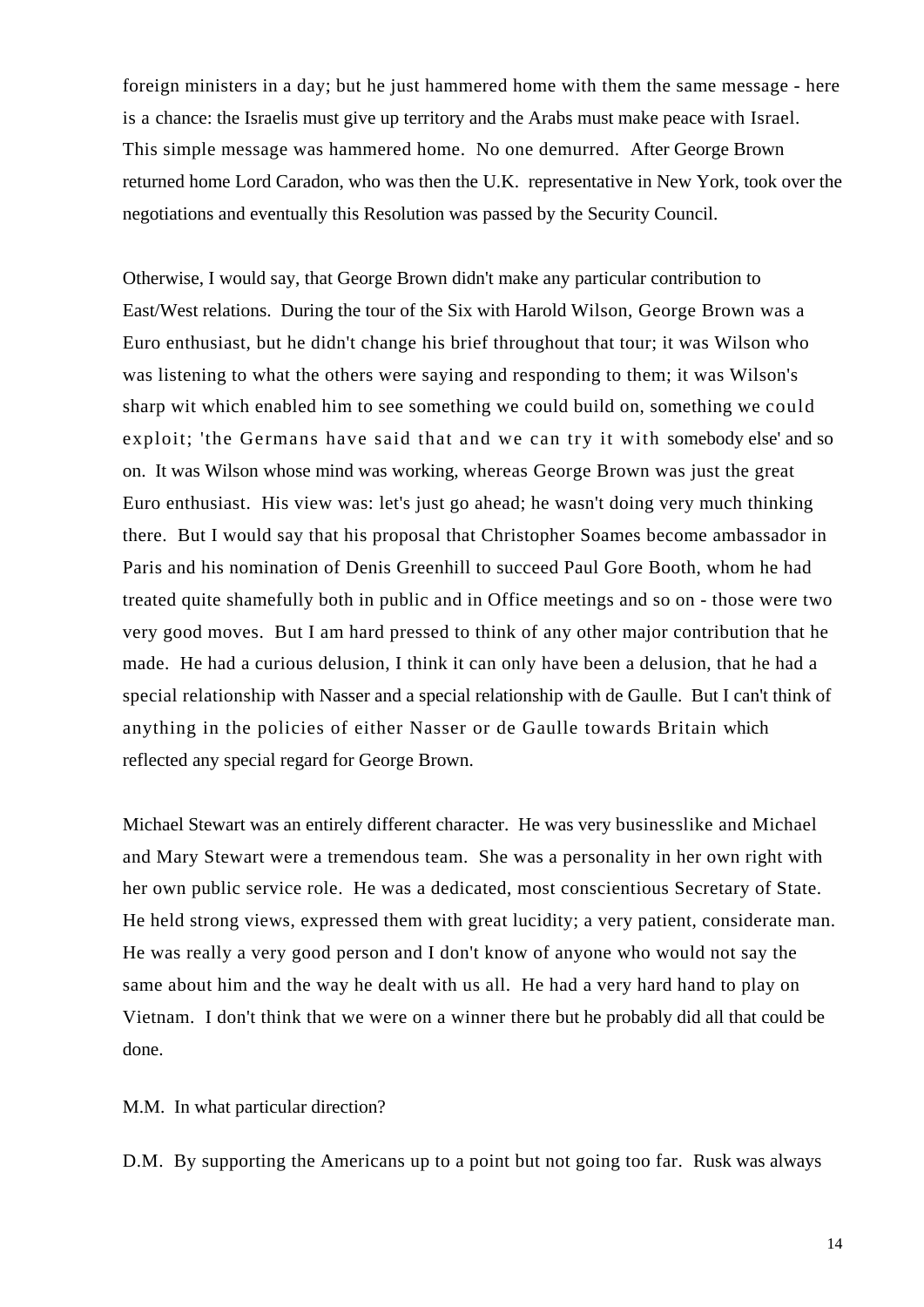wanting to have even a platoon of the Black Watch; the Americans wanted us to be heavily engaged, but he kept on saying: no, we would forfeit our role, the role which we inherited from the Geneva Conference. We would forfeit our superior neutral role if we did that, but at the same time, I think, he gave adequate political support to the Americans despite misgivings beforehand about French and American policy. That was a very difficult hand for him to play.

M.M. Well, thank you, that was most interesting and revealing. You went from there to be Ambassador in Libya and had negotiations with the infamous Qadaffi for a time.

D.M. He wasn't infamous then. He was a nervous young captain in the Libyan Army - a recently promoted Captain. Twenty-seven years old and suddenly he was Head of State and Government. He and his colleagues of the Revolution Command Council confessed after two or three long sessions when, I think, a degree of mutual confidence had been established, that they had fully expected the British to invade and to restore the monarchy. They found it very difficult to believe that the thought had never crossed our minds. Their problem was their age Qaddafi was 27, he was born in 1942, while the Desert War was on, to a Bedouin family. When he was ten years old Nasser overthrew the monarchy in Egypt and Nasser's propaganda was beamed to the Arab world. So Qadaffi's world, and that of his colleagues, was the view of the world conveyed by the Voice of the Arabs broadcasting from Cairo. I became immediately aware of these basic misconceptions about the world and tried patiently to remove some of them. This explains why they were perfectly convinced that we would invade and when we didn't they were nonplussed. But Qaddafi was exceedingly courteous to me. First of all he said how very satisfactory it was that we could conduct all this business in his language - Arabic. That was helpful to me. Arabs attach a lot of importance to their language and think that anyone who has learnt their language must understand their point of view.

#### M.M. Civilisation.

D.M. Yes, indeed. That is true, that is a true assessment. Mig Goulding, my Head of Chancery who had been a student of mine at MECAS, always came with me to the meetings I had with Qadaffi and his team from the Revolution Command Council. We did all this in Arabic and Qaddafi very much appreciated that and when confidence had been established, he said "if you ever need to see me, just let me know and I will see you because I know that you will not worry me unnecessarily; if it is serious and you wish to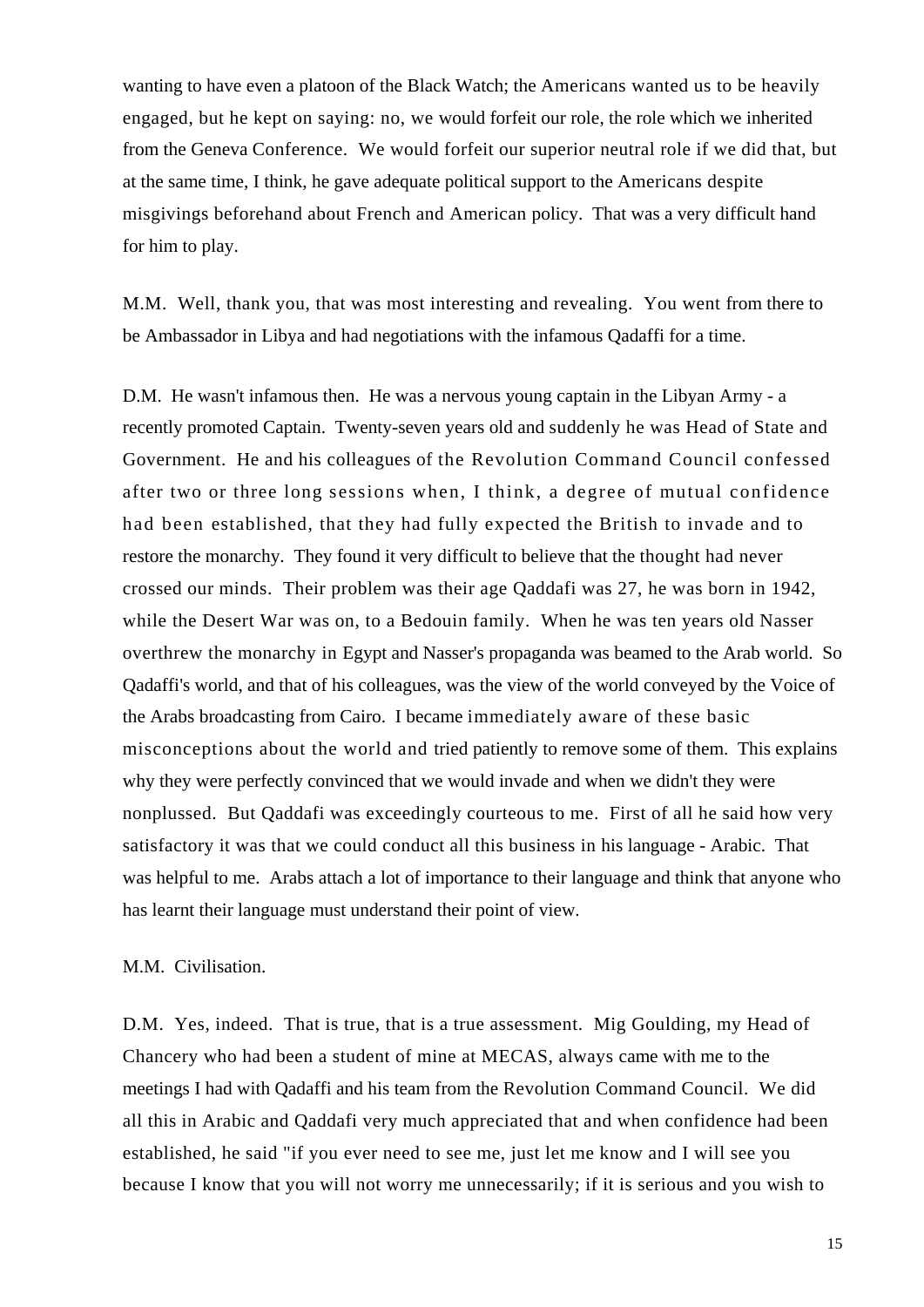speak to me let me know". Now, he was as good as his word; if I was seriously worried about something I would ring up and ask for an appointment. Normally it was arranged for 9pm or so; he was busy during the day but I would see him and he would deal with the question and would then give me a good answer and I would thank him for seeing me. He would say: "if you think it is important you come to me; we don't want to have misunderstandings" etc., etc. So I appreciated that very much. Having said all of that I have to add that there was an occasional look in his eye, which reminded me somewhat of the look that comes into Enoch Powell's eyes when he is making a speech about immigrants in this country. There are other politicians who have a look that comes into their eye. I was interested that Humphrey Trevelyan, talking in his memoirs about the period after the Iraqi Revolution in 1958, said that Kassim who led the Revolution and had the King murdered had this look from time to time. When this happened he knew that the fanatic had taken over. So I thought there might be something there - seeds of fanaticism. Qaddafi was strongly Islamic and, most curious, he had strong views about the Palestinians; he regarded this as a tremendous injustice and as Libya is a long, long way from Palestine, I was impressed by this and couldn't quite understand why he should take such a forward view about it. I think the explanation was that he was nervous about Western influence generally and wanted to weaken Western influence, certainly have a different relationship with the West. He regarded Israel as a Western outpost and therefore something foreign in the Muslim Arab world. So on that point I felt one could make no headway. But, as regards his subsequent behaviour, I can't say that I was aware, by the time I left, of the seeds that were there. I knew that we had a man with very decided views but I would not have said that he was as unbalanced as he subsequently proved to be.

M.M. Was the oil industry functioning in Libya at that time? It had started, hadn't it?

D.M. Yes, the oil industry was one cause of the Revolution because it brought in wealth and it brought in a lot of Westerners. Some well disposed Libyans who were able to get to see me - they had to be rather discreet with their contacts with Western ambassadors - said that they thought the West, and Britain in particular, had rushed in to get all the goodies out of this new evolving oil economy on the basis of diplomatic or political pressure. One of them said: you have been treating Libya like a prostitute. That was an extreme remark, but I think that there was resentment at the extent to which British influence, having been military at one time, was now becoming commercial. So that was a new form of colonialism and was strongly resented by the young officers. The oil companies there were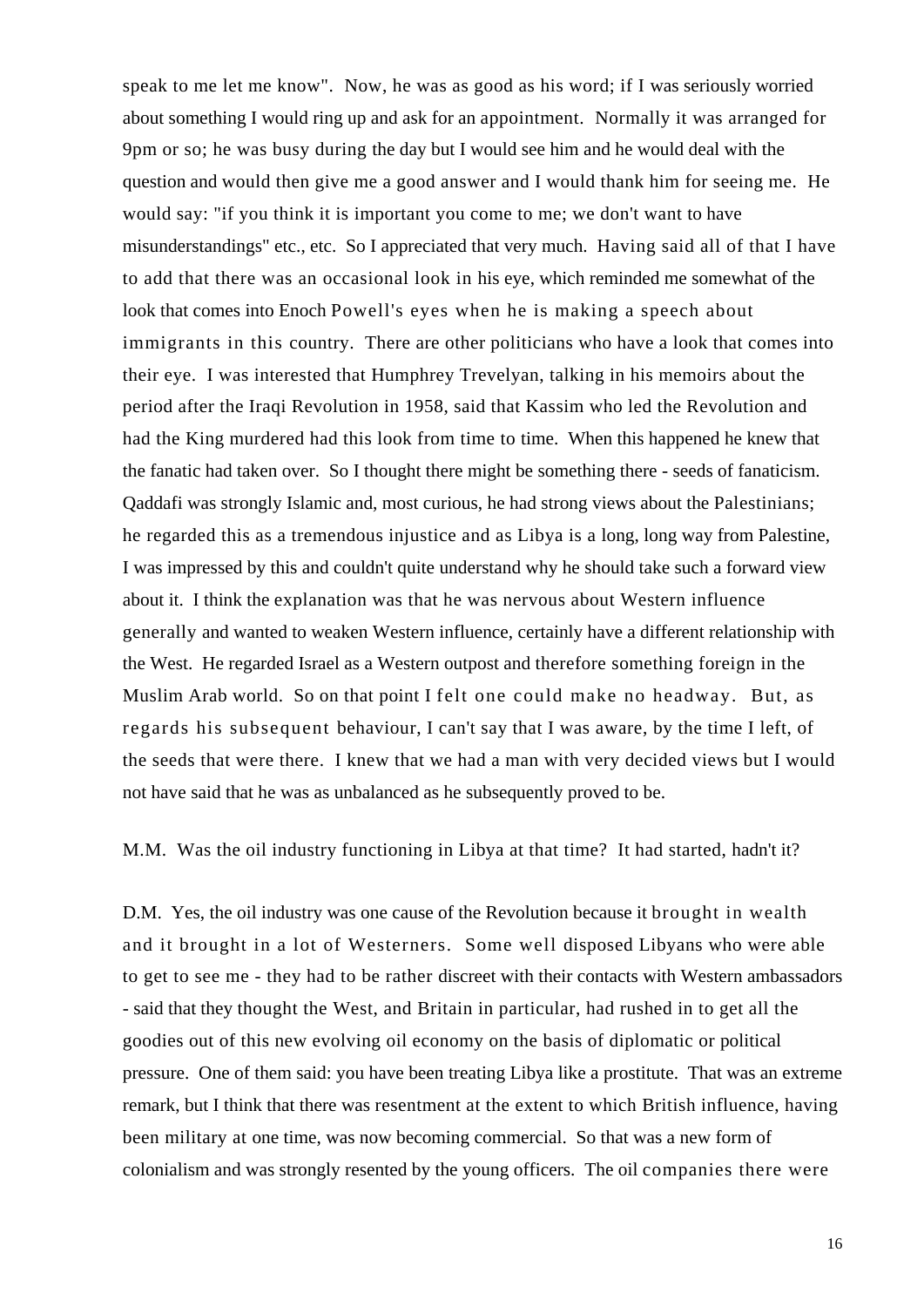doing very well. Now, there occurred an event during my time in Libya which was to some extent a precursor of the oil crisis. One of the ambitions of the Revolution Command Council was to recover the oil wealth and have it used for the benefit of the people of Libya. So they said that from now on we will set the price - why should you? This happened in the last few weeks I was in Libya before I was summoned back to London. I discussed this burgeoning crisis with my American colleague and I said I think that unless the oil companies can see what is happening and concert their response to this, they are going to be picked off one by one. If they didn't accept the price they were given their operations would be suspended. My American colleague said that anti trust legislation in the States probably ruled this out. I said to him "why can't we all happen to be staying in the Carlyle Hotel in New York, happen to meet there in the Bar, happen to have a meal there together and see how they would respond?' He said even that would become known and, because of that, they would not agree. I said I was afraid that they would be picked off one by one; he said: "so be it, they will have to deal with it as best they can". Now that, I think, gave the Shah of Iran the idea and led eventually to the oil crisis in 1973, and soon afterwards, the embargo and one thing and another. This was the breakthrough, because what Qadaffi was insisting on was not unfair; why should the oil companies set the price of somebody else's product? Why shouldn't the oil states play the market as it were? I think this was a very good move on Qaddafi's part; it clarified the situation and removed an anomaly.

M.M. That is most interesting. You were called back from Tripoli to be Mr. Heath's Chief Press Secretary. What is the difference between the Chief Press Secretary and the PM's Press Officer?

D.M. There isn't a difference really. The reason I came to be called Chief Press Secretary was because Ted Heath knew how I would deal with the Press and be his spokesman. He wanted me back there because, first of all, I was not an Information Officer, secondly, I had more prestige as an ambassador and I was always introduced when we had visits from other Heads of State - "have you met the ambassador, this is Donald Maitland" and so on. The message that I had from Sir Denis Greenhill, then Permanent Under Secretary, asking me to come back said the Prime Minister wanted me to join his staff as spokesman on a par with Brandt's Ahlers; he was the German Chancellor's Press Secretary and a senior person in the German hierarchy. He was not just a Press Officer; he was a person of substance. Conrad Ahlers had been noticed by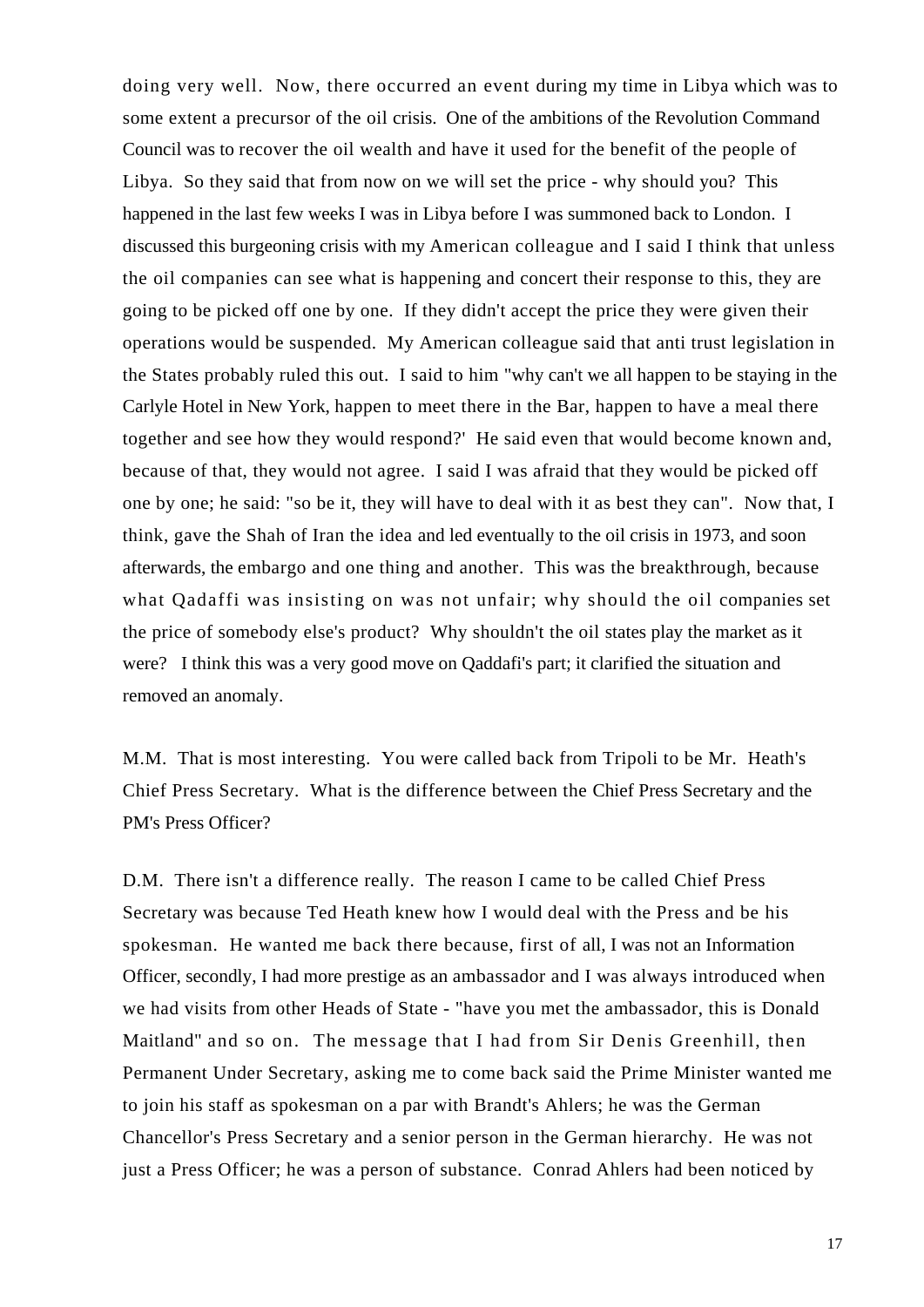Ted Heath and he thought: I want to have a Conrad Ahlers. So I was brought back to be a more prestigious person than my predecessor. However the role I was going to play required there to be somebody else to be my deputy and a man called Henry James was offered this job; and he said I'll come in if I can be called Press Secretary. So it was decided that I would be Chief Press Secretary and he would be Press Secretary. That was the origin of it. I didn't invent the term; it was invented for me by Henry James, who wanted to be called the Press Secretary; it would look good in his CV.

M.M. And then he went on to be head of the COI.

#### *Resuming after lunch.*

M.M. Could I ask you about the main events that took place while you were Chief Press Secretary at No.10?

D.M. Of course, many of the main events were related to domestic affairs, particularly the fight against inflation, the Industrial Relations Act, the trouble with the Unions, the tripartite talks which were an attempt, not to create a corporate State but to create a new relationship, a new understanding between the two sides of industry and government. I attended all those talks. Some of them were in Chequers and some in Downing Street. I thought that that was a brave attempt to break with the past and when I left in the summer of 1973, after three years precisely at No.10, I thought that that might provide a solution to that long problem. But then it began to go wrong later with the miners strike and so on - all that is History.

In the field of international affairs, I suppose, the first event of importance was what came to be known as the Leila Khalid affair. An Israeli aircraft was hijacked on its way to Britain by some Arab terrorists. Some of them were killed by Israeli security guards and when the aircraft landed the woman terrorist, Leila Khalid, was arrested. This led to the hijacking of other aircraft in the Jordan desert. In fact there were scores of hostages of different nationalities in the Jordan desert; it became an international incident because other governments wanted Leila Khalid to be released. This was really a dreadful dilemma, a real no-win situation; if you had tried to invent one you couldn't have done better!

There was one problem, which we didn't reveal. Parliament was not in session and so I was the main channel between Government and public. So it fell to me to brief the Press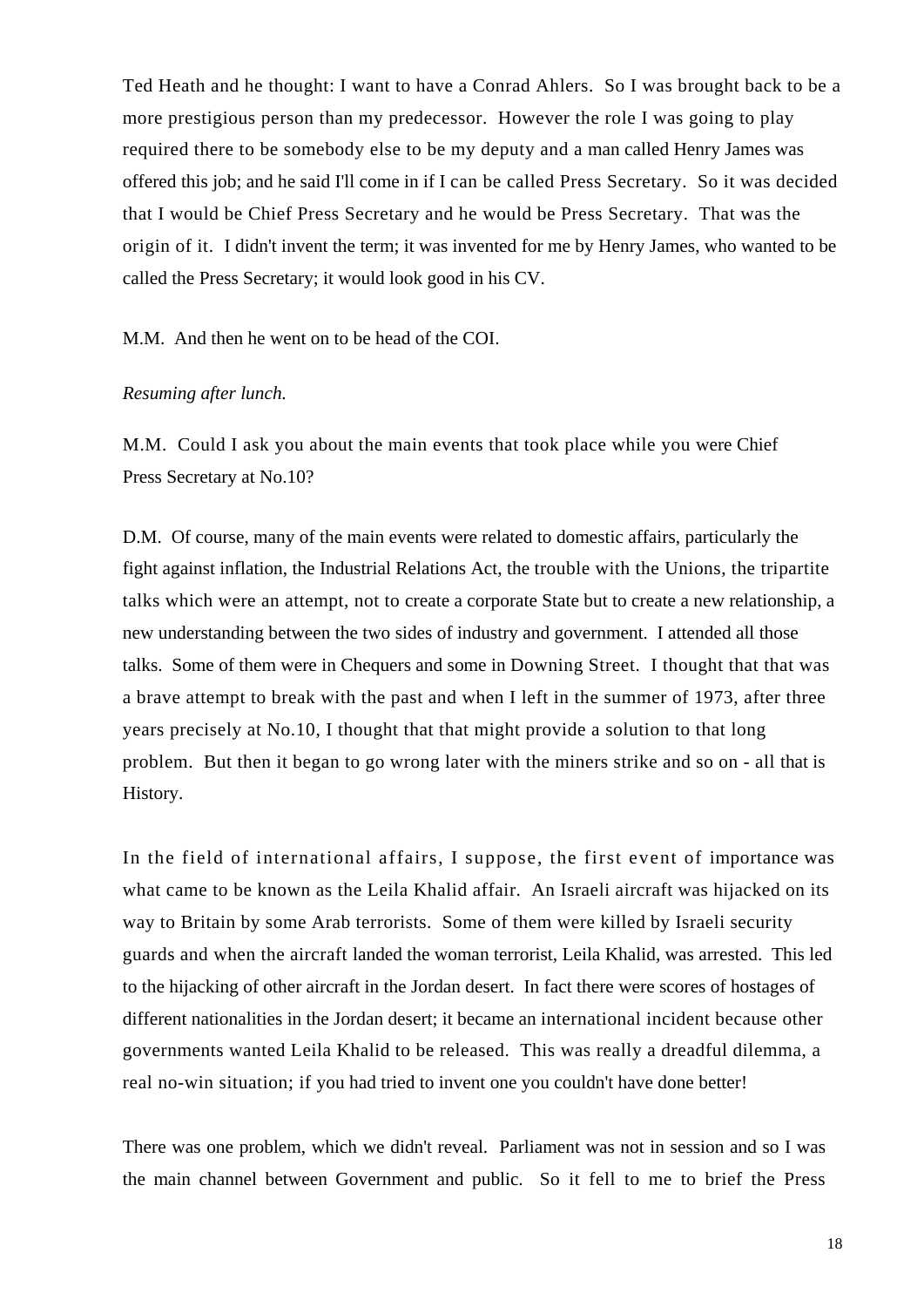regularly on this. One thing which I did not reveal, because it could have had a very serious bearing on the case, was that we didn't know for certain at what precise point the terrorists took over the aircraft; was it in British air space or was it over international waters? This was first and foremost a legal problem and I was very interested to see the way the Attorney General, although a member of the Government, behaved throughout all the agonising discussions which we had amongst the ministers concerned in the Cabinet, all of which I attended. He insisted that he was acting not as a minister, a member of the Government, but as Attorney General. So in the end the decision that we had no adequate grounds for detaining her or charging her was based as much, or more, on legal advice than other considerations. Meanwhile, the situation in Jordan and the Lebanon was getting more and more difficult and co-ordination amongst the governments of all the nationals being held hostage was not always easy. We had hoped that the International Red Cross might play a bigger role, but either they found this too complex or they didn't have quite the determination that we hoped they would have. In the end an understanding was reached with Nasser that the hostages would be released if Leila Khalid was released, as it were, into his custody. I said earlier that this was a no-win situation. I think probably that that was the least bad solution to this problem, but I must say that this was a very trying experience. Ted Heath kept his cool throughout, but I am quite sure that he was as angry as any of us about the attitude of the terrorists. I thought then that there can be no cause that justifies this sort of action, putting scores and scores of people and their dependants in misery. I just felt that I wanted to have a hot bath to rid myself of the coating of evil that dealing with this problem had left me with.

M.M. Before we leave that, who was applying the pressure? The Palestinians?

D.M. The Palestinians wanted her to be released. They were saying that they would blow up the aircraft in the Jordan desert and start killing the hostages unless she was released. So we were being blackmailed by them and, of course, public opinion at home and Israel were all for trying this woman. So one way or another we would have given in to some kind of pressure and the lesser evil was the one we opted for in the end. It was the threat of these terrorists.

M.M. How many people stood to lose their lives?

D.M. I think it ran into hundreds because there was more than one aircraft and I think they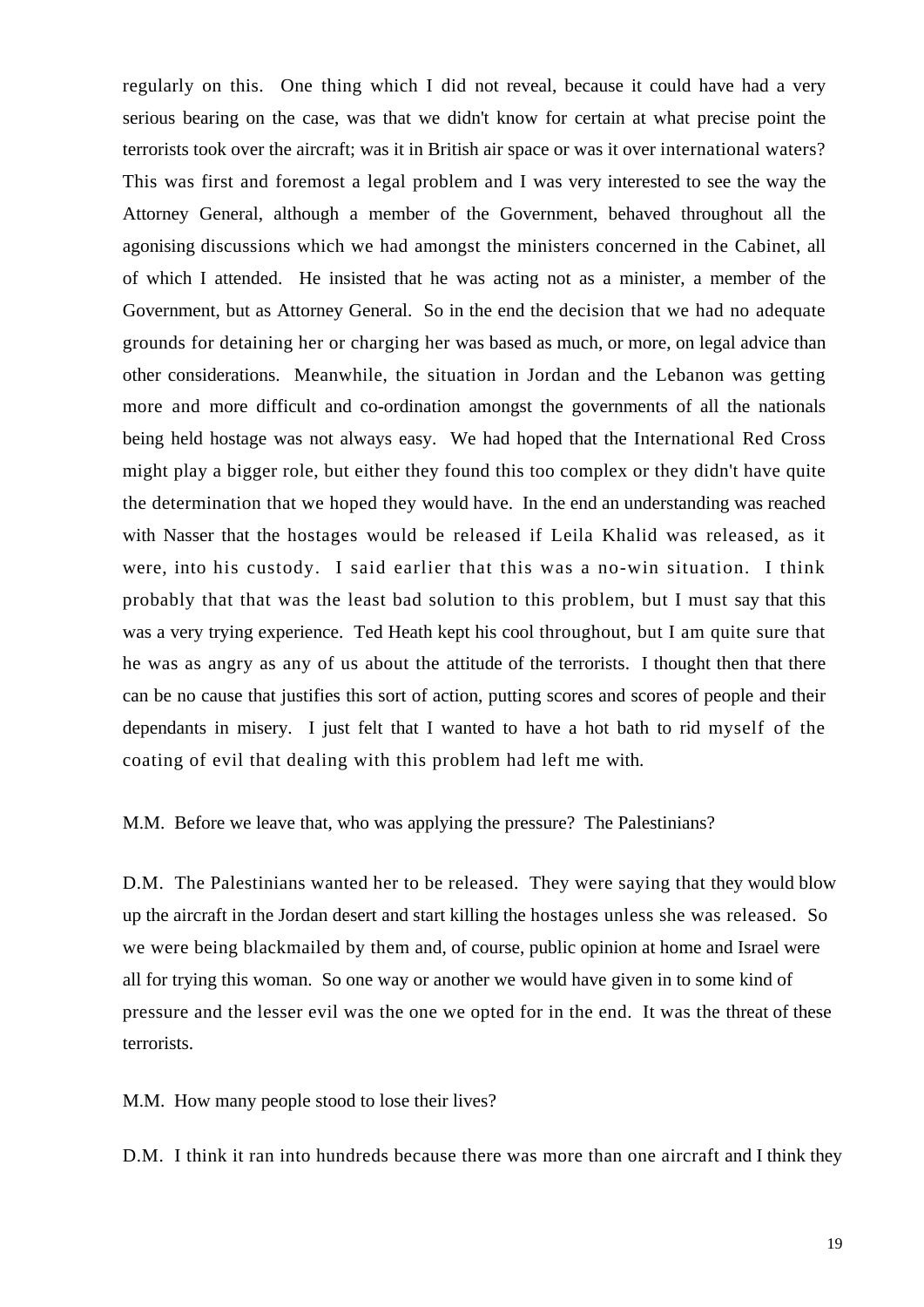were full.

M.M. And a variety of nationalities.

D.M. Yes, a variety of nationalities and this was one of the great problems. We had to try and keep them all on board and their processes of decision taking weren't as swift as ours. They were looking to us, as we were the Government which held the key. This was very disagreeable and, of course, all that trauma was brought back at the Munich Olympics. The Prime Minister was invited to attend and I was invited by my German opposite number Conrad Ahlers to go to Munich with my wife as his guests. We attended the Games; Willy Brandt was there and we were all to lunch with him. We did indeed lunch with him on the very day of the massacre. I could see in his face the same agony as I saw in Ted Heath's face when he was trying to deal with this awful problem as well. So it brought all that back. Otherwise Anglo-American relations didn't figure very largely. Ted Heath took pains from time to time to explain to the Americans that things were changing because we were hoping to join the European Community. So there was nothing in particular to report there but we were taken aback when the Americans changed the status of the Dollar.

#### M.M. Changed the status of the Dollar?

D.M. They ended the Bretton Woods arrangement. The Dollar floated freely. Connally was at that time U.S. Treasury Secretary and in August, without any warning, this was announced. We were taken by surprise, no special relationship had worked there.

On taking office Ted Heath set in train steps to get negotiations going again to join the European Community. He was in defeat, defiant, as Michael King said, and he was going to fulfil his undertaking to the press and the public following the de Gaulle veto that he would not give up. He drew the clear lesson from the events of 1962/63 that the French held the key. Fortunately Soames was there as Ambassador in Paris, and he had established an exceedingly good relationship with the Elysée. This was exploited to the full and at the critical moment in 1971 we had reached a point where there were only two or three things which remained to be agreed informally between us and the French. Pompidou invited the Prime Minister to go to the Elysée for talks. One of the main items was the role of sterling; the French had genuine concerns about it. We were still a Sterling area and the question was: how would this fit in? Interestingly, if one knows the French one can understand that another item was a matter of some importance: what sort of people would the British be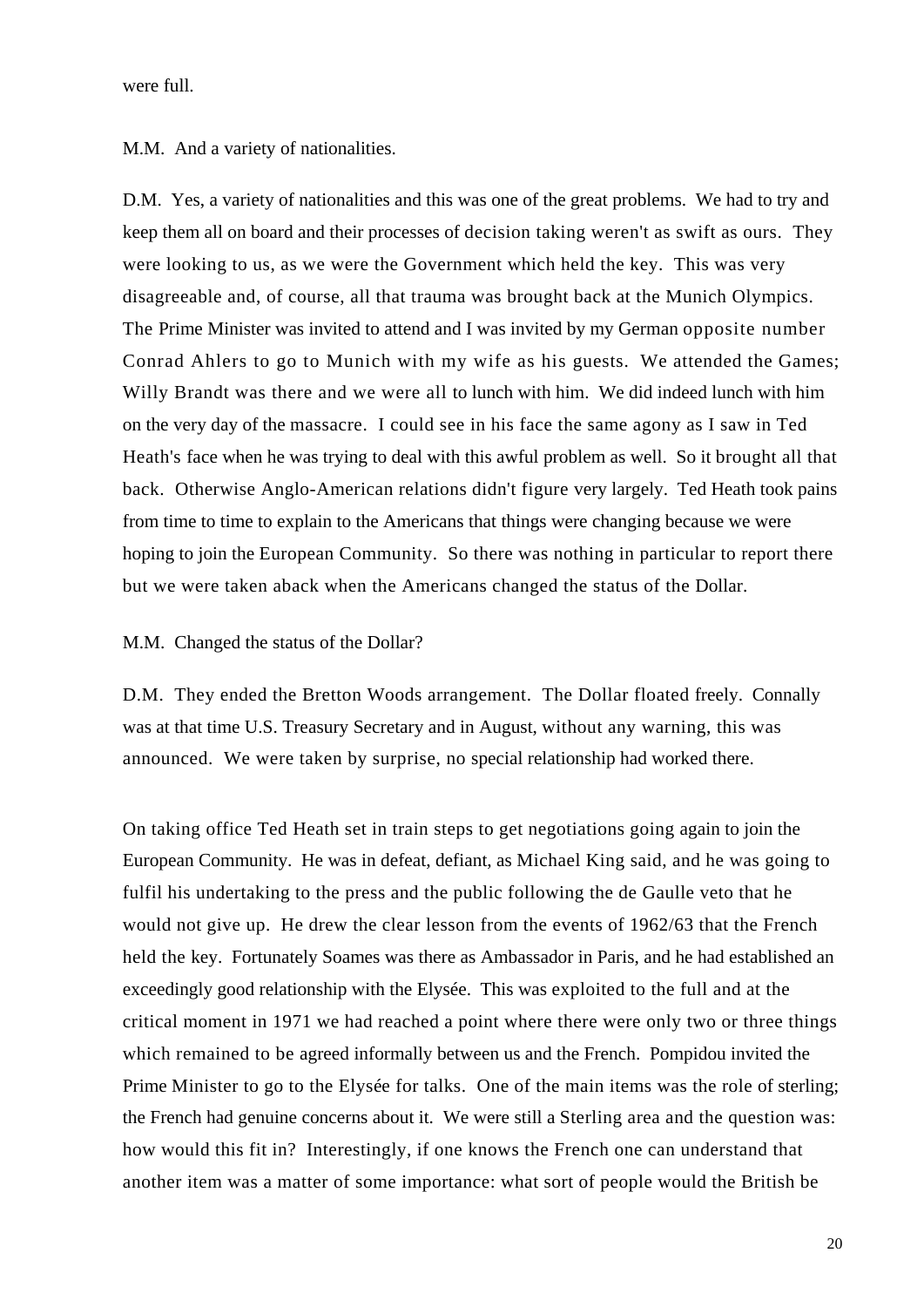sending to the Institutions of the Community, as it then was? Ted Heath assured them that they would be people with knowledge of Europe. What about language? We will not send anyone, from whatever Department he comes, Treasury, Trade, whatever it may be, who does not have a working knowledge of French. Ted Heath was able to say this as we had arrangements in hand whereby people being posted to our Mission underwent training at Tours and they would arrive with a decent working knowledge of French. Pompidou did attach importance to this.

So we had this meeting at the Elysée and I went over as Chief Press Secretary. I was met by a man called Denis Baudouin, who was my opposite number. He knew that I had been present at Ted Heath's side throughout the abortive negotiations. He made it fairly clear to me that this was a different situation. He said that he thought that he and I were going to be present at an important moment in history. He didn't expand on this but on the second day, the talks went on rather longer than expected over lunch. Then Baudouin and I received a message that we were ready for the press conference. He said: "follow me". I didn't know where this was going to be, but it was actually in the same Salon des Fetes in the Elysée where de Gaulle had held his Press Conference and pronounced the Veto. Baudouin led me to a chair where we could see both Pompidou and Ted Heath and the audience. I looked at the audience and recognised many of the people as they were journalists whom I had briefed in the past. I also realised that many of them had been there ten years previously. Denis Baudouin's remark about living a moment of history together was absolutely true. We were there when Pompidou made his now famous statement to the effect that there were those who thought Britain did not have any European vocation, there were those who thought France was determined permanently to exclude Britain, but here you see in front of you two men who are convinced of the contrary. That was, of course, one of the most wonderful moments in any diplomatic life and I could see that there were few dry eyes in the Salon; they all knew that history was being made in front of our eyes. That was a great moment.

I was subsequently involved with Anthony Royle, who was the Parliamentary Under Secretary in the Foreign Office at the time, in the coordination of information about our membership with a view to getting the majority of people in favour. This was quite separate to the work at political level being undertaken by Francis Pym, who was the Chief Whip. This culminated in the very substantial vote in the House of Commons in favour of our accession. That was an event of especial importance and, I think, the way Ted Heath kept this going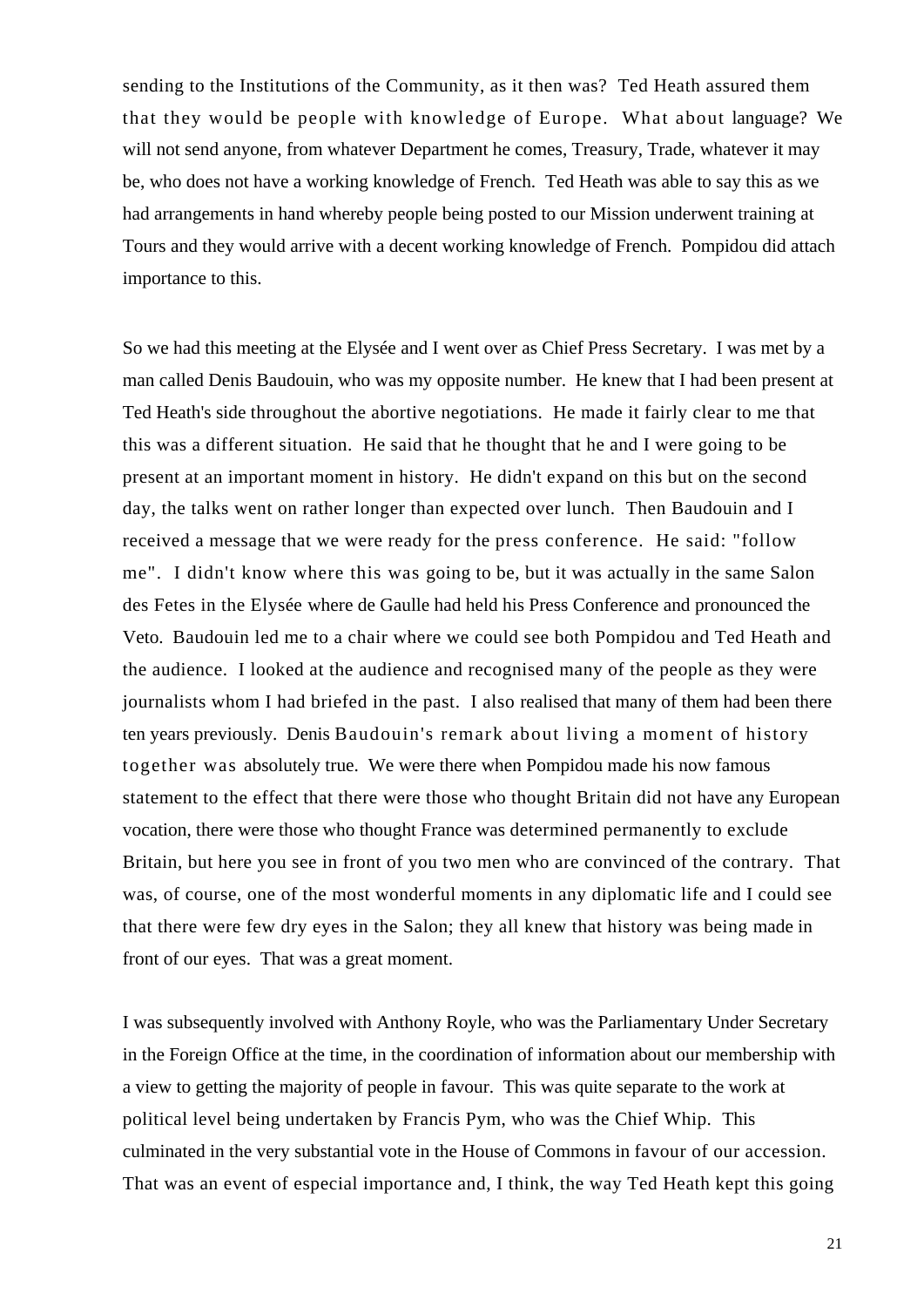and kept his calm and made sure that all those concerned knew what they had to do and were doing it without any interference from him, that was typical of his method of government. He was indeed the ideal chief. His technique was to select people to form his crew - he was a great sailor - having selected the crew or team and given them very simple general instructions he left people to get on with things and, when they felt the need for further guidance, he was always available. He would give his guidance in a matter of minutes; there wasn't any fuss about this and so the relationship with those of us who were on his intimate staff at that time was a very close one. It may be a surprise to some that, not only did he command our respect and, of course, our loyalty, but also our affection. Outside business, as it were, when we were metaphorically letting our hair down, we did have quite a lot of very amusing exchanges; there could be a great deal of laughter and those were also enjoyable moments when relationships were further cemented.

M.M. What part did you actually play in the renewed negotiations?

D.M. I did not play any part in the negotiations that were conducted by Geoffrey Rippon, for that was a Foreign Office operation and that was being conducted by the News Department. The role I played in front of the Press covered all the activities of Ted Heath himself. For example, the briefing on the Paris meeting, I did that; and the other thing I did was to support Anthony Royle in devising the information campaign to explain to the public what this meant. That was a behind-the-scenes co-ordinating job.

One of the things I did at No.10, which I think had not been done before, was to establish groups of people from different Departments to co-ordinate the presentation of policy on particular subjects, rather than having it all controlled from No.10, or having people behaving like loose cannons, as it were, in their own Departments. This was very well received by those concerned. For example, on the industrial policy question there was a team there - Treasury, Trade and Industry, Department of Employment and I brought in an Under Secretary from a Home Department to help coordinate this. That worked very well; those concerned got the hang of it and if something happened on their front they would consult the others in the group before making their press statement. So I think we were able to present a more coherent point of view to the public than had been the case in the past. Certainly we avoided conflicting briefings coming out of different Departments.

M.M. Behind the scenes there. Then you became UK Permanent Representative to the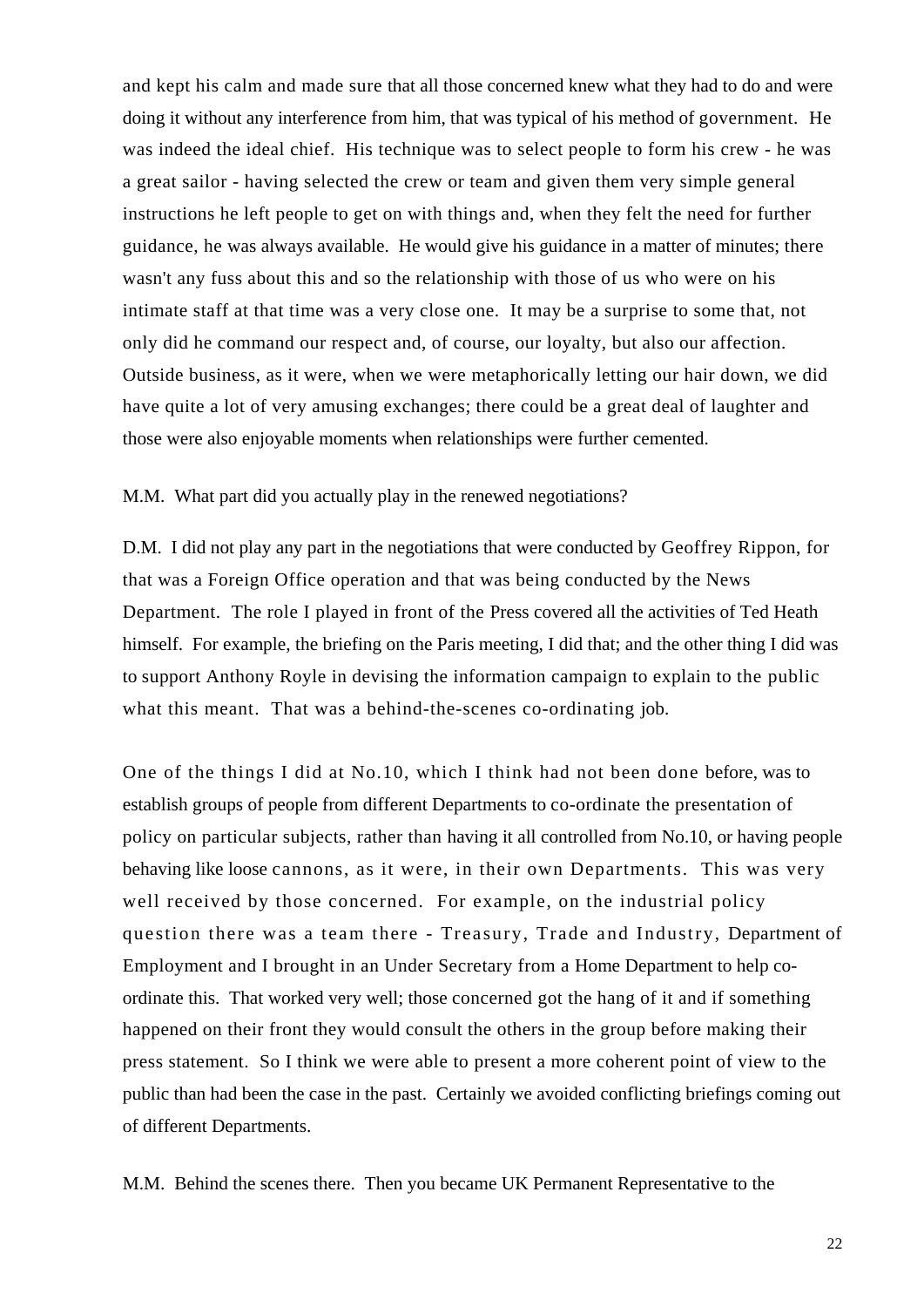D.M. Jean and I would say that was the most enjoyable Post we had; it was a pity that it was for such a short time. I was required to leave after the election in the Spring of 1974 to be replaced by Ivor Richard. That was a very busy time, because we arrived in New York just after the Israelis had diverted a Lebanese aircraft; this went to the Security Council within a couple of days of my arriving and hardly having met my colleagues on the Security Council, I had introduced a Resolution that was passed unanimously. All my colleagues said this must surely be a record! You arrive one day and two days later you get 100% in favour of your Resolution. Then the Yom Kippur war began, the oil crisis, and that led to the demand by developing countries for a New International Economic Order. Well, the fact that I had served in the Middle East, including most recently in Libya, and had experience of the developing world was very fortunate because I had a better understanding than some other people of the motivation of the developing countries at that time.

M.M. You mention the oil crisis. I presume this was the period when oil prices rocketed in a serious way and caused enormous consternation in the industrialised world.

D.M. Oil prices rose and rose. In fact, the Netherlands were boycotted by some oil producers because of the attitude they adopted and, for the first time, I think, in history, Americans were forming 'lines' - queues as we say in England - at the filling stations; and indeed it was sometimes difficult to get more than one gallon when you eventually got to the head of the queue. It was being rationed by the petrol stations, so this was a major crisis. Coincidentally, there was trouble with the miners in Britain who, it was being argued, were a special case. I think it could have been argued, given that there was an oil crisis, that the miners were a special case and maybe a different attitude to them could have been adopted; but that's now one of the 'ifs' of history.

The main thing that we were concerned with in New York, while the industrial countries were thinking how they could react to this, - and that eventually led to the establishment of the International Energy Agency - was what sort of demands of the oil producers in the developing world were reasonable? Meanwhile there was a war to deal with - the Yom Kippur War - and on the day that we first heard the news, I had hardly got to the office before Henry Kissinger rang. He was United States Secretary of State, and he wanted me to join with the Americans in calling for a cease-fire and withdrawal to original positions. I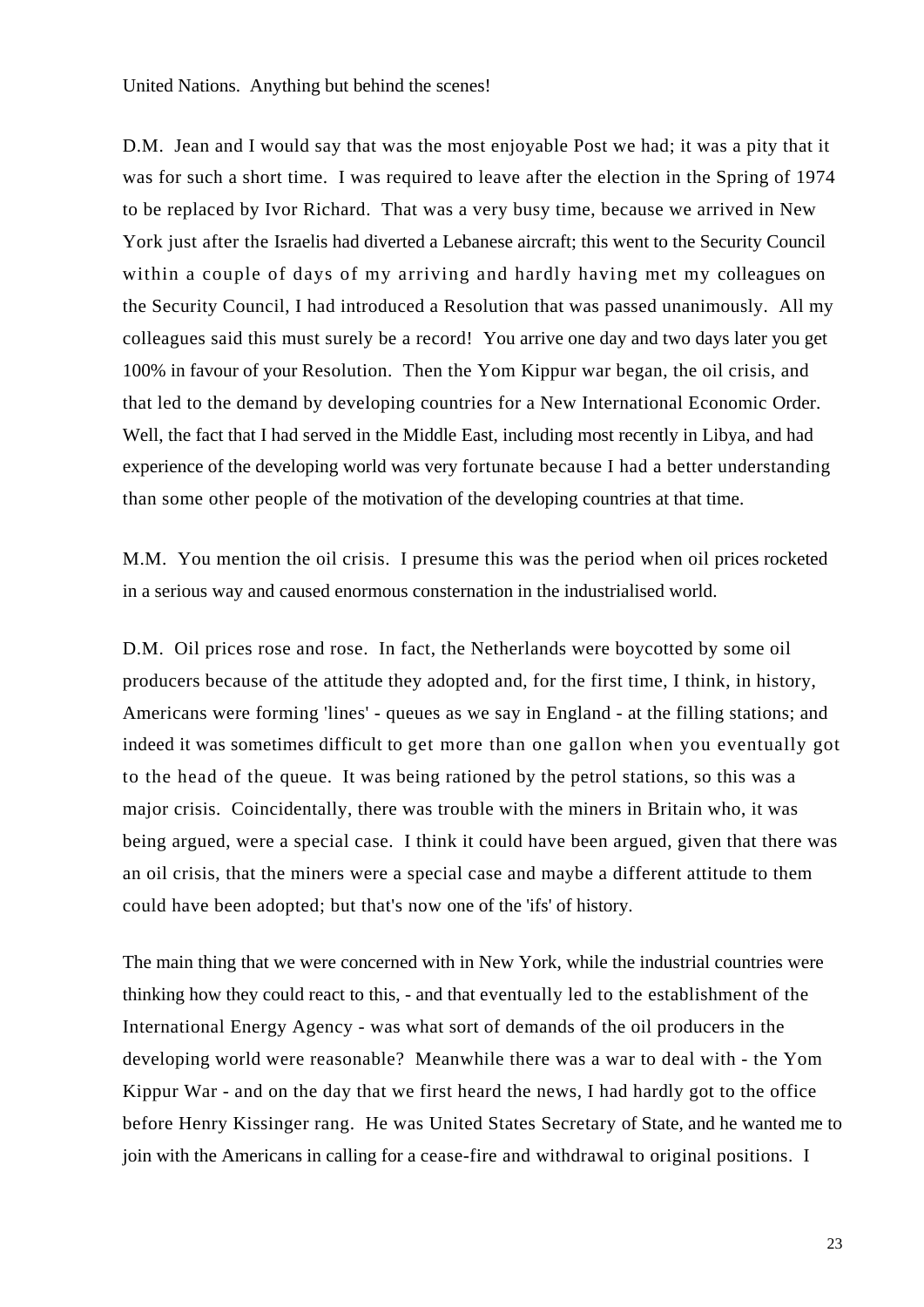said I would report this and I got on to London. Anthony Parsons who was the Under Secretary looking after the Middle East and other areas was the person handling this. When I got through to him, he said that he had just come from a meeting with the Foreign Secretary, Sir Alec Douglas Home, and I had authority to work for a cease-fire. I thought that that was the ideal instruction. One thing relevant to the Kissinger statement was that the Egyptians had been re-occupying their own territory, crossing the Canal and going into Sinai.

But from that moment on it was clear that there was very little common ground between the American attitude and ours. By ours, I mean, not only the British and the French but the European. Louis de Guiringaud, my French opposite number, and I worked in very close harmony; we compared notes, we shared with each other instructions we had had from our capitals, we shared with each other the recommendations that we would be making to our capitals; we could hardly have had more close collaboration. We also made a point of briefing and consulting the representatives of our Community partners. They were able to supplement their reports on the actual proceedings in the Council with reports on what we had said and what we were up to. We were making common cause, at this stage, with developing countries, members of the Security Council, as well as the Egyptians. The Egyptian Foreign Minister came out to New York and almost immediately wanted to talk to the Europeans, so Louis and I were there speaking as members of the Security Council with our colleagues. This, I think, was the beginning of what eventually became the Euro / Arab dialogue. That again was a major step forward. It was understood perfectly well that the Americans would be sympathetic, to put it no higher, to the Israeli point of view, whereas the rest of us thought that the Israelis must give up the territory that they had occupied. I also found that the Secretary General - it was Waldheim at that time, thought it in his interest to keep me and Louis de Guiringaud well informed of the reports that he was getting from his people on the spot. We were aiming for a cease-fire. When eventually we got that, talks were initiated at a post in the desert. The Israeli general and the Egyptian general would meet there under UN auspices. I thought that what would happen then was something that I had experienced before when combatants cease fighting and they meet. They see in each other a general commanding an army who has been waging a battle on the other side and he is full of that experience, the good bits and the bad bits. He also sees in the person on the other side of the table, a fellow professional, in a way a colleague, so the interested third party would do well in those situations to get out maps. Generals like nothing better, with their staff, than looking at maps, seeing where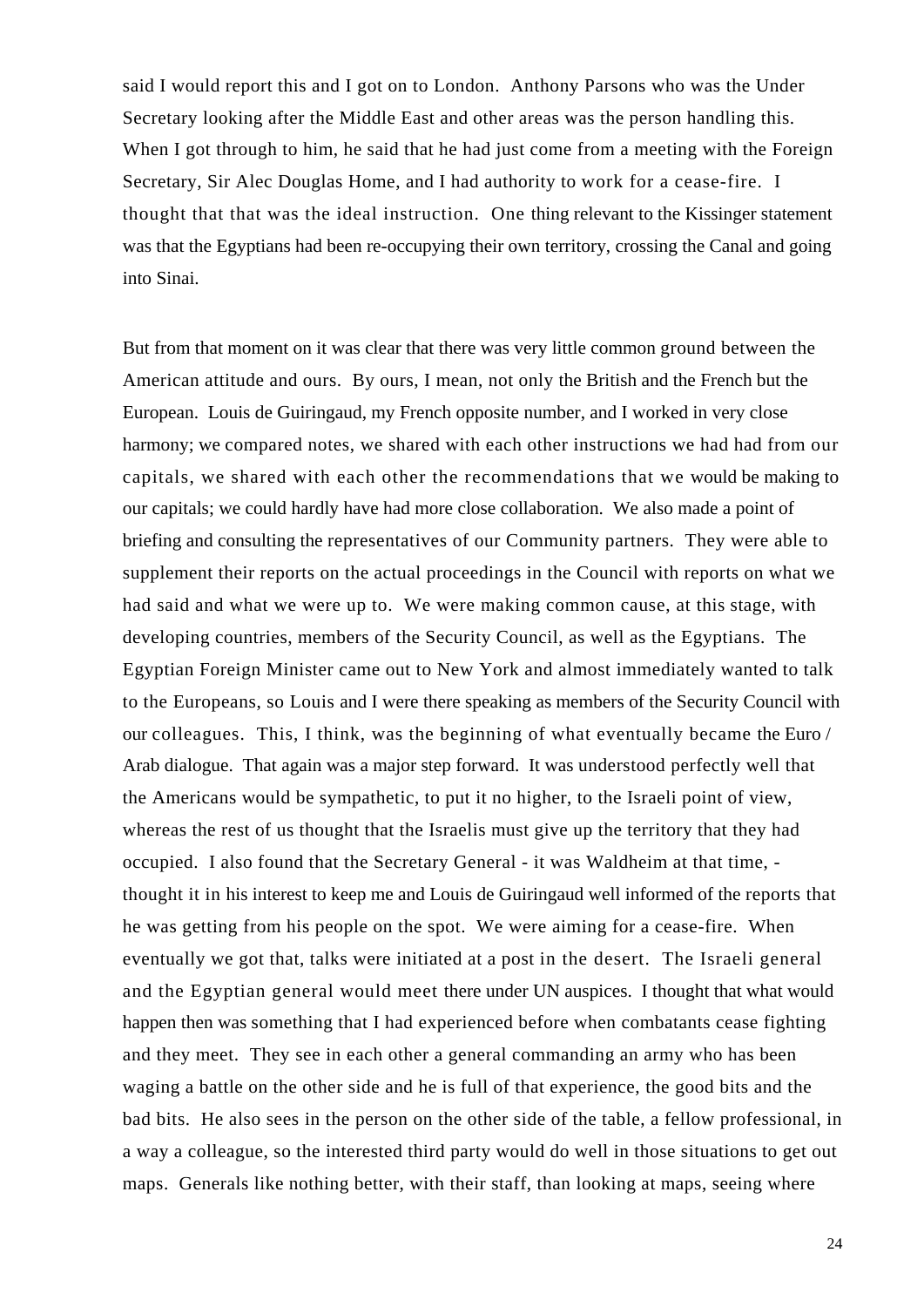people are and seeing how they can move and so on. This brings out their professional skills; this, of course, was exactly what was happening. An Israeli and an Egyptian general were making very good progress planning withdrawal, leaving a gap and so on. A marvellous Staff College exercise as it were, and you could see how they could well have been warming to each other as this was going on. Waldheim called me up one afternoon and said: would I come round, please? He said, when I got there: "I have bad news for you; the Israeli general has just told the Egyptian that this is the last meeting; he has been instructed not to come again!" Waldheim was comparatively discreet about this in talking to me. I smelt a rat, I am sorry to say, and some of Waldheim's staff intercepted me as I was leaving and said; "you no doubt think that there is more to this than the Secretary General told you; we have good grounds for thinking that there is". Not long after that Henry Kissinger began his shuttle diplomacy. I was left with the impression that the Americans were nervous at the pace of progress being made here and wanted to take control of this themselves. I have no confirmation of that, but the coincidence is significant.

M.M. Well, Sir Donald, I think that probably concludes your period at the United Nations. You returned from there, in 1974, to become Economic Deputy Under Secretary of State in the FCO and deal with problems from the London end. Now how did that period of your life go?

D.M. My departure from New York was precipitated by the General Election results. The Labour Party had said in their Manifesto that they would appoint a minister to the United Nations. Indeed, when the election campaign was going on Hugh Caradon was sighted lurking in the precincts of the United Nations. Anyhow, when Labour won the election Ivor Richard was appointed to replace me and I was asked to return home, which I did. I went to see the Foreign Secretary who was very sympathetic; he spoke about the turn of the wheel of fortune. I must say that he was a good deal more sympathetic than was the Permanent Under Secretary of the day.

### M.M. Michael Palliser?

D.M. No, Tom Brimelow. I had expected that he might commiserate a bit with me but he began by asking would I like to be Ambassador in Baghdad? It didn't take me very long to say no. The reason he may have asked this is that on the ship on my way back from New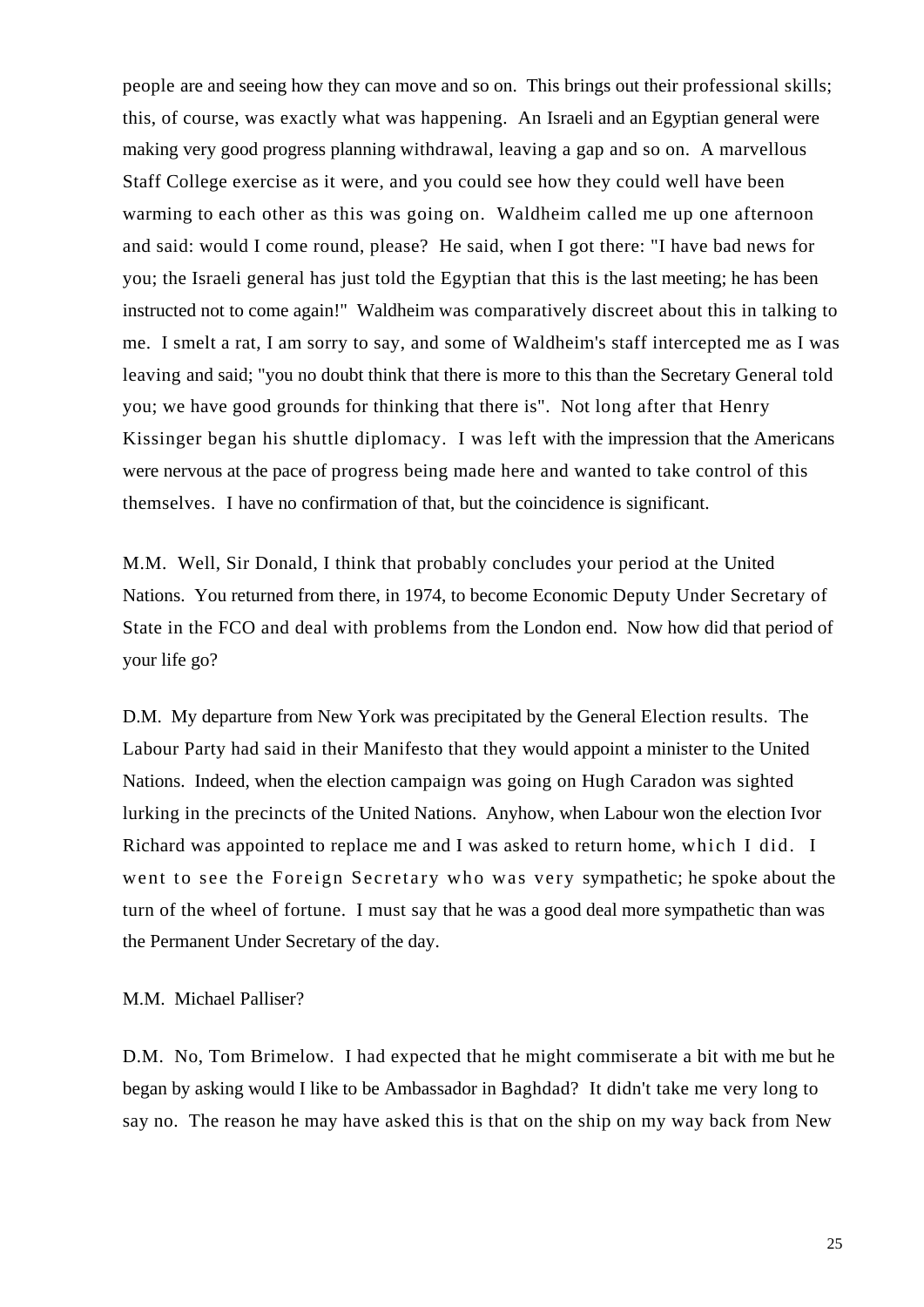York, I received a message asking if I would be prepared to go to Baghdad immediately as the Iraqis wanted to restore relations which had been broken off for some frivolous reason, some dispute over the Tunb Islands in the Persian Gulf. So I was flown out there and went through the ritual of enabling the Iraqis to get out of the corner they had got into. That only lasted a few days. Baghdad looked very different from the Baghdad I had left many years before. Anyhow I didn't think very much of that suggestion. Brimelow then asked me what would I like to do? I refrained from saying that I would like to get my job back in New York! I said I would be very happy to consider any reasonable proposal he put to me. In the end this post was offered, to be the Economic Deputy Under Secretary. I was very glad to do that as it meant in a way I was continuing the work I had been doing in New York with the developing countries. Also it involved setting up the International Energy Agency and that was relevant to the work I had done at the end of my time in Libya.

I heard from No.10 that the Prime Minister still had some resentment; I had worked for Edward Heath as his Press Secretary and Harold Wilson seemed still to be suspecting me of having less than full loyalty to his Government which, of course, was quite untrue. Things began to change. A meeting in Washington was planned and after some hesitation I was included in that meeting because we were going to discuss economic issues. Harold Wilson was already focusing on a Commonwealth Conference due to take place in Kingston, Jamaica. He had been President of the Board of Trade in the first Labour government after the War and had been concerned with the Havana Charter and indeed had advocated the extension of trade agreements to include raw materials at that time and that had failed. It seemed that he was still nourishing an ambition to do something about trade, not only in manufactured goods but also in raw materials. I was then invited to prepare a paper on trade and commodities to be presented to the Commonwealth Conference, in as much as many Commonwealth countries depended very seriously for their income on such trade. I had the assistance of John Cloake, who was head of Trade Relations and Export Department in the FCO, - a very good department. Having that department there facilitated my not very easy relationships with the Department of Trade and the Treasury. My good fortune was that the Deputy Secretary in the Cabinet Office, James Hamilton, understood exactly what was in mind, namely that Harold Wilson wished to have a proposition to put to the Commonwealth which would respond to their needs; and if we got the Commonwealth behind us we might be able to push this further, maybe to the European Community. So we got to work.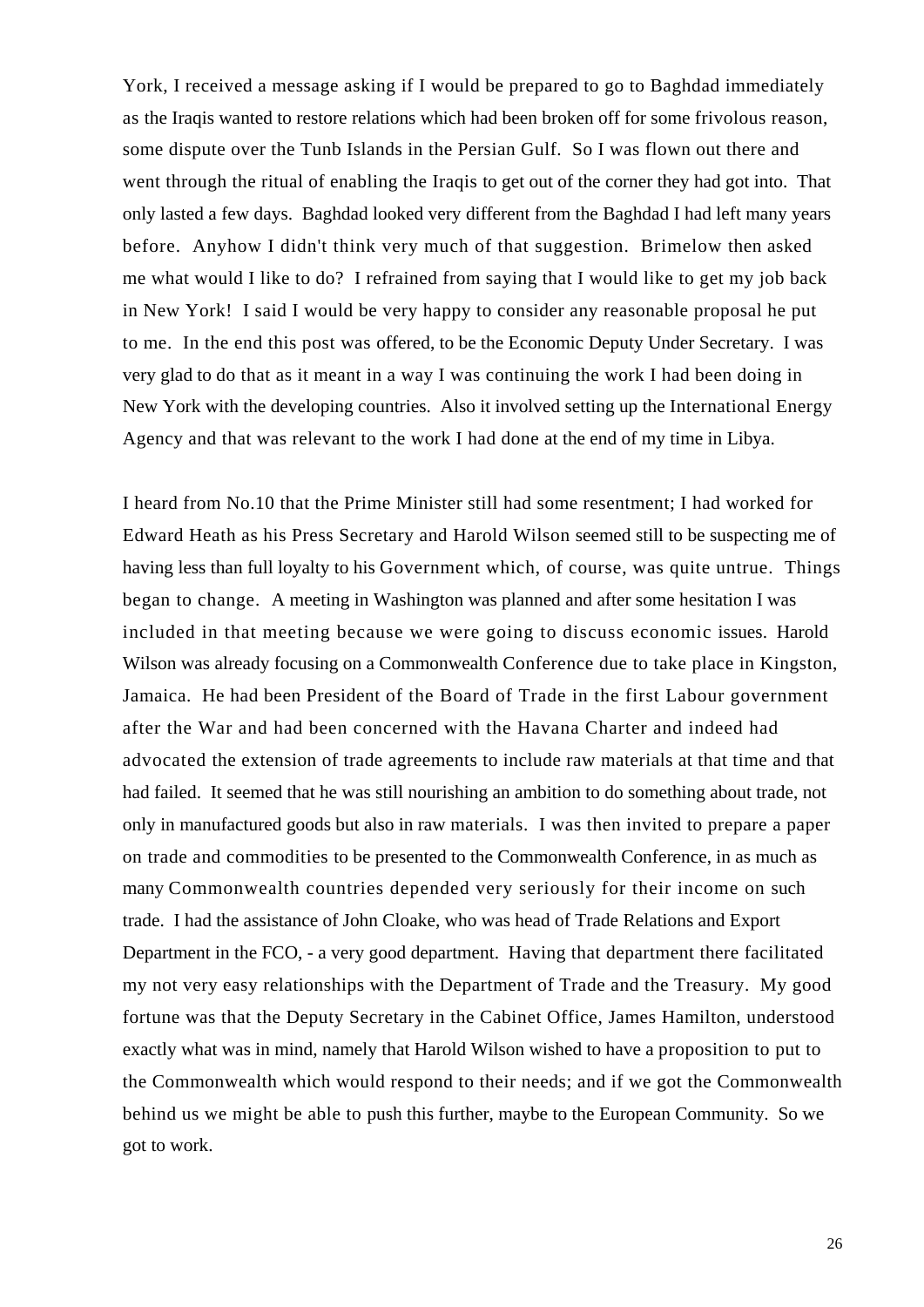James Hamilton and John Cloake and his team managed to collect a lot of information about trade in commodities and we gradually selected those which we thought were suitable for regulation or co-ordination under some international agreement; not all could be treated in that way. We prepared quite an extensive paper with lots of annexes showing the fluctuations in trade in commodities and percentage importance in terms of gross domestic product and of export earnings of these countries and produced a very good table by careful research. We drafted what I thought was quite a convincing case for remedying the defects of the Havana agreements after the War. This paper was sent over to No.10. Harold Wilson had been through it over the weekend. I understood from friends in No.10 that he was more than impressed. He said that we had produced more than he had expected. I think he began to change his view of the FCO, certainly his view of me. We went to Jamaica and he presented his proposal and quite conspicuously at a press conference afterwards motioned that I come and sit beside him. On the aircraft coming back he sent his Private Secretary to sit beside me and say: "I have a message from the Prime Minister: Donald can have his medals back".

I thought that it was a pity that it took him rather a long time to realise that some public servants are capable of serving Prime Ministers of different parties with equal loyalty and devotion. That was a very interesting experience, a new one, and did, of course, draw on some of the experience I had had at the UN and elsewhere. Jamaica decided to set a Commonwealth committee to pursue this issue with a view to the Commonwealth presenting a paper internationally. I was nominated to be the UK member of that and not long after that Harold Wilson told me he was going to send me to Brussels.

M.M. Before we get onto that particular stage, have you got any observations to make about the appointment of Tom Brimelow to be Permanent Under Secretary? This may be a bit too personal for this. He is dead now.

D.M. I think that this appointment took some of us by surprise. He had come to attention, of course, because of his knowledge of Russian. He had been one of the leading interpreters during the Krushchev/Bulganin visit in 1956 and was really rather a good interpreter of the Soviet point of view. Some of us wondered if he had the depth of experience, but following Denis Greenhill was an impossible task. To my mind Denis Greenhill was the ideal Permanent Under Secretary. I can support that judgement with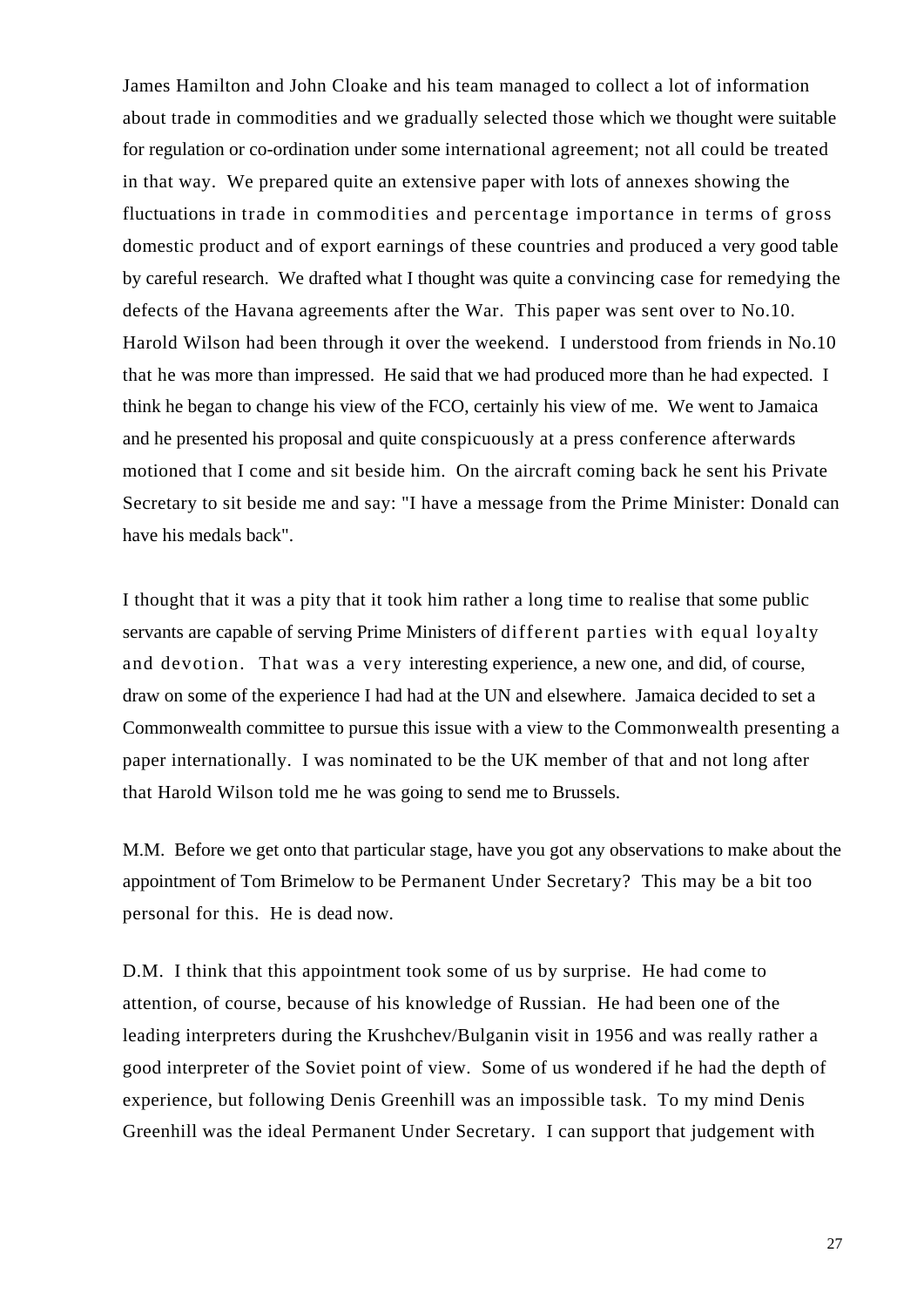one reason, he has a sense of humour, a sense of proportion. Greenhill is a very human person and I found he was capable of a personal comment, a personal touch. He understood - he seemed to have an instinctive feeling about how people were feeling in posts abroad if they were dealing with an awkward situation. Denis Greenhill was a person who thought about them - what can be going through their minds at this stage? I found him an absolutely first class chief and I think that Tom Brimelow came from another league.

M.M. Another personal question; John Cloake who, I think, at least from my point of view had a very high reputation in the Office but I don't recollect what happened to him after he was Head of Trade Relations and Export Department, I think he went off to some overseas Post but that was the end of him.

D.M. I think he perhaps went to Sofia, I am not quite sure. I agree with you that John Cloake was an underestimated person. I came across him first when he was the Ambassador's private secretary in Baghdad. The ambassador was a very curious man called Henry Bradshaw Mack. He was a rather a pompous old-style ambassador and John Cloake's irreverence behind the scenes and his sense of humour did us all in the Embassy a lot of good. I thought John was a good judge of people and a wise person. Certainly in my experience and during my time as Deputy Under Secretary for Economic Affairs, he ran a very good department. The work they produced was up to the very highest standards even though it was rather an unusual department for us to have. It was a good invention.

M.M. Anyway we had better move on after that intervention. While you were Deputy Under Secretary there was a continuing oil crisis as well as continuing problems with the miners. How was that oil crisis contained?

D.M. It was contained because the industrial countries rather painfully set up an International Energy Agency. The industrial countries also made some gestures towards the developing world in the UN. More important, the market began to influence the oil producers; that in the end was the decisive factor. OPEC were in a very self confident mood at one time but they then began to realise that there was rather a lot of oil around and they had to be careful about the laws of supply and demand.

M.M. Especially growing production in the West.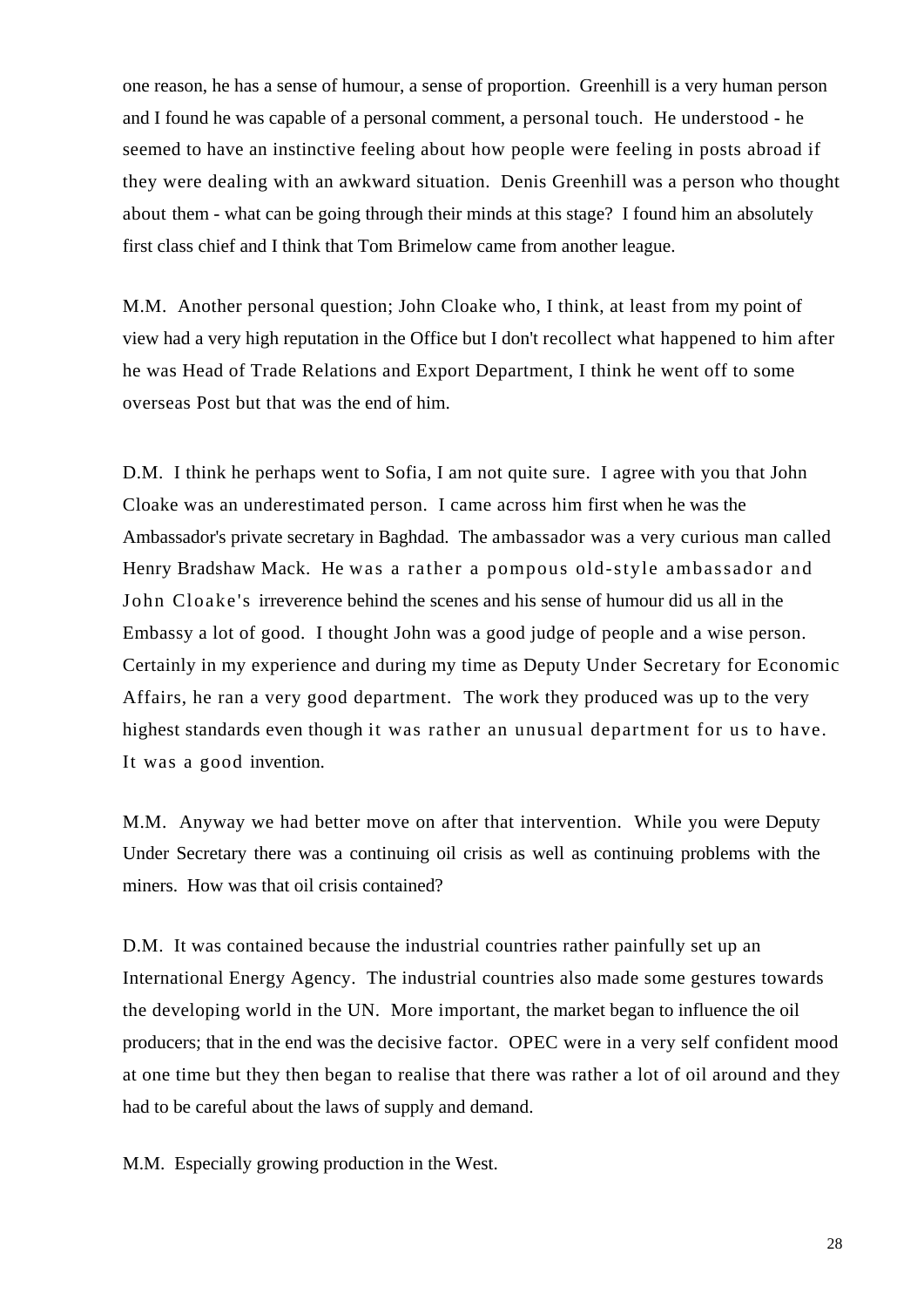D.M. Yes, especially growing production in the West; I think that the discoveries in the West caused the producers to think and amend their behaviour. That was handled, from the Foreign Office point of view, most skilfully by John Wilton who was my Assistant Under Secretary. He did that very well, he represented us at the IEA meetings and so on. I didn't go to those.

M.M. Your next move was as UK Permanent Representative to the EEC as it then was.

D.M. Yes, that was in the autumn of 1975. I was there for four years; that was my last overseas post in the Service.

M.M. Possibly one of the most important posts in the entire range of jobs available to career civil servants.

D.M. I think that is true. Prestige is attached to our major embassies in say Washington and Paris. From the professional point of view multi-lateral diplomacy is really the most rewarding, the most exacting, the most stretching work. I am pleased to have had the opportunity although it was very brief, to have held such a post in New York and at greater length to have done the same job in Brussels. It is rewarding in that the range of subjects which you are dealing with is very large in the nature of the job. The range of people you are dealing with is far greater than in a bilateral post. Maybe more important, of necessity the Head of Mission both in New York and in Brussels is heavily involved in negotiation, the kind of negotiation that otherwise Ministers would do. Ministers can't do it, they haven't got the time nor have they got the time to acquire the detailed knowledge. And if you are working in an environment such as the European Community - it was Nine when I went there - or in the UN, there is a circle of people whom you get to know, who are your opposite numbers. You begin to understand each other, so it becomes easier to understand their point of view. It may not be any easier to persuade them to your own point of view, but you acquire instincts and knowledge about the subjects, about the people you have to deal with, which no Minister can acquire however often he visits. So the influence which you are called upon in each of these posts to bring to bear is very serious. They are indeed most responsible jobs; your advice has to be sound, it has to be well researched, it has to be well thought out. I think that multilateral diplomacy of this kind really stretches the professional diplomat to the extreme. You call on all your experience, the knowledge you have acquired wherever you have served; you have to bring all this to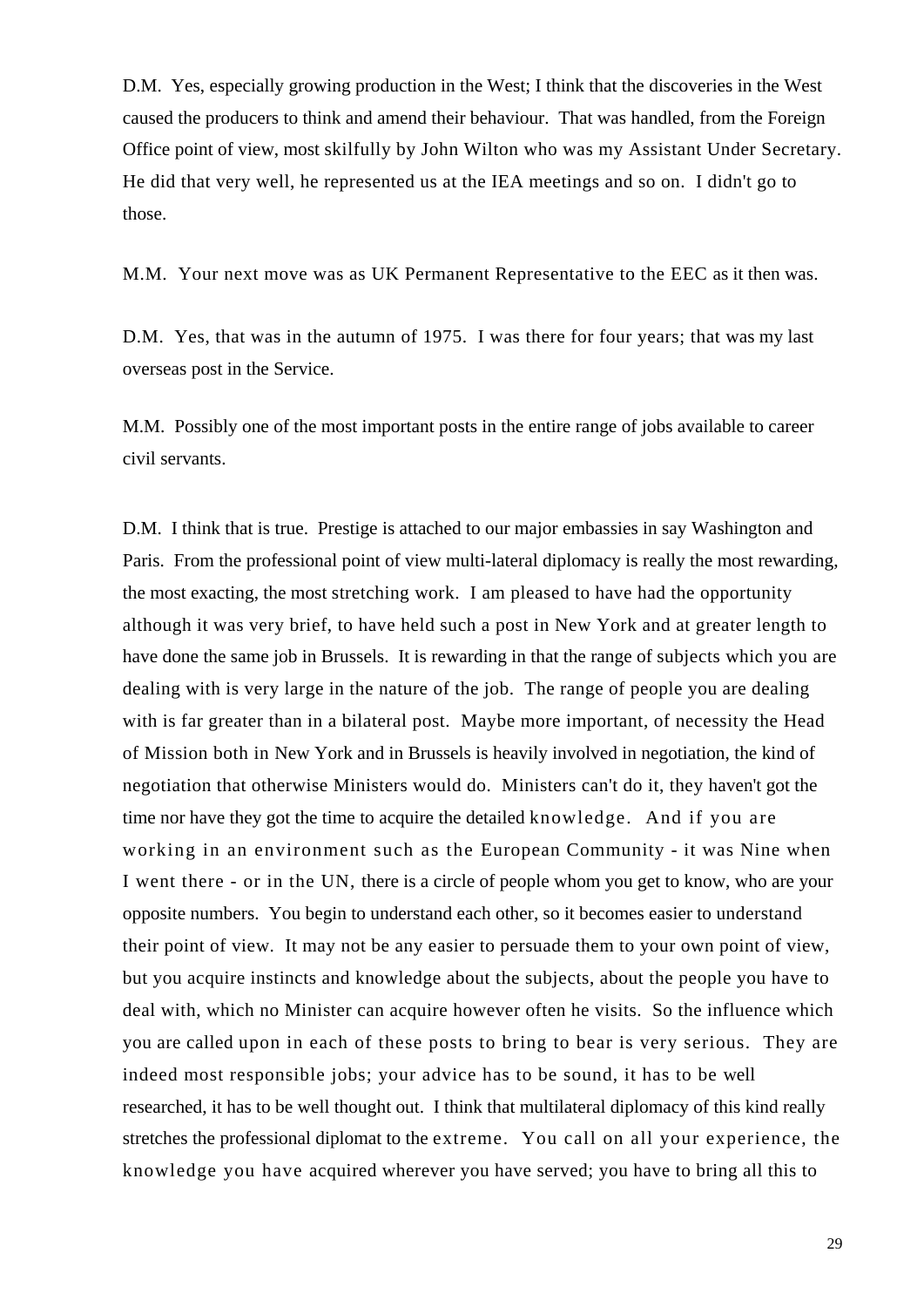bear on that work. You get new ministers coming out; ministers keep on changing, so you get to know the Chancellor of the Exchequer one day - there may be another one later on. You get a minister coming out for the first time, maybe a Minister for Energy. I am exaggerating slightly, but they hardly know one end of the European Community from the other. You really have to nurse them for their first few visits. That again is a rewarding experience, it is a fine form of public service.

M.M. Drawing on your experience of it, what would you say was the essential thing to know and understand about the EU as it now is? What is it that gives it its special importance and us a part in it?

D.M. The essential element in this whole European venture, despite the mistakes which have been made from the beginning - from 1945/6 onwards really - the essential element is this: we have had two absolutely disastrous Wars - 1914/18, 1939/45 - which were ended only after American intervention. This is a disgrace to the people of Europe. So this experiment is about finding another way of containing the size and strength of Germany at the heart of Europe. When I arrived in Brussels and made my calls on my colleagues, my fellow members of the Committee of Permanent Representatives, in one way or another wanted to assure themselves, on first meeting me, that I understood this. My French colleague said - 'you understand that this is our purpose here and you understand that France and Britain have a very important part to play in this process'. My German colleague said - 'you will understand the success of this is vital to my country and you will understand how much we rely on our colleagues in the other member states'. No one understands this better than the Germans do. Everyone who works in the institutions of the Community, of the EU as it is now, knows this. It is accepted; they don't have to keep on reminding each other that this is the case. If one understands that, one will understand why the Germans are so keen on deepening the Community - that is integrating things more and more. Sometimes they carry this to excess, to the point where they are not quite mindful enough of the interests of other member States. The French support them, because France has suffered more than any other country from German misbehaviour, to put it no higher, twice this century. So it is a powerful French interest to help create the kind of entity in which German strength and power can be contained. Now, for reasons which are quite complex, to my mind there is an influential body of opinion in this country which does not understand this; nor does it wish to understand this. Even worse, influential people in our society actually believe that the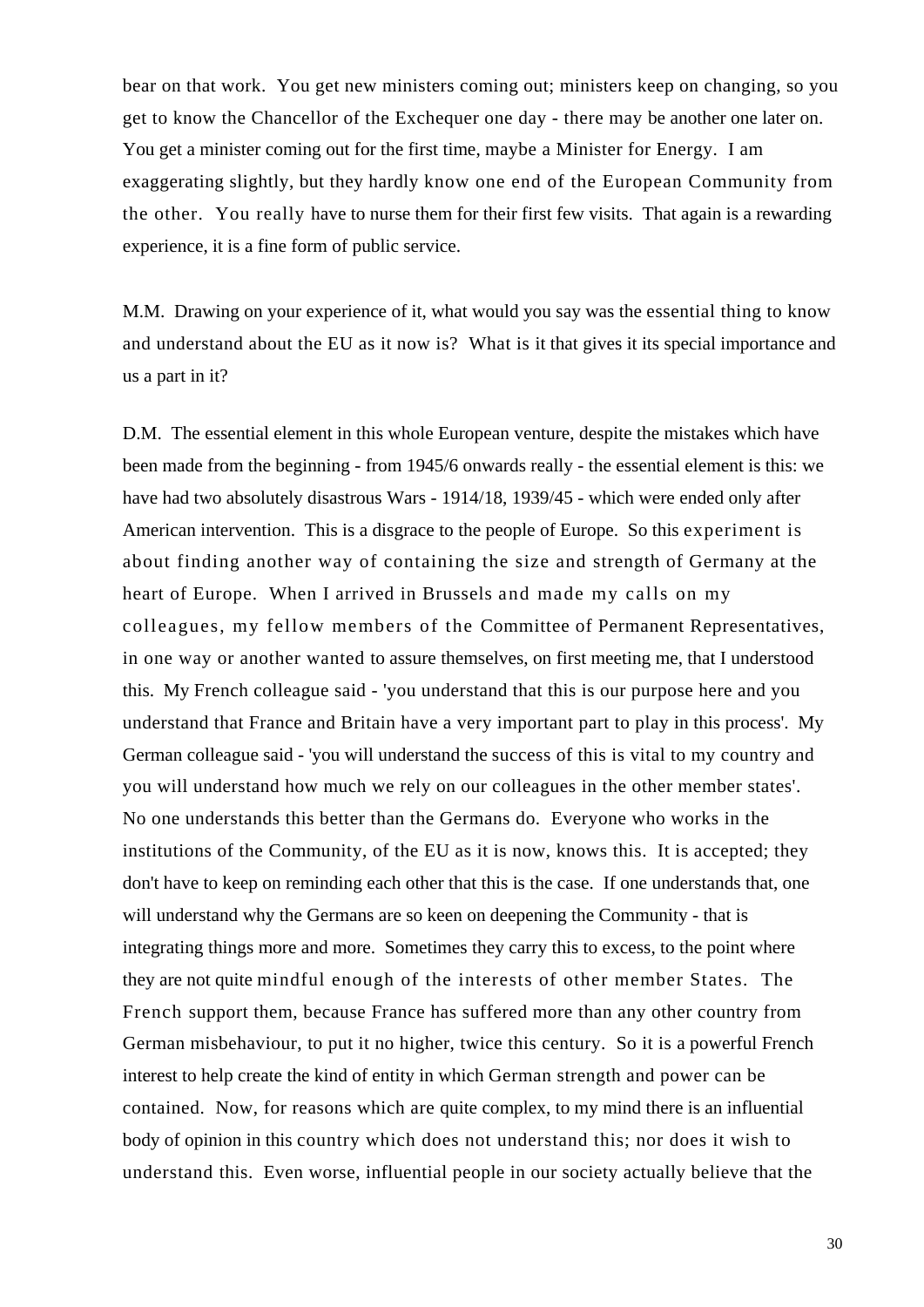whole process of European integration is a device to enable Germany to dominate the Continent; that is a serious mistake. Even if there were any truth in that, those who hold these opinions -

## M.M. Like Mrs. Thatcher.

D.M. Like Mrs. Thatcher, - are unmindful of our history. Ever since Mary Tudor ceded Calais to the French it has been a cardinal principle of English and then British foreign policy to prevent the domination of the Continent by any one power. We did this successfully through our military leaders - Drake, Marlborough, Wellington. We did it with American help in 1914/18 and again in 1945. There is a new way of doing this, not going to War, no more 60,000 casualties in one summer day in 1916 on the Somme, no more destruction of cities and innocent victims being murdered etc. We are trying to do this in a different way and it is really difficult to understand how some of our politicians do not understand this and actually misrepresent this process which is understood by everyone else. From the moment that I arrived there, my colleagues in Brussels made sure that I understood that. Of course I did, but it was interesting to hear their version of this truth. Each one would draw on his own experience as a young boy or a student or even, as with my German colleague, as a prisoner of war in a Russian prisoner of war camp. They all had their own personal reason for wishing this process to succeed. Now how it succeeds is quite a different question; but that it should succeed, and that we should be playing a full part in it, seems to me to go without saying.

The other strong impression that I got from the beginning was that we, the British, were very welcome and they wanted us to play a more prominent role; particularly the smaller countries, because they thought that we could leaven the loaf. The British would be a useful counterweight in the intimate discussions between the French and the Germans. Apart from that, they thought that we had a benevolent attitude to historical links with some of the smaller countries. They felt that instinctively we would be proposing policies which were similar to what they would be proposing. I formed the impression quite soon that, although they would object to the creation of an overt triumvirate, they certainly wanted the British, the French and the Germans to do their best to concert their approaches to the issues facing the Community. Sadly, that has not happened so far and I think that many of the obstacles which have been created on the way as the Community has become a Union, might not have arisen, or could have been removed more easily, if we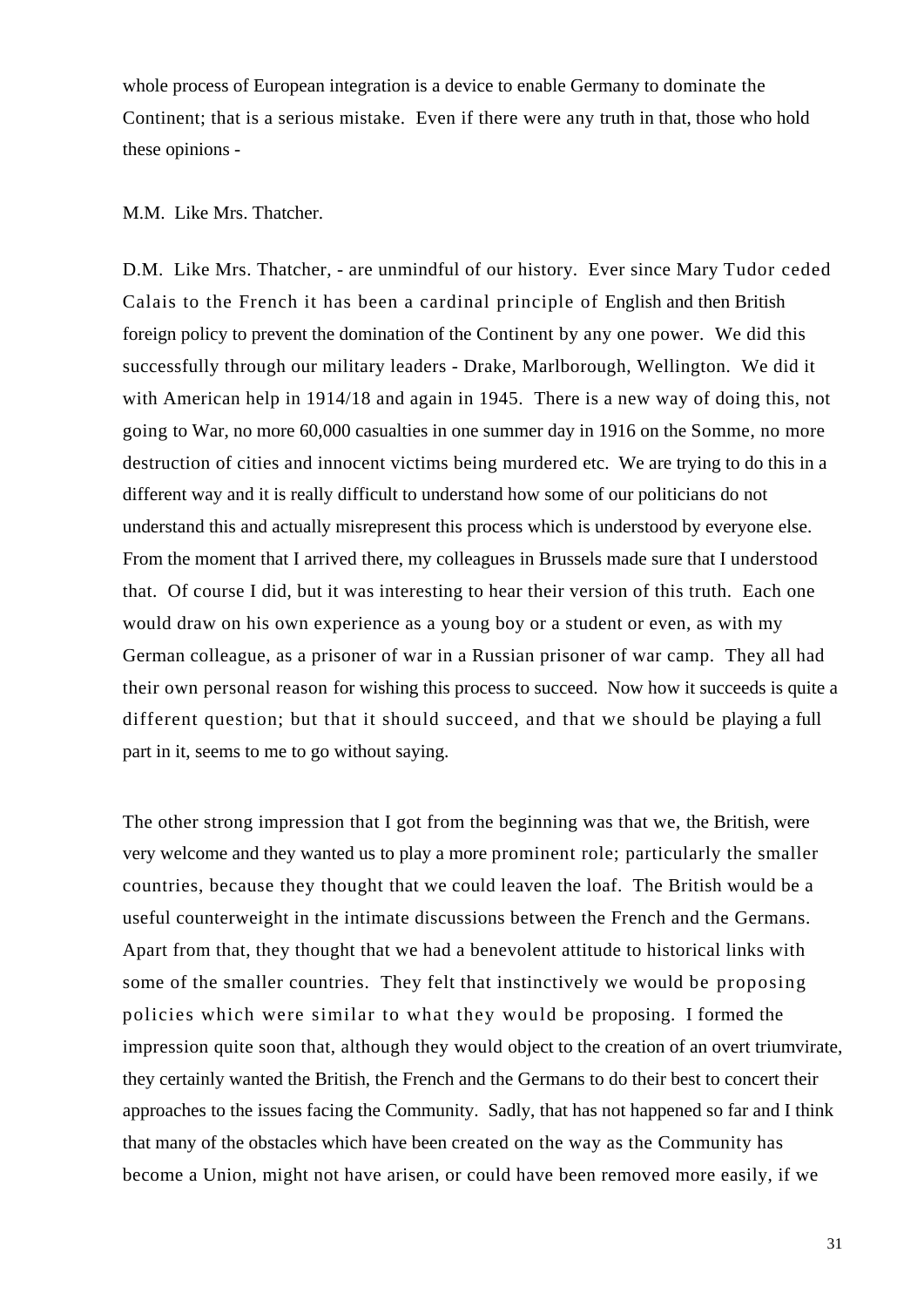had been playing that kind of role.

Of course, I did not agree with everything that was being proposed by the Commission in those years from 1975/79. I thought that the pressure for a European monetary system was premature and that to some extent there was a bit of cart before the horse there. I thought that more attention should be paid to convergence with a view to economic and monetary union, rather than economic and monetary union and then convergence. I think that those two aims might have been reversed.

The other principal observation that I had concerned the notion of subsidiarity, though it wasn't called by that name. This was first put forward at the time of my arrival by Francois-Xavier Ortoli who was then the President of the Commission - a much under-rated man, charming, civilised, brave. As a young man he had walked out of Indo-China to avoid the Japanese and walked back again to find the girl he loved and later married. He was preparing a draft for an eventual European Union in 1975. He wrote that European Union is not to create a federal super-state; it is to do only at the level of the Union those things which member states cannot do and to leave other things to be done by member states. Roy Jenkins two years later gave a lecture in Turin in which he repeated this language. His private secretary was Crispin Tickell, and he came over to my Office and said: "Roy wants to make a speech about monetary union, I want him to broaden it out a bit, can you think of anything to say?" He and I, there and then, drafted a passage for Roy Jenkins speech which I keep on quoting; it really rehearsed what Ortoli had said, namely that the Community should do at Community level only those things which cannot be done as well or better at national level or even below national level; those things should be left there. That was in 1977. It was not until 1991 at Maastricht - all those years later that Jacques Delors, of all Margaret Thatcher's unfavourite Europeans, insisted that this principle be written into the Treaty. Only lip service has been paid to this principle since then. I think that the European Union will be more acceptable to its citizens if that principle is strictly applied. And if many of the powers given to the Union are actually repatriated; that would be a major operation. As the Union gets larger and larger, this will have to happen. You cannot govern a Union of 21-25 in the same way as a European Community of Six; it has to be changed. It is interesting that during my time there subsidiarity, though not known by that name, was the aim advocated by two Presidents of the Commission whose duty is to propose policies.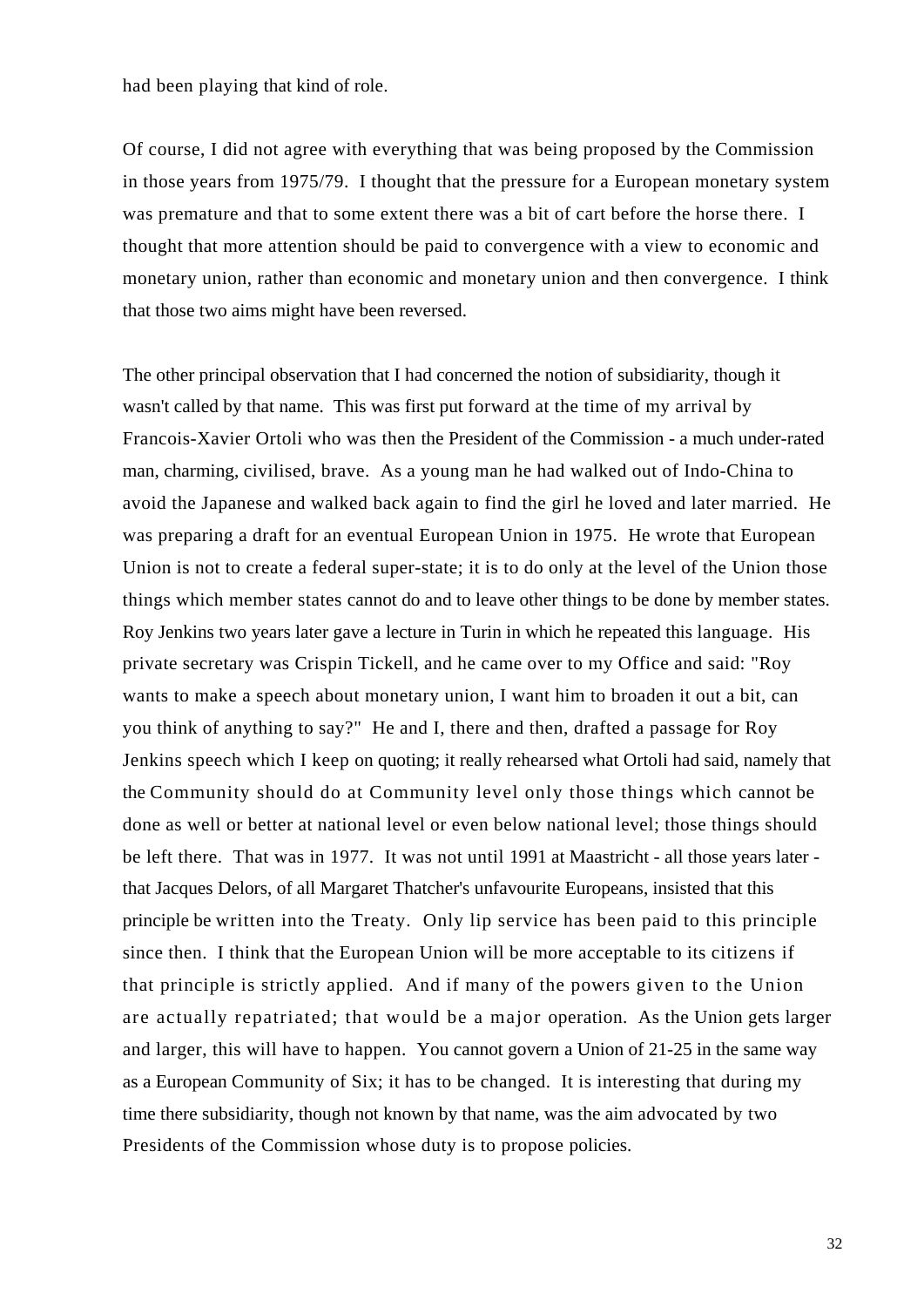The main impression that I came away with was that the work of the Community, as it then was, is very detailed, it's called the brick-upon-brick construction of Europe; it is a fairly good metaphor to use. But, first of all, it is very difficult to enable the citizens of the Union to realise that that is what is going on; all they are interested in is the latest proposal; why? what is the relevance of that? what is going on? - they don't understand it. Partly it has been a failure to tackle the whole issue of explaining what this is about and then you get preoccupied with the detail and you cannot see the wood for the trees. Even having said that, I came away from Brussels wondering whether the basis on which the new Europe was being constructed was in fact an adequate basis. I recommended in my valedictory despatch that we should look at political co-operation and defence co-operation - perhaps beginning defence cooperation in the field of procurement. I thought this would be more easily perceived by the citizens as being something meaningful. I had at the back of my mind the original mistake and failure of the European Defence Community. It is only now in 1997 that serious co-ordination of defence procurement is taking place. There is a very long time lag, I am afraid, between an idea becoming current and its being implemented.

M.M. Would you care to say something about the distinction between what is said in private and what is said in public? Particularly with regard to the French whose position, as far as we are concerned, has been and probably remains pretty well key.

D.M. That is quite true. During my first two years in Brussels a wonderful man called Jean-Marie Soutou was my French opposite number. He was beloved by all his colleagues around the table - a wise man, moderate in tone. He was everyone's idea of how loveable the French can be. Of course he defended his country's interests and was very frank with us about what his instructions were, what his difficulties were. Sometimes he would confess to us over the Coreper lunch on Thursday - the Permanent Representatives would meet for an informal, not to be recorded lunch. He would say: 'I am afraid that I have to be on to my President again because my instructions have not been changed as I had hoped they would be!' So he took us into his confidence. He was replaced by a man called Luc de Nanteuil who, I think, became a great sparring partner of my successor Michael Butler. Luc de Nanteuil was the opposite of Jean-Marie. He was the rough aspect of French diplomacy, uncompromising, rather scornful of everyone else.

To answer your question, in public all ministers, when they are talking about what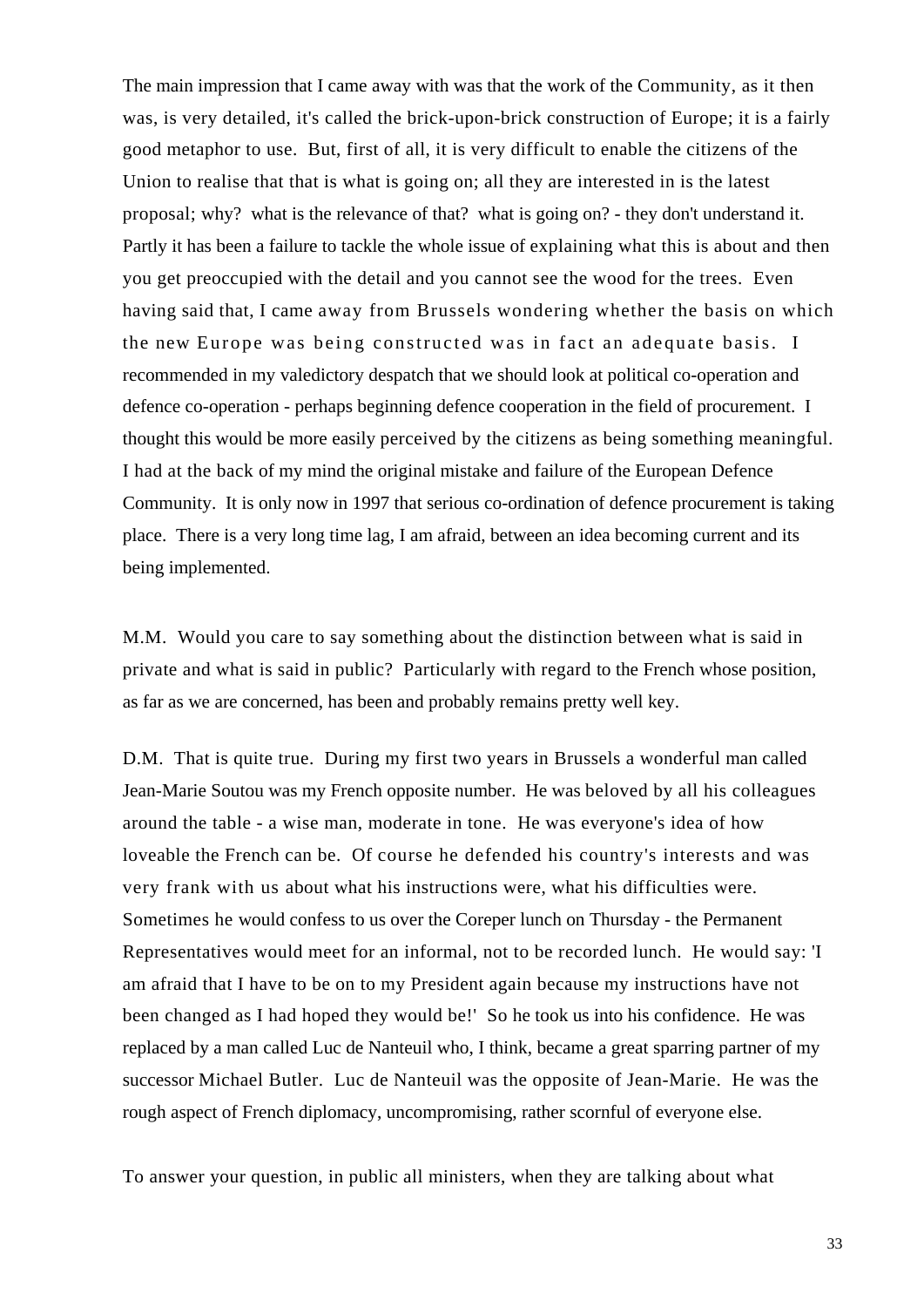happened in a Council meeting, are, of course, addressing their own public. Some of them have to go back and make a report to their own Parliament. Inside the Chamber the atmosphere is rather different; everyone there has two motives; first of all they are there to try and create a stable, prosperous, safe Europe containing the might and size of Germany, a Europe which will serve and protect the interests of its inhabitants. At the same time they are making sure that this occurs in a fashion which does not damage the interests of their own people. So one is talking about reconciling one thing with another all the time. The more people there are around that room, the more reconciliation has to take place. It is this which binds people together; they all have this motive; everyone knows, if you look across the table and you see the Finnish minister there, you think ah! he has a problem with this; let's hear what it is. We listen to what it is. Now how can we accommodate that without damaging what we are trying to do collectively? It may be your turn in that position next time round.

Occasionally the meeting will break up and there will be a recess; people will go round and speak to each other privately in corners of the room here and there, then they will come back to their places. So one has an extraordinary sense of the collegiate feeling in that room. When they leave, of course, they then have to address their own audiences; so if they are British ministers, they use a phrase which they seem to find very difficult to leave out of any statement - "I have been defending British interests!" - Is the British public so stupid that they don't understand that every minister there is defending his own national interests? If he weren't doing that he wouldn't last very long! That is a superfluous statement and to make it is to mislead - as though I am defending us against the forces of evil; it is not like that in that room.

Of course, at the Permanent Representatives level, we are the body at senior responsible, professional, neutral level preparing for the meetings of ministers. This collegiate sense is even stronger and we are constantly helping each other, first of all, to act in accordance with the instructions they have had from their capital or to find a way of meeting their point of view while having our eyes on the main over-riding objective. This is something which unfortunately cannot be conveyed day by day, week by week to the public outside. I can understand why people today complain about the lack of transparency of the proceedings of the Council of Ministers. It is quite true, and a way must be found of somehow getting the public in there. It is not too difficult to devise; when the meeting is over you bring the Press and the TV cameras in, and the President will give a resume of what has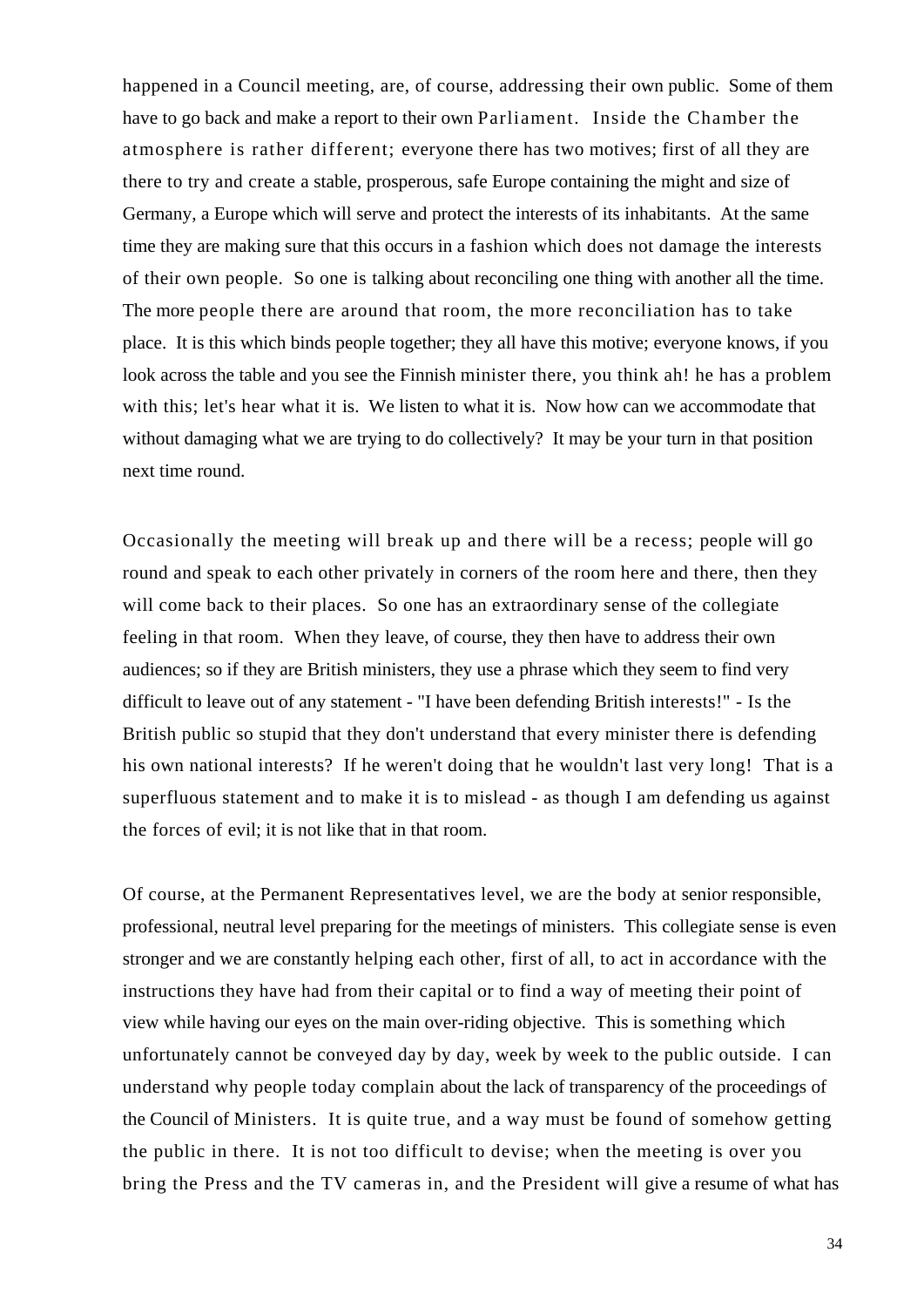been happening, and he will ask this or that minister to speak so that people get a feeling of what has been going on. The President could say; "you, my dear French colleague, my dear British colleague, you have made a notable contribution to this; maybe you could tell us …". There are ways of opening this up, there are ways of improving the democratic accountability through parliamentary committees, maybe joining up with committees from national Parliaments. There are all sorts of things that can be done if the will is there to pay heed to the desires of the citizens of the Union and, as Robin Cook has been saying recently, to return it to the people - make this a more open, more transparent, democratically controlled, accountable organisation.

But we have a problem at home. I hope that we will come to our senses and realise that, historically, we have no choice. In terms of national interest we cannot afford to do other than play an effective, full-hearted role in this process, this journey to an unknown destination. I think that we could bring to the next stage, the enlargement and the changes to institutions and policies which enlargement will require - we could bring a lot of wisdom to that. I am sure that the new countries of Central and Eastern Europe emerging from communist domination and aspiring to join in this will hope that we and some of our patriotism and our lesser level of idealism would help them.

M.M. And the stability we bring.

D.M. Yes. Of course, we are fortunate right now as we speak, 1997, with the Presidency coming up in January (1998). For the first time there is going to be a country holding the Presidency with a substantial Parliamentary majority behind the government with many years to run before an election. Too often the Presidency has been held on the eve of an election so it has been very difficult for the Presidency of that time to avoid a bit of electioneering; the temptation has been too great.

M.M. Well, thank you very much indeed for that wonderful insight. I hope that it gets spread more broadly. Before we finish though I would like to ask you about your period as Deputy to the Permanent Under Secretary at the Foreign Office and perhaps finally your spell as Permanent Under Secretary at the Department of Energy.

D.M. The first of these was, quite frankly, a non-job. There is a bit of history here. I had formed a very good working relationship with David Owen when he stepped into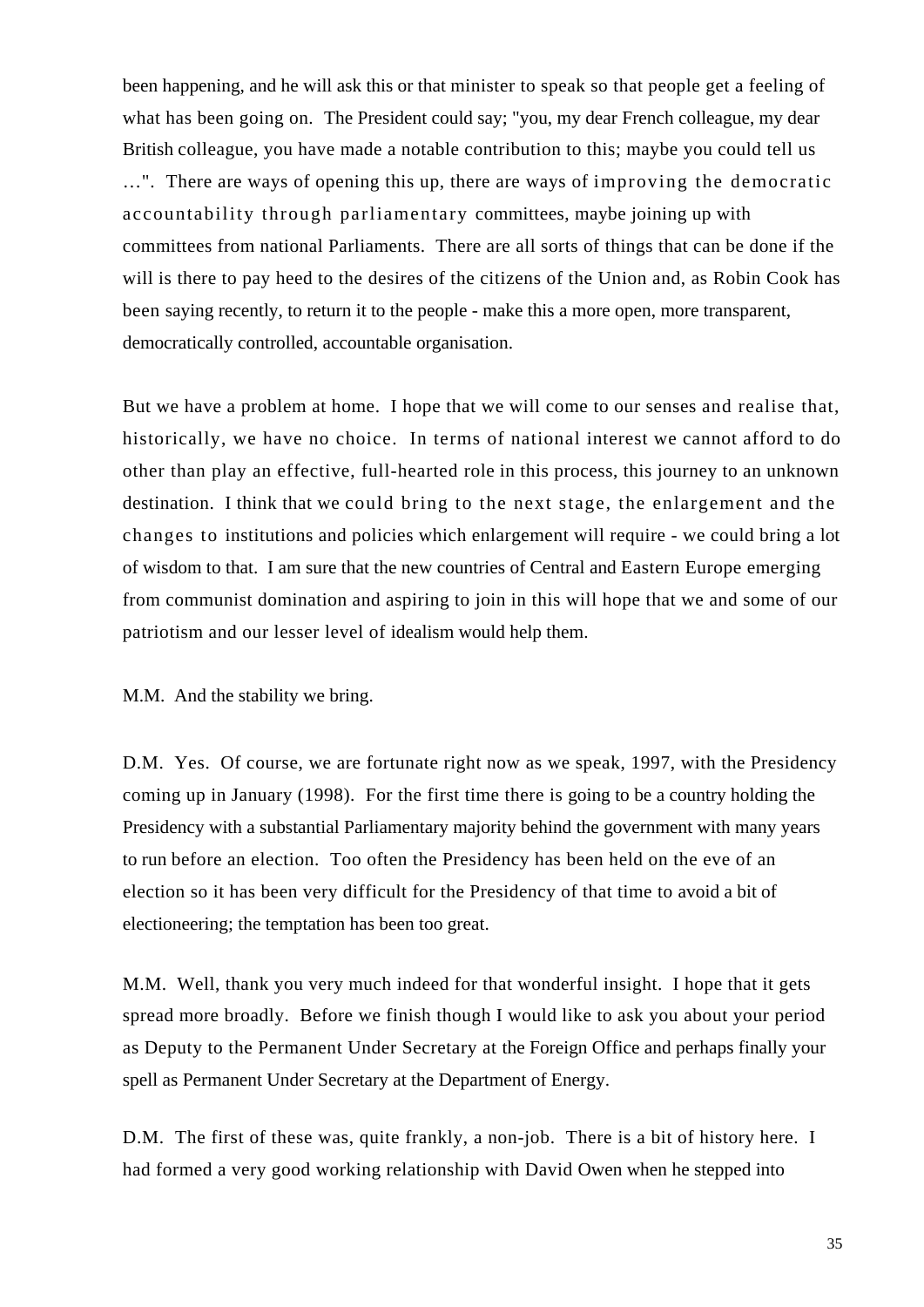Anthony Crosland's shoes, took over when Anthony Crosland died tragically, far too young, in 1977. David Owen and I got onto terms very quickly. When I was in my fourth year in Brussels he said he was planning my next posting and I was looking forward to that. Then he told me with many apologies that he couldn't proceed with this because there was going to be an election and I would have to stay there to see in whoever wins the election. He hoped I would not mind staying on. So that did not come about, I stayed on and saw Margaret Thatcher and Carrington in, as it were. By then my time in Brussels was up but meanwhile the post I was going to had been occupied so that was not open. So there wasn't really anywhere for me to go. This suggestion - Deputy to the Permanent Under Secretary was made. So *faute de mieux* I accepted. But it seemed to me from very early on that there was no real job here. I don't think that the Permanent Under Secretary can have a deputy. But fortunately the Russians invaded Afghanistan, I was not responsible for that at all!

#### M.M. Fortunately in a manner of speaking!

D.M. In a manner of speaking. It created a crisis and somebody had to manage it. There I was. I had a knowledge of India. So I worked with Peter Carrington managing that crisis and there again I was very well supported by SE Asian Department and I think we did get that crisis under our control reasonably quickly to the best of our ability. We managed to concert our European attitude towards it. The best part of that was when Peter Carrington understood that our friends and allies in that region needed to be reassured and so we proposed that he visit them. We did that. We went first to Turkey and then to the Gulf, to Bahrain, Saudi, Oman, to Pakistan and, finally, to India. There was a memorable meeting with Indira Gandhi who was quite obviously shattered by this event, given the special relationship which they thought they had.

#### M.M. With the Russians?

D.M. Yes, with the Russians. She was afraid that this would bring the Americans into the area and upset the balance again, and so on. Peter Carrington did his best to reassure her and we, of course, were wanting to get out of her some condemnation, even though it might be difficult to get her to say anything too publicly. That tour was very timely; it did steady nerves and it then prepared the ground for our next initiative which was to get a declaration from the European Union, with American support, that Afghanistan should be nonaligned and neutral and that the Russians should evacuate. That got us in rather well with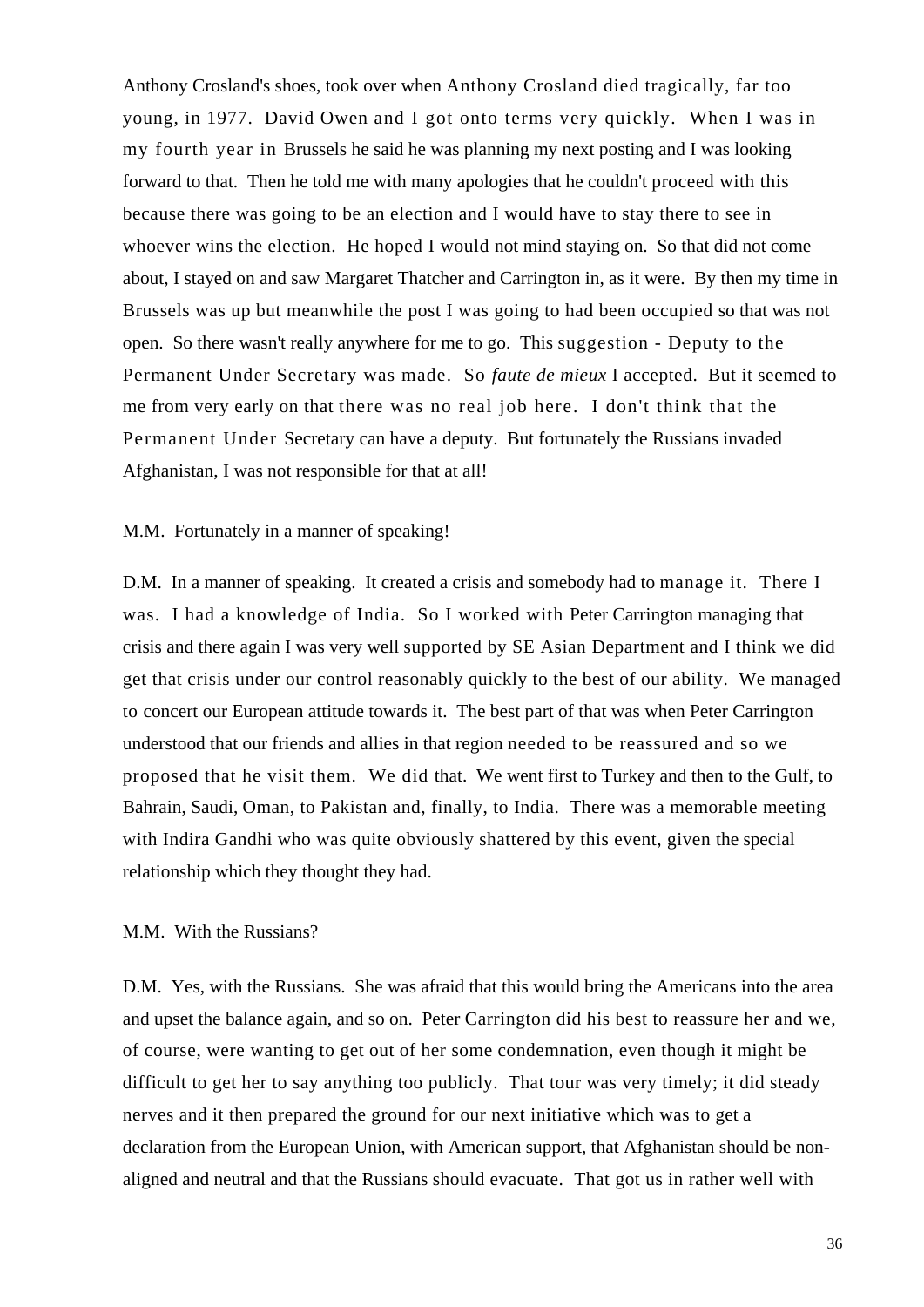the developing world; it would be difficult for them to object to any such proposal.

Not long after that was over I was invited to go across to the Department of Energy to be Permanent Under Secretary. It was an unusual move. I think that Roger Makins went to the Treasury as one of the Permanent Secretaries. Since then no member of the Service has gone as Permanent Under Secretary to another Department. It made sense because in the European Community, and earlier than that, I had been dealing with energy questions and I knew the Middle East; so there was some sense in it.

It was quite a small Department and I was able to meet everyone by walking round the offices in a couple of days. It was overstaffed and the Thatcher reforms were being put into place then; some were more sensible than others. I did cut in half the number of Deputy Secretaries reducing from four to two, and we actually saved more money through some shrewd measures by the establishment officer. Through his own efforts he was able to cut our budget by a larger amount than the Rayner review. What was of most interest during that time was seeing, at close quarters, the relationship with the nationalised industries. The Department of Energy was the unfortunate creature in the middle between the Treasury, which set the external financial limits, and the nationalised industries. My Secretary of State - it was David Howell to begin with and then Nigel Lawson - answered for the Government in the House of Commons, about our relations with the gas, electricity and coal industries, but in fact our discretion was severely limited because the Treasury determined the financing of these industries. So we received the complaints rather than the Treasury, because we were in the middle and the extent to which we could influence the policies of these industries was strictly limited. I could see why there were highly unsatisfactory characteristics in this relationship. I felt that the original Morrisonian concept, going right back to the first post-war government, had flaws in it.

When Nigel Lawson became Secretary of State, coming with a good reputation from the Treasury, he asked me to set in hand studies of how these industries could be reorganised. We didn't use the word privatisation. He asked if I could let him have some papers on how these industries otherwise might be organised or run. It was a fairly open brief. Arriving in the Department of Energy I found that there was no particular structure for concerting policy advice so I had immediately set up a Permanent Under Secretary's committee and I invited to serve on this the Deputy and Assistant Secretaries mainly concerned, the scientific adviser, the economic adviser, the establishment officer and one or two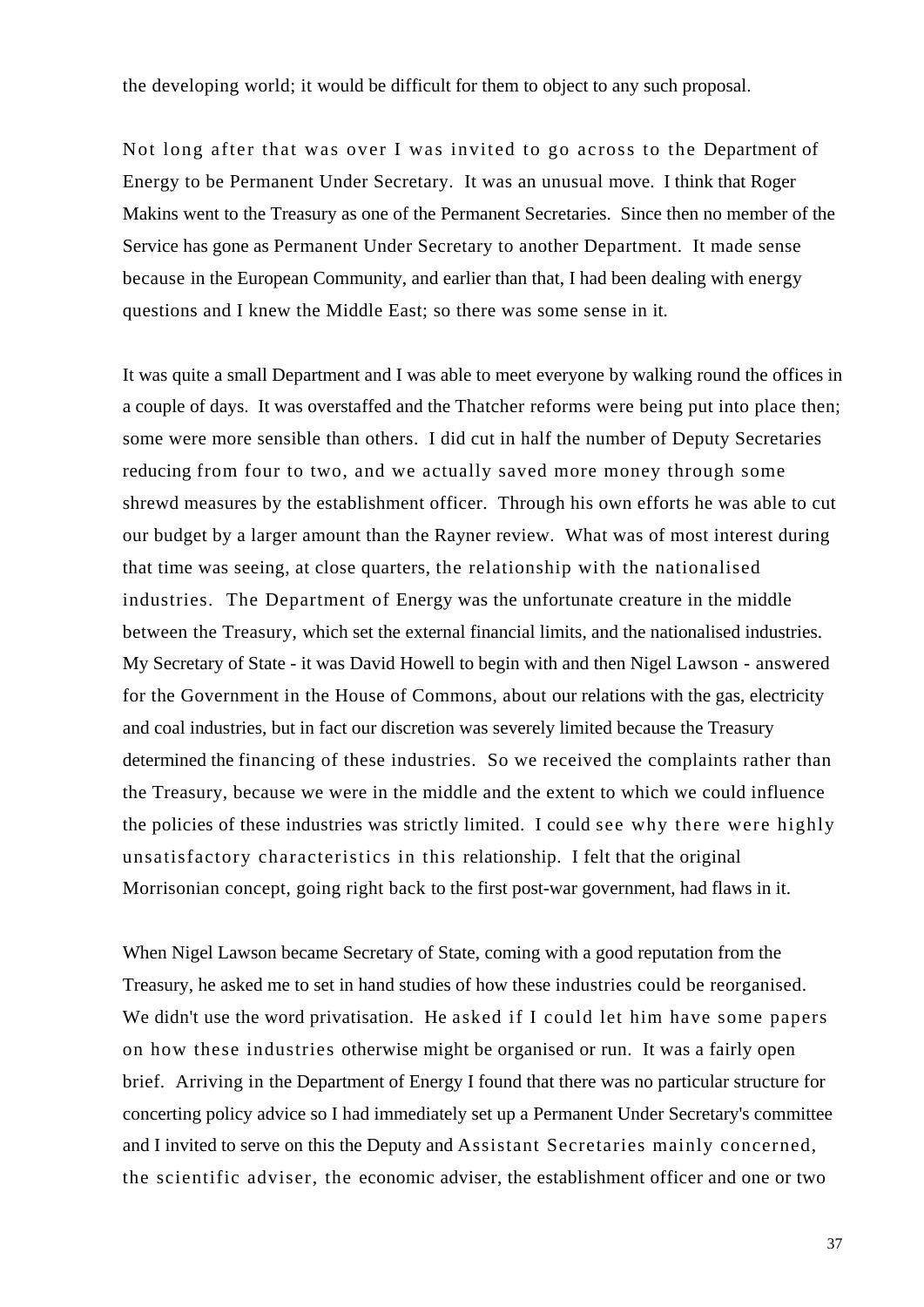others. There was in the Department a young man from Conservative Central Office who was political adviser to the Secretary of State called Michael Portillo. I invited him, against the wishes of my Deputy Secretaries, to join. He, of course, became a fully effective member; he understood exactly what his role was. If he agreed with the recommendations we were working on he would be advocating them to the Secretary of State which seemed to me to be a win-win situation, not the opposite. Anyhow this committee, my Permanent Under Secretary's committee, was, as it were, a senior coordinating committee; any serious advice going to the Secretary of State came to this committee, even if it had been drafted by an Assistant Secretary or even a Principal. We would amend it, comment on it, then it would go forward. Then there would probably be a meeting with the Secretary of State.

Nigel Lawson was good at conducting meetings with staff. He insisted that everyone take part, everyone express a view. We began submitting papers to him about new structures. For example, in the gas industry there is a gas pipeline, a national pipeline; some industries produce gas which they would like to feed into this grid, so maybe that could be done, maybe that could be separately owned or controlled. Likewise with the electricity grid; some industries produce electricity which could be fed into the grid, other industries want to take electricity out so there could be an arrangement whereby the grid was separated. We put forward proposals for all these industries. The coal industry was a rather special case because we were doubtful about the future of the market for coal. The oil industry was more or less running itself satisfactorily; we had few problems with that. The problem with the coal industry was that both the Unions and the Coal Board had ideas above their station. They thought this industry had more of a future than we believed.

The papers which we prepared for Nigel Lawson were, as it were, first steps towards what eventually happened under Peter Walker. I enjoyed working with Nigel Lawson. I had known him when he was a correspondent and I had briefed him when I was in News Department and at No.10, so we had a good relationship. I had to be kept on a little longer at the Department. They couldn't find a replacement for me immediately. Then I retired a few months after my 60th birthday.

M.M. And went on to numerous further appointments. Many in the public sector.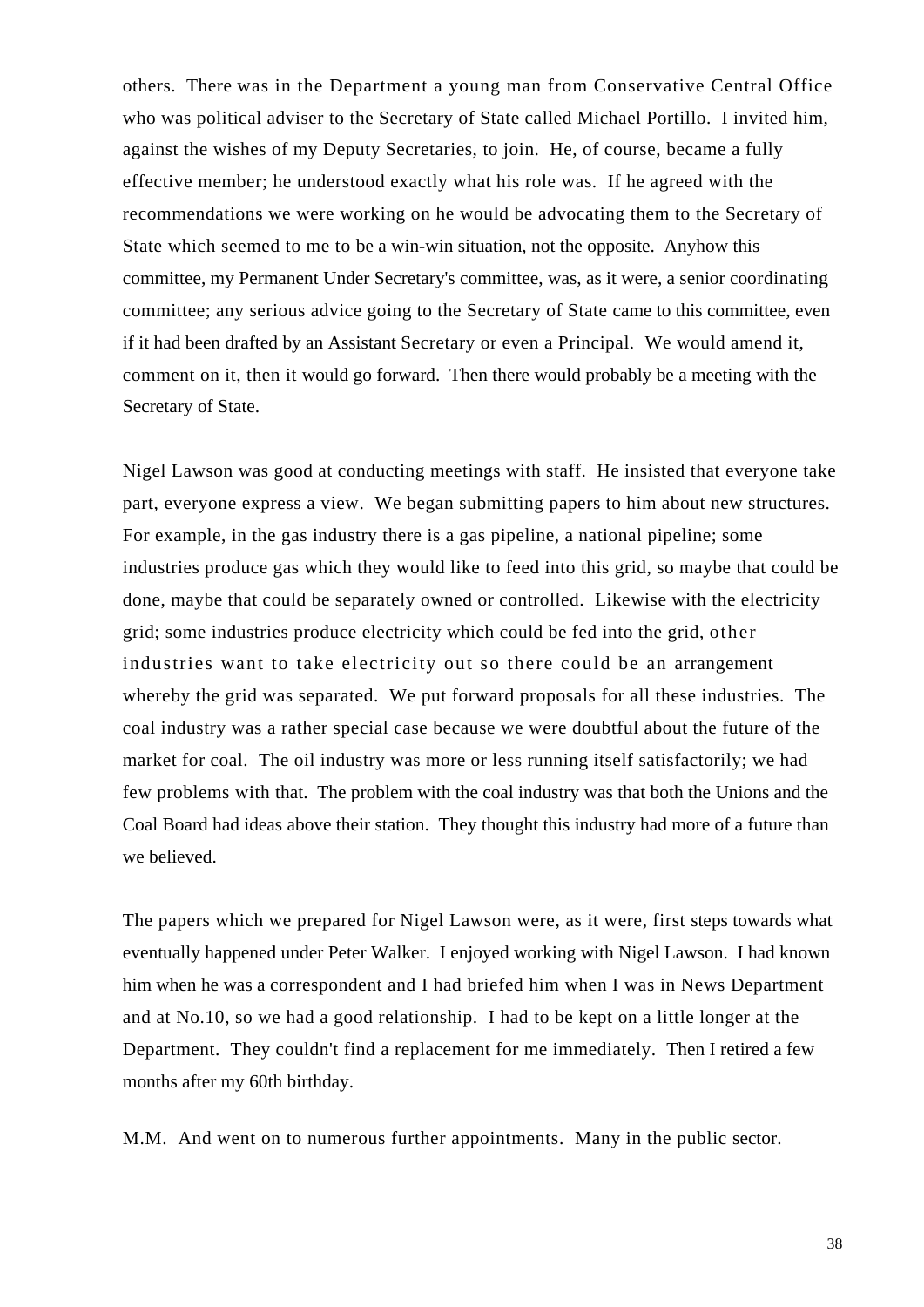D.M. Many of them were very rewarding.

M.M. I think before we finally conclude I wonder if I may trouble you to go back over one of the earlier portions of this interview when we were talking about Libya and I think came to the end of the tape and before you had developed your thoughts about the supply to Colonel Qadaffi of tanks and the problems you had negotiating with London.

D.M. The situation when I arrived in Libya was very interesting. All the known personalities were either abroad, because the revolution took place on the 1st September 1969. This date was chosen because that was the time the King was in Egypt in his summer holiday place. There was no blood bath; this was a peaceful revolution; all the political figures of significance bar one were abroad. There was a curfew, needless to say. Foreign embassies had a problem; they didn't know anyone. Indeed the identity of the leader of the revolution and the members of the Revolutionary Command Council were not known and we had to press to get Qaddafi's name so that my credentials, which had been made out to the King, could be changed before I arrived. So we did get Qaddafi's name.

My first task when I arrived was to try and find out who these people were, what their ambitions were, and what the implications were for us, so as to recommend what policies we should adopt. The first 10 days after my arrival I and my staff did nothing other than try and collect material to convey our view on these issues to London. My staff responded wonderfully; we consulted other embassies, we shared views. We found a few friendly Libyans who told us this and that. My Jordanian colleague was very helpful to me. Not very long after arriving, I sent off a set of telegrams which were repeated to New York, because Michael Stewart, the Secretary of State, was at the UN at that time. I got a personal letter a few days later from Denis Greenhill saying the Secretary of State has read the telegrams with great interest and would be paying close attention to the situation and discussing it with his colleagues on his return. Denis said: "your telegram is exactly what Ambassadors are for; you have set out very clearly an assessment of who these people are. It is all very concise and I think that the Secretary of State is rather pleased to have got such a clear vision of what is going to happen!"

Now, I was quite sure that the Libyans wanted to reduce our influence; they wanted to get rid of our bases at El Adem and Tobruk. They would want us to evacuate those and would want the Americans to leave Wheelus Base outside Tripoli. And that they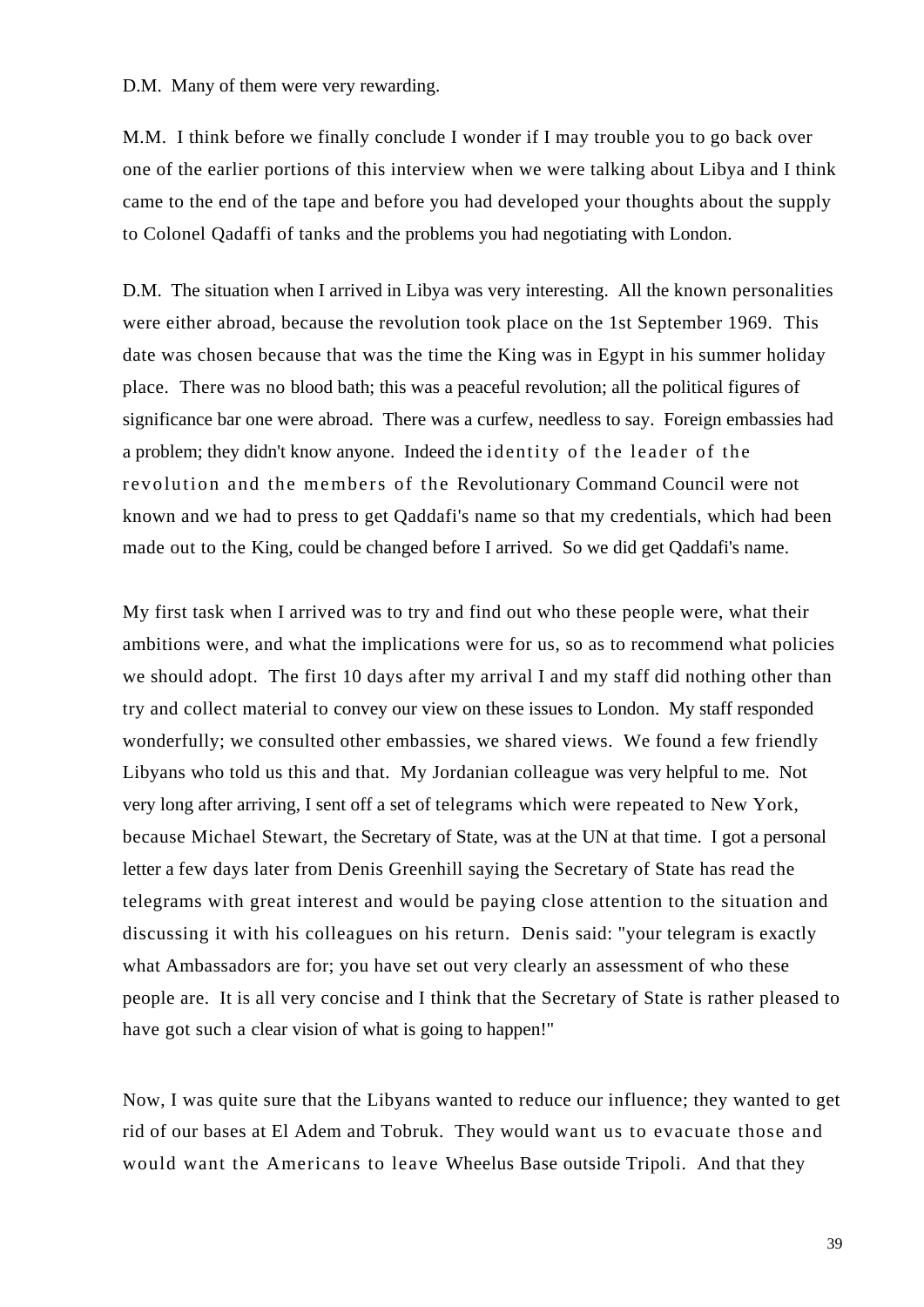would want to get many of the things that were being done by others into their own hands. I thought that they would also be interested to build up their armed forces. The Ministry of Defence and the Commander of British Forces in Cyprus were rather alarmed by this assessment by this young whippersnapper of an ambassador who didn't know what he was talking about. When I had my first conversation with Qadaffi and he had made it quite clear that he did want us to evacuate and I had submitted my recommendation, my first thoughts were that to refuse would mean going to war. We didn't want to have another Suez business; we wanted this to be done peacefully and we also wanted to try and change the relationship from the existing one to a new one. So I was regarded, by the Ministry of Defence and Headquarters in Cyprus, as having gone native quicker that ever before. My problem quickly became not negotiating terms with the Libyans but negotiating with London! I went to London and met the Chiefs of Staff. They heard what I had to say in stony silence. Then out of this came a fortunate development; they obviously thought I needed to have my hand held! So when the formal negotiations were to begin a Major General from the Ministry of Defence and an Air Commodore from Cyprus were sent out to join my delegation. Of course, the Libyans were very pleased to see them. All this was conducted in Arabic, David Gore Booth, the junior Secretary in the Embassy was the interpreter. I spoke in Arabic so did Jallud, the Libyan No 2, who was the leader of the delegation on their side. Qadaffi opened the negotiations with a formal statement. The Libyans put forward their demands and I said we would consider all of these and would try to get an answer as soon as possible.

This all went on for quite a long time. We were served coffee and afterwards we had a bit of a chat. So when we went back to the Embassy to discuss all of this Major General Goddard and this Air Commodore were completely persuaded; having seen these people they realised that the name of the game was quite simple; we evacuate in good order. Training, could we have training? There were one or two things we might add on, but as regards evacuation of the bases, no question. So when they went back respectively to London and Cyprus I ceased to be negotiating with London.

My hand was greatly strengthened when I got the right answer from London; namely, we will evacuate by the 31st March 1970. When I gave this news to the Libyans there was great whispering on the other side of the table:- which year? I said next year. But that is only four months, they said. Yes, provided there is no interference from your people, we will be out in four months!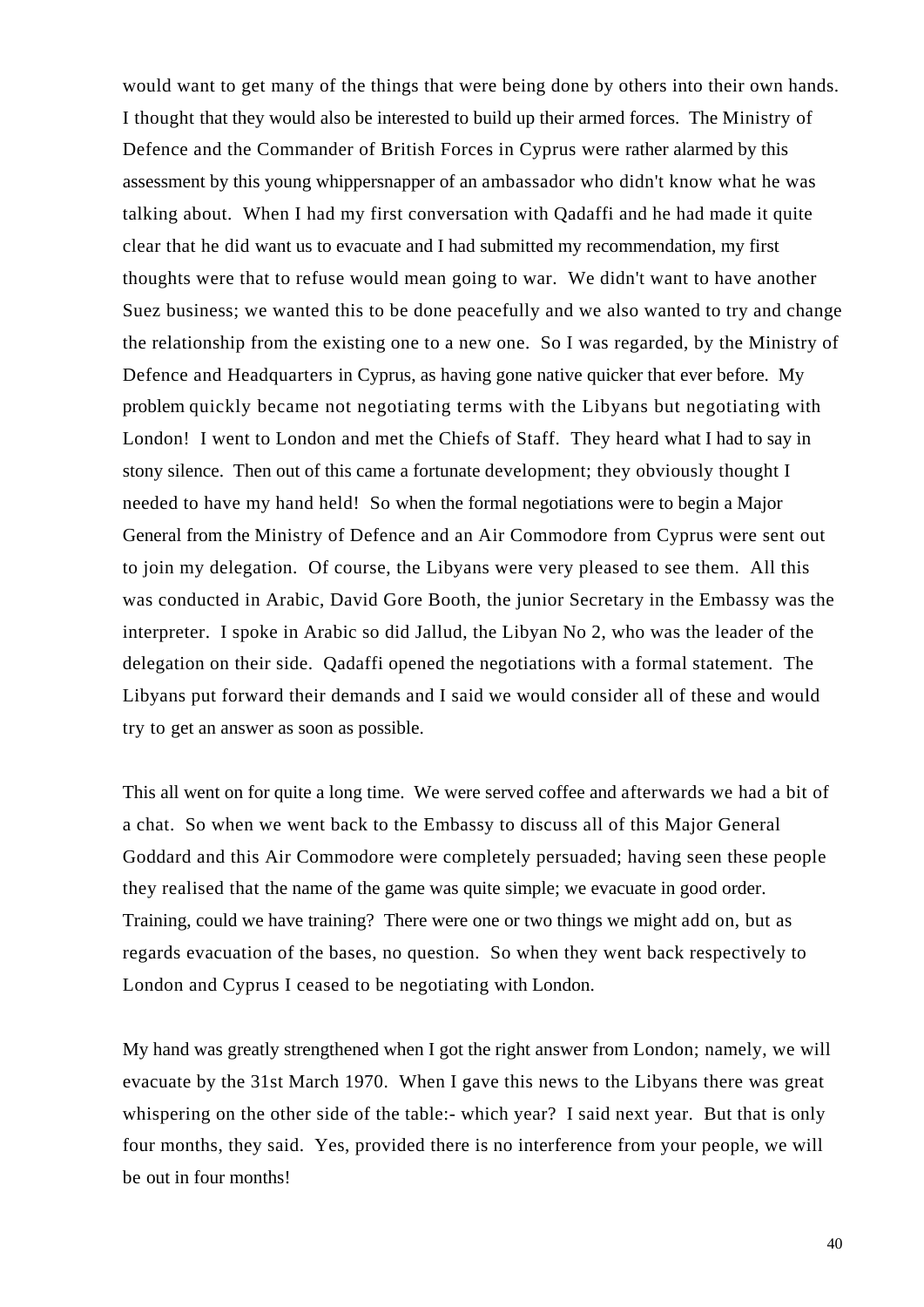After that the Commander in Chief in Cyprus became my great friend and when it was all over he sent one of his aircraft to pick me and Jean up and we spent a lovely weekend with them. He was testing out the Libyans' willingness to receive Royal Air Force aircraft. He said: "I will combine two things with it; I will send an aircraft in; I want to bring you and Jean back"; so we had a very nice weekend as his guest and then we were flown back again to Tripoli. Air Chief Marshal Smallwood who died quite recently, was called Splinters. He accepted my suggestion that, although the 31st March was our deadline, if possible we should get out two days beforehand to avoid exultation, triumphalism. Peter Terry was the Group Captain commanding the Base; he subsequently became Governor of Gibraltar and was later attacked by the IRA in his own home, a very nice man, a charming man. We had a great final dinner at the base before the evacuation; they brought out the last of their good claret. We managed to get our people out in good order. We also managed to sell quite a lot of installations to the Libyans, who were quite prepared to take them over.

There remained the question of their other demand, arms supplies. They still wanted to have some contracts which had been negotiated with the King's government fulfilled. This included a large quantity of Chieftain tanks and London were not happy about this; what were they going to do with them? I said that we were prepared to supply them to the previous regime and they want them for their army. Anyhow there was hesitation in London and then the Israelis put in a demand for Chieftain tanks and we began to get rumours that, I think, Crossman was pressing in Cabinet that the tanks earmarked for Libya should be diverted to Israel. This caused me very serious concern; not only me; we began getting telephone calls and messages from our people. We had 5,000 British citizens all over Libya in the outposts of the oil business. What's all this? Do you want to evacuate all of us? I reported to London that these rumours had been picked up in Libya and many British subjects were in touch with us concerned about their safety; should they evacuate their wives and families, and so on? I said that if there were to be such an announcement I could not rule out that there would be serious trouble and this could put some British lives at risk.

I received a letter a few days later from the Under Secretary looking after my affairs in the Foreign Office - a rebuke saying this warning had been ill-received by ministers and that I should not repeat anything of this kind. I thought this was absolutely extraordinary. I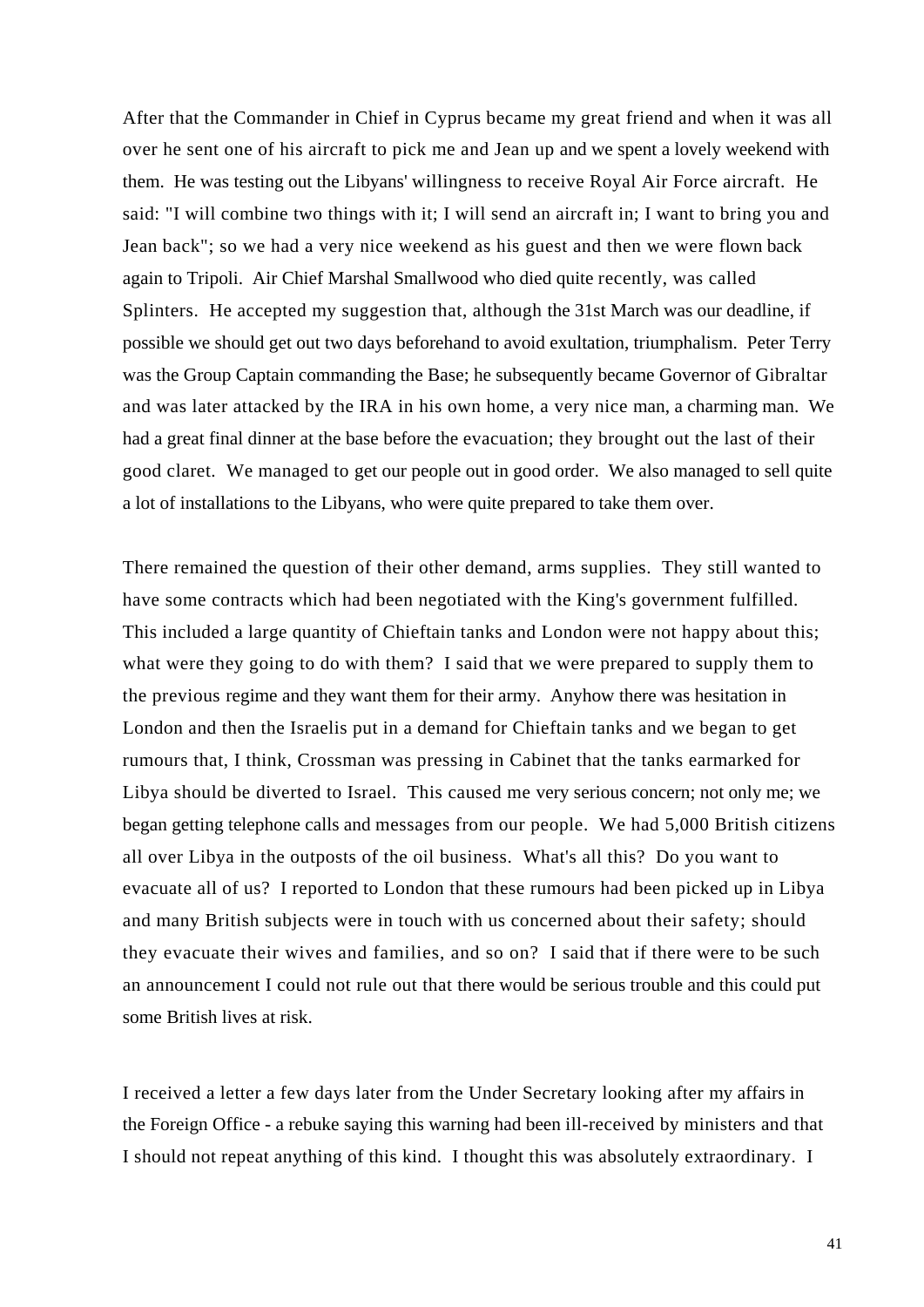didn't reply; I didn't show this to any of my staff; it was a personal letter to me. I really could not understand what was in the mind of the colleague who sent me that letter, how he did he not understand the position I was in.

I had an opportunity some years later when I was in Brussels and Denis Healey was Chancellor of the Exchequer and used to come out to visit us. One day he was talking about how ambassadors often tried to put the wind up people and I quoted that case to him and said: "you were in government then; do you remember this? Supposing the Cabinet had decided to go ahead with this deal and then British subjects had been molested and maybe even murdered. (In Libya at the time of the Six Day War there were very serious attacks etc. etc.) and I had not sent any warning, you would have been the first to criticise me for not warning you. Questions would be raised in Parliament; did the ambassador not alert you to this? You can imagine, so what was I to do?" Denis Healey, for once, shut up at that point! That was about the only time I silenced him, I had the last word! To this day I can't understand how anyone could have put their signature to a letter like that to an ambassador who was kneeling in prayer, along with many others, asking that wisdom prevail in London and that this decision not be taken.

M.M. Astonishing! A sad note to end on in a way. I thank you very much for a most remarkable interview and I am sure it does give some flavour of your very very responsible career. Thank you very much indeed.

D.M. I am very glad you came. (end of interview)

## **COMMENT ON IRAQ**

My wife, Jean, and I much enjoyed the years we spent in Baghdad. This was our first posting together; our son was born at the RAF Station at Habbaniya.

During those years we made many friends, not only among Iraqis but also among our colleagues in the other embassies. Air-conditioning in those days was in its infancy and the long, hot summers, and especially the weeks of high humidity in September when the wind came from the Gulf, were an ordeal for all of us. Many Iraqis escaped to Europe or Lebanon; half